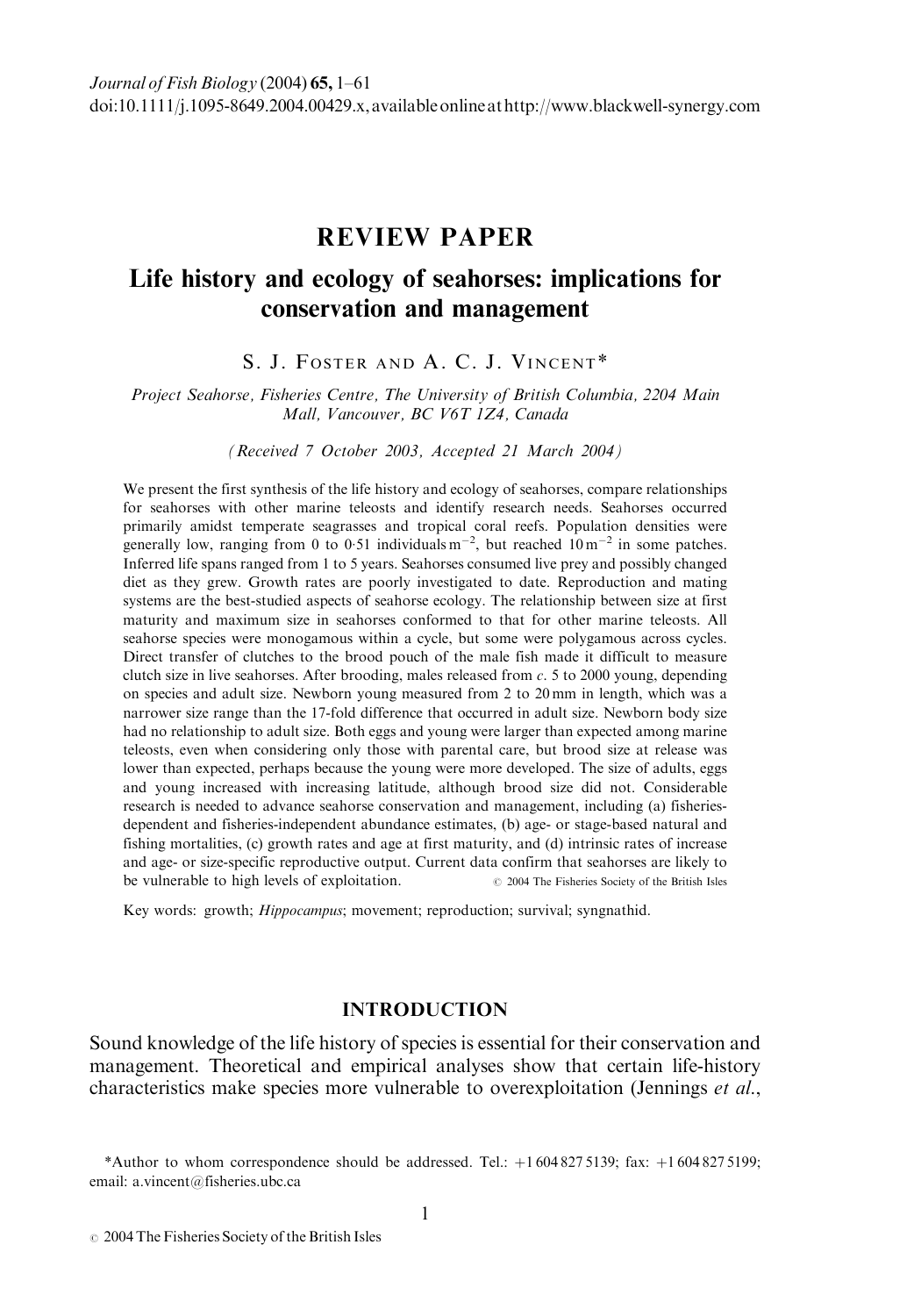1999; Sadovy, 2001; Denney et al., 2002). For example, comparative studies have indicated that, all else being equal, species with low rates of natural population increase and small geographic ranges, complex social behaviour and distributions in vulnerable habitats are more likely to be overfished (Sadovy, 2001). In general, populations of species that are common and widely distributed with broad dietary and breeding needs (generalists) are more likely to be resilient to exploitation and disturbance than populations of species with limited distributions and specific needs (specialists). As well as providing an indication of vulnerability, a knowledge of the detailed life-history traits of target species may influence the effectiveness of different management approaches. For example, marine reserves are thought to be most effective for animals with intermediate levels of juvenile and adult movement (Botsford et al., 2003). As another example, stage class modelling of the loggerhead sea turtles (Caretta caretta) indicated that juveniles were the most vulnerable lifehistory stage and that conservation efforts, often focused on eggs and nesting beaches, would be more effective if refocused to reduce by-catch (Crouse et al., 1987).

Seahorses (*Hippocampus* spp.) are among the many genera whose life histories might render them vulnerable to overfishing or other disruptions such as habitat damage. They are generally characterized by a sparse distribution, low mobility, small home ranges, low fecundity, lengthy parental care and mate fidelity. In addition, the male seahorse, rather than the female, becomes pregnant. Indeed, curiosity about this phenomenon explains why currently more is known about reproduction than about other life-history parameters. Such life-history characteristics (notwithstanding exceptions to these generalities) may help explain why 10 seahorse species are listed as 'Vulnerable' or 'Endangered' on the 2003 IUCN Red List of Threatened Species (IUCN, 2003). The other 23 species are listed as 'Data Deficient', which reflects substantial gaps in knowledge even for heavily exploited seahorses.

The existing information on seahorse life history and ecology was synthesized, to promote management derived from the best-available biological knowledge. Understanding seahorse life history becomes particularly important now that the entire genus *Hippocampus* has been added to Appendix II of CITES (Convention on International Trade in Endangered Species of Wild Fauna and Flora). This listing requires the 166 signatory nations to manage international trade to enable the persistence of wild populations. To better understand the impacts of the harvesting and trade of seahorses requires knowledge of their biology, along with population monitoring and fisheries management.

Throughout this review, an attempt was made to predict unquantified lifehistory variables by comparing seahorses with other marine teleosts. Empirical relationships across life-history parameters in fishes are often consistent across taxonomic groups (Beverton & Holt, 1959; Jennings et al., 1999; Froese & Binohlan, 2000; Pope et al., 2000; Frisk et al., 2001). Comparative analyses allow us to estimate life-history parameters that are difficult to measure (such as growth and mortality) from parameters that are more easily assessed (such as maximum body size) (Jennings et al., 1999). Where seahorses conform to empirical relationships known within and across other species, we can make crude estimates of the unknown life-history parameters needed for management.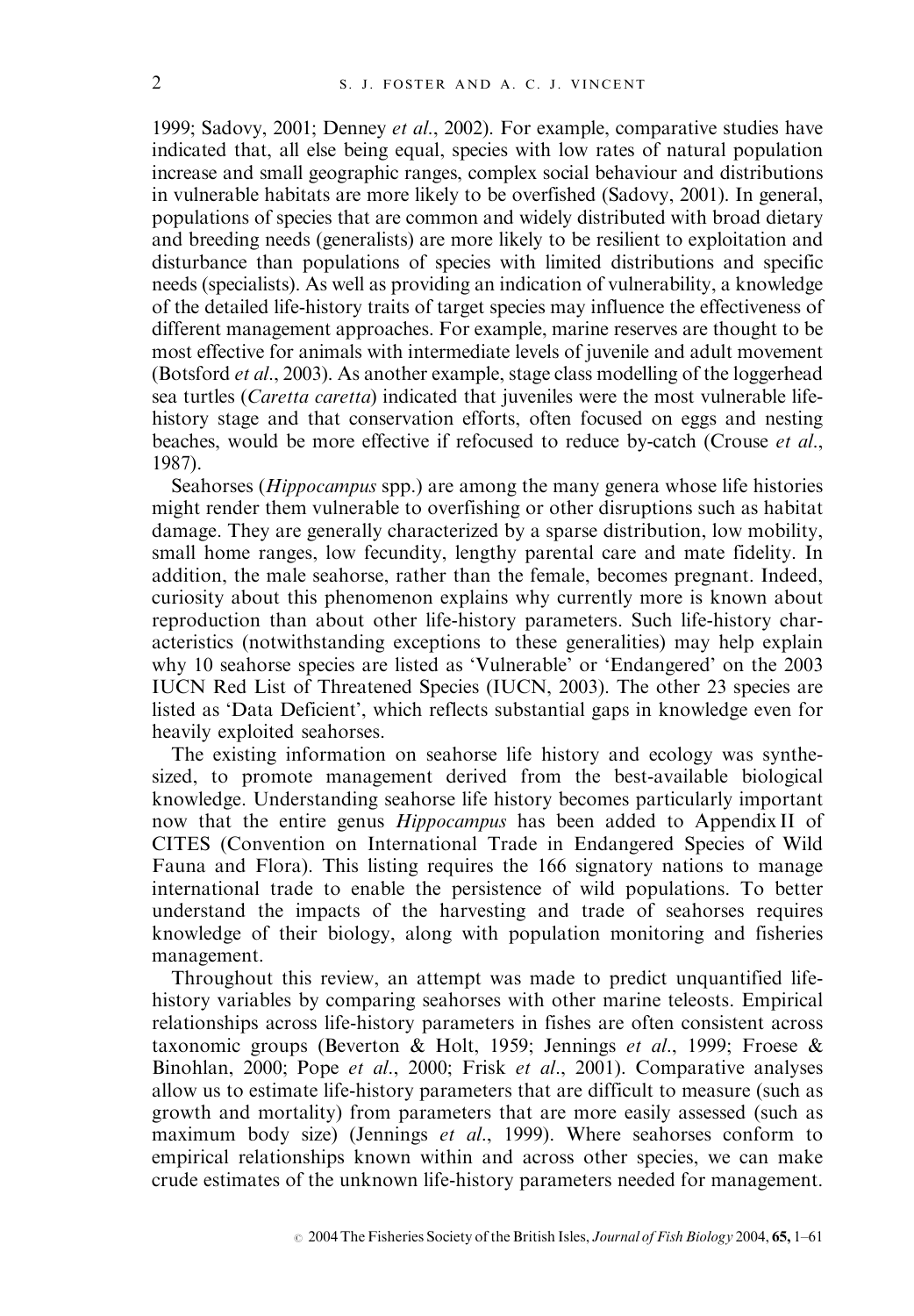Seahorses comprise one genus (Hippocampus) of the family Syngnathidae, which otherwise consists of about 55 genera of pipefishes, pipehorses and seadragons (Kuiter, 2000). The entire family Syngnathidae falls within the order Gasterosteiformes (Vari, 1982; Fritzsche, 1984; Palsson & Pietsch, 1989; Nelson, 1994; Orr, 1995) (Fig. 1). Seahorse species are distributed circumglobally, leading to the suggestion that the genus is pre-Tethyan in origin, and at least 20 million years old (Fritzsche, 1980). Such ageing is supported by genetic evidence, although the origin of many species is believed to be much more recent. For example, *Hippocampus algiricus* and *Hippocampus reidi* are thought to have diverged  $0.5$  to  $1.3$  million years ago (Casey et al., 2003). Recent attempts to resolve the entire phylogeny of seahorses using the cytochrome b gene of mitochondrial DNA concluded that several species designations needed re-evaluation and that further studies would be required to assess patterns and processes of seahorse dispersal (Casey et al., 2003).

The taxonomy of seahorses still requires clarification. Lourie et al. (1999) recognized 32 species in the genus *Hippocampus*, yet Kuiter (2000, 2001) believed there might be over 50 species. The difficulties with species identification and the large number of names (>120) used in the early literature meant that the names given to seahorses were often unreliable. Taxonomic confusion surrounded two species in particular: the designations Hippocampus histrix and Hippocampus kuda were used for virtually any spiny or smooth seahorse respectively in the Indo-Pacific (Lourie et al., 1999). We chose to use the taxonomy of Lourie et al. (1999) and Lourie  $\&$ Randall (2003) for the purposes of this review, as this list of 33 species has been adopted by the IUCN Species Survival Commission.

#### **METHODS**

In collating this review, a wide array of sources were canvassed to assemble as much data as possible. Primary literature was supplemented with information from field guides



FIG. 1. Phylogeny of the order Gasterosteiformes (based on Orr, 1995; drawings from Nelson, 1994, reproduced with permission from John Wiley and Sons).

 $\degree$  2004 The Fisheries Society of the British Isles, *Journal of Fish Biology* 2004, 65, 1–61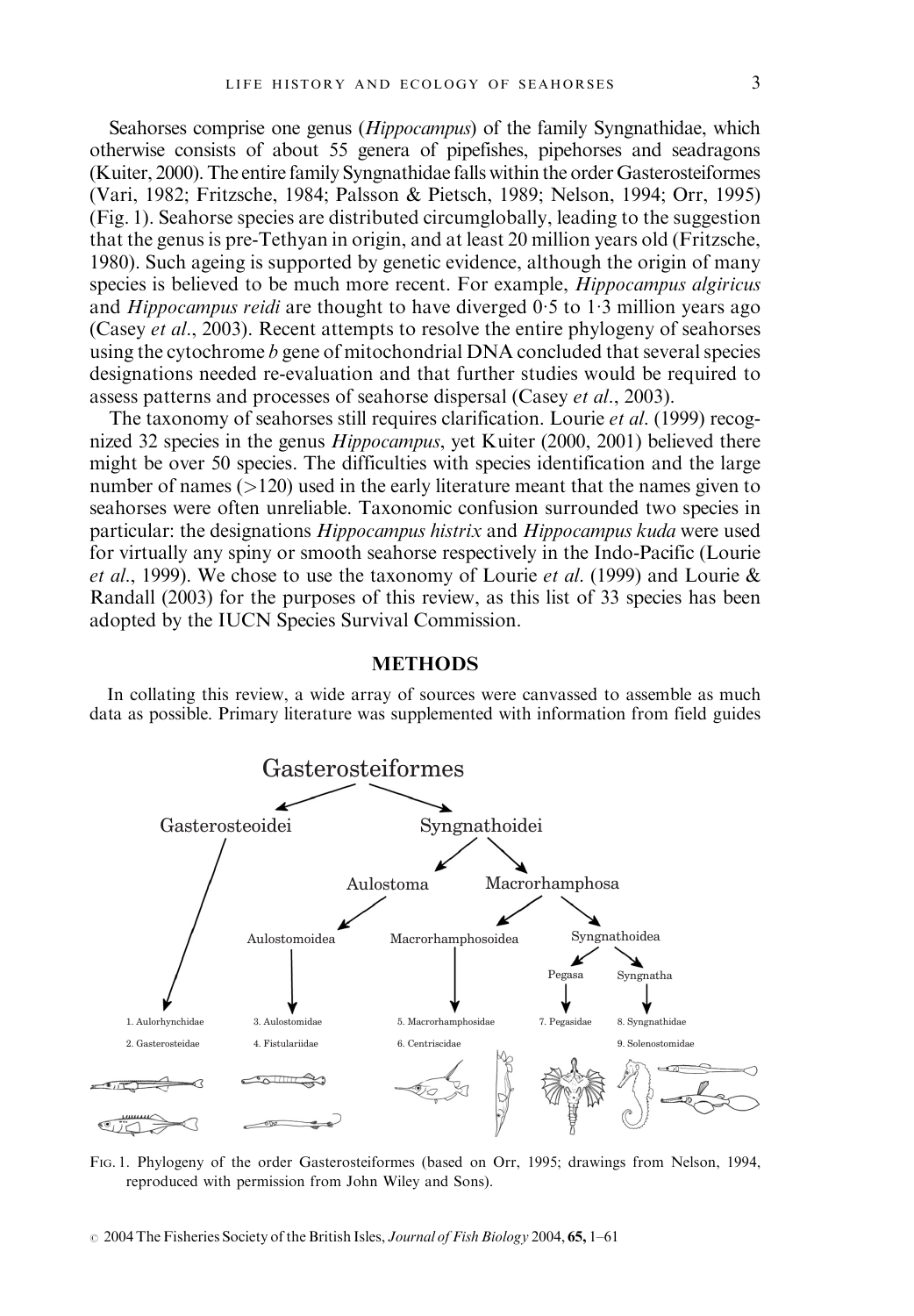and other books, grey literature (reports, theses), and communications with syngnathid researchers and aquarists worldwide. Even with such extensive coverage, this required the integration and comparison of data collected under quite different conditions. Unfortunately, in situ and ex situ research could not be separated (although studies were labelled accordingly for each comparison), nor was it possible to control for a wide suite of other environmental variables that may have influenced findings reported within each study.

This paper relied heavily on measures of seahorse size, especially maximum observed body length, a strong predictor of life-history variables in fishes (Beverton, 1963; Charnov, 1993; Sadovy, 1996; Pauly, 1998). Seahorse measurements were most commonly given as height (Ht) or standard length (SL). Height was measured from the top of the coronet to the tip of the straightened tail, while SL was measured as head  $+$  trunk  $+$ 



FIG. 2. Height (Ht) and standard length (SL) as measured on a seahorse (figure by S. A. Lourie, published with permission).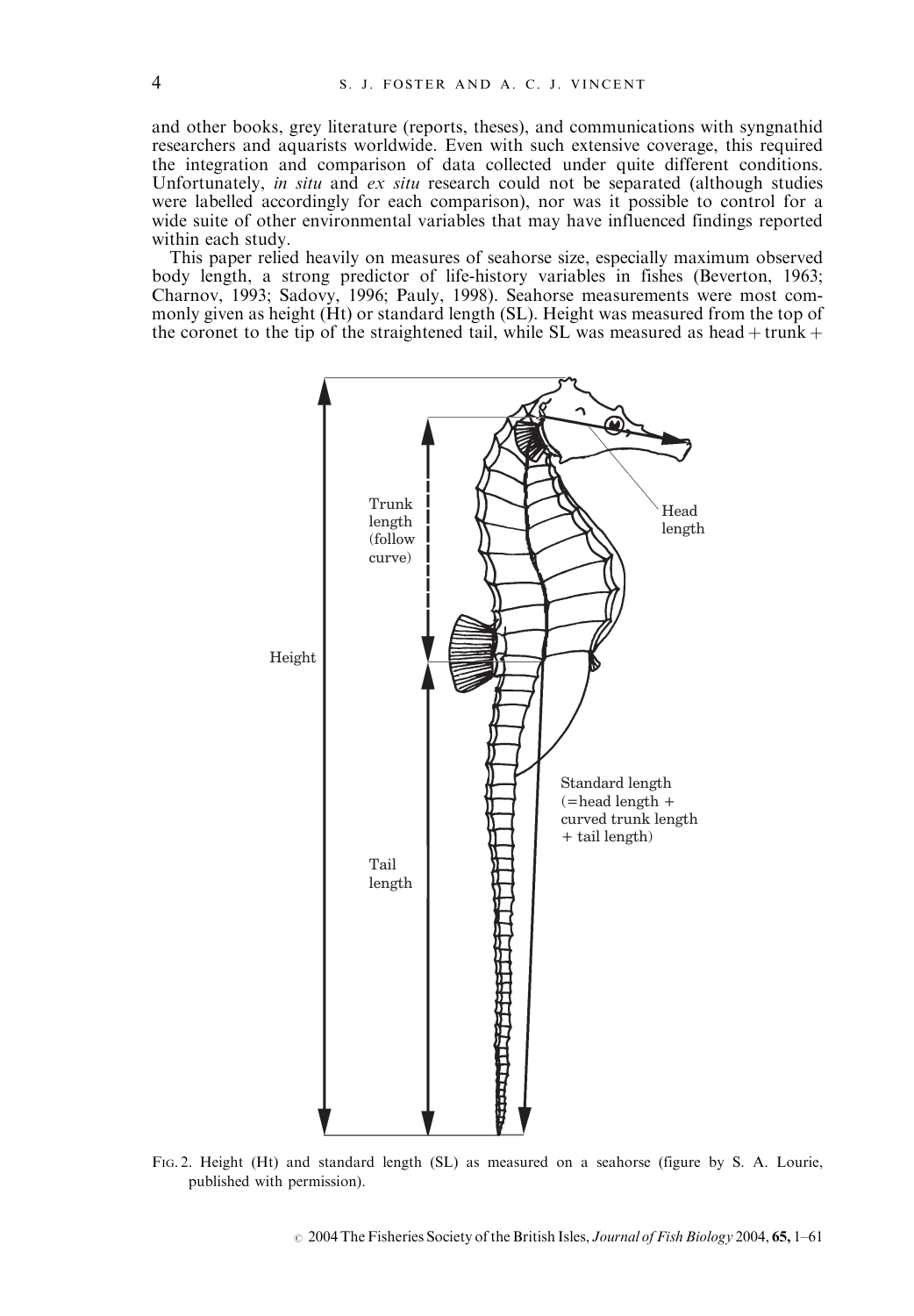tail length (Lourie *et al.*, 1999; Fig. 2). Total length (TL) cannot be measured in seahorses because they lack a caudal fin; researchers who claimed to have measured TL had probably recorded height. For the purposes of this study, all SL measurements were converted to Ht using metric conversions provided by researchers. This measure is shorter than the SL used for other fish, but is valid for comparative purposes. Undefined 'lengths' were assumed to equate to heights, as these are the easiest and most commonly used seahorse measurements. The different, and often undefined, means of measuring used across studies made it difficult to standardize information on seahorses' maximum adult height ( $Ht_{\text{max}}$ ) or height at onset of sexual maturity ( $Ht_{\text{mat}}$ ).

A relationship between latitude and many life-history variables was expected, mainly because environmental factors such as temperature and photoperiod that vary with latitude are known to affect physiological function in many species (Thresher, 1988). Where possible, the actual latitude of the study site was used. For cases where the location of the study was not given, the latitude of the mid-range of the species distribution was used, as reported in Lourie *et al.* (1999) (Table I), a source which was highly conservative in its designations of species' ranges. Some species, such as Hippocampus erectus, have such extensive latitudinal ranges that intraspecific differences may be due to geographic location, not detectable by using the mid-point of their occurrence. Nonetheless, available data for H. erectus, and other wide-ranging species, were included in the analyses.

Two approaches were used for extracting a single value from diverse sources. For egg diameter, gestation duration and length at birth, the arithmetic mean of available values (n) were used, as given in Tables VIII and X. The mean latitude across all studies was used to calculate the final latitude for analysis. In contrast, however, maximum recorded brood sizes (number of young released by a male in any one cycle) were used for comparisons with  $Ht_{\text{max}}$ . Such analyses were based on the assumption that brood size increases with adult size (Nguyen & Do, 1996; Teixeira & Musick, 2001; Vincent & Giles, 2003), but such clutch and brood sizes may have underestimated reproductive output at  $H_{t_{\text{max}}}$ , if the counts came from smaller animals. When required, life-history variables were loge-transformed for analyses to reduce heterogeneity of variance.

Data on multiple species are always presented in alphabetical order, by specific name. The authorities for all species are given in Table I. References for specific life-history parameters cited are found in the appropriate table if not individually cited in the text. In reference to the release of young from the pouch of the male fish, the term 'born' is used.

Life-history data for marine teleosts other than seahorses were extracted from tables in FishBase (July 2003 edition, Froese & Pauly, 2003). Teleost species were those designated as belonging to the class Actinopterygii (ray-finned fishes) as indicated by class number '6' in the FAMILIES table, and marine fishes were defined as those species with a 'yes' entry under the 'marine' field in the ECOLOGY table. The maximum reported length  $(L_{\text{max}})$  for a species was obtained from the SPECIES table. Length at first maturity  $(L_{\text{mat}})$ , defined by FishBase as the mean or median length at onset of sexual maturity) was taken from the MATURITY table, and the fecundity (FecundityMax, defined as the absolute fecundity in number of eggs found in a female which is not the same as released from a female, especially for batch or fractional spawners) was taken from the SPAWNING table. The maximum reported length at first maturity and fecundity were used so the data would be comparable to the measures of first maturity and reproductive output used for seahorses (the maximum reported height at first maturity, or the maximum reported brood size respectively). Similarly, the mode of the reported egg diameters (Eggdiammod, the most frequently reported value for egg diameter from the EGGS table) and length at birth (LBirthmod, the most frequently reported value for length upon hatching from the LARVAE table) were used to allow comparison with the mean egg diameters and lengths at birth used for seahorses in the analyses.

Analysis of Covariance (ANCOVA) was used to test for differences between seahorses and other marine teleosts for certain life-history parameters, controlling for differences in maximum size. Where appropriate, the life-history variable was tested against two subsets of data from FishBase: (a) all marine teleosts with  $L_{\text{max}}$  <51 cm (except in the case of  $L_{\text{mat}}$  where all available data were used) and (b) all marine teleosts that exhibit some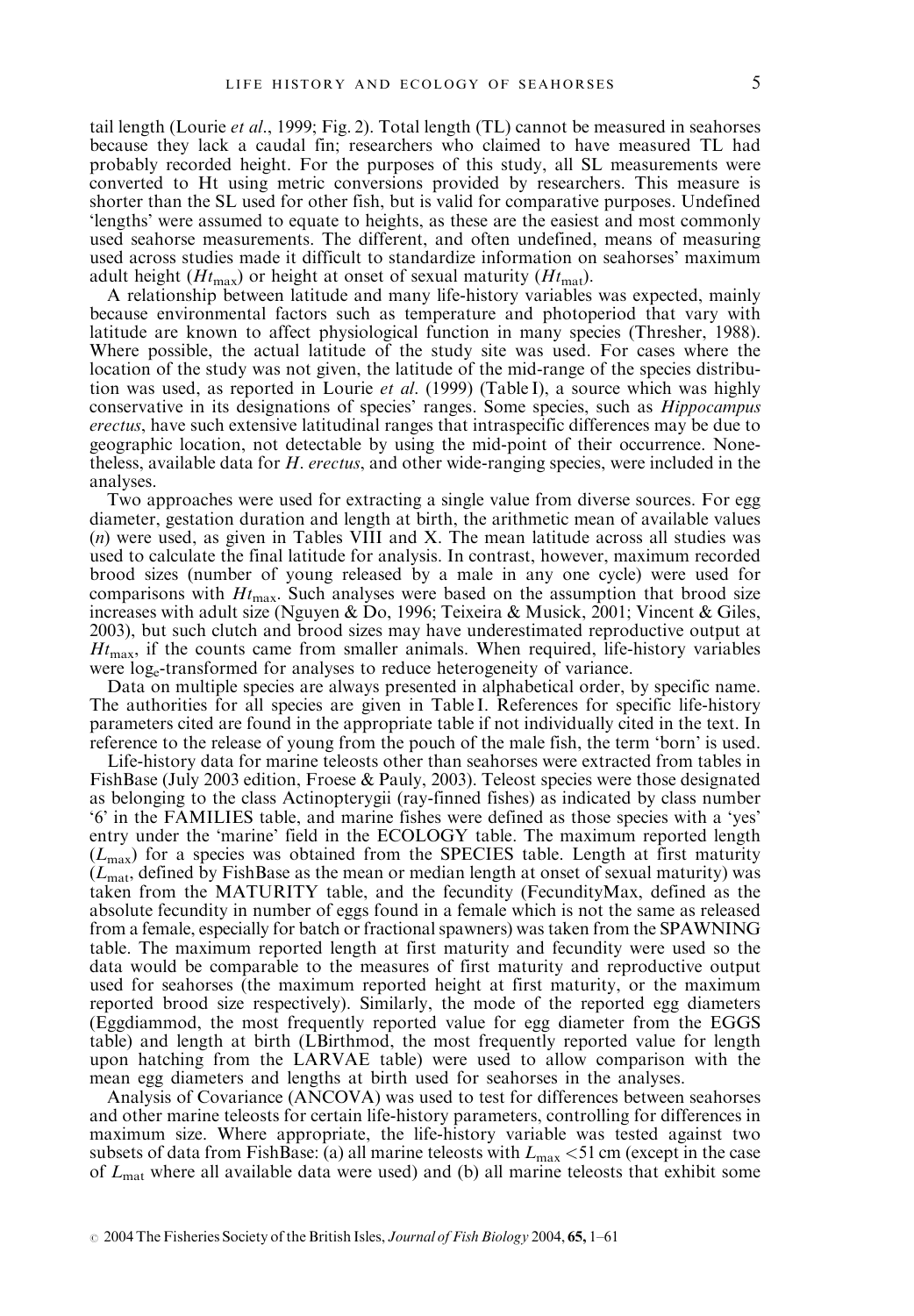| could be found. The values for                                                                                                                                                                                                                                                                                                  | variable                                                                                                                   |
|---------------------------------------------------------------------------------------------------------------------------------------------------------------------------------------------------------------------------------------------------------------------------------------------------------------------------------|----------------------------------------------------------------------------------------------------------------------------|
| maturity ( $Ht_{\text{mat}}$ ) for seahorses (Hippocampus spp.). $Ht_{\text{mat}}$ is the largest value recorded for that species (which may be a mean within the<br>articular source study). $*$ indicates species for which the smallest recorded adult Ht was used as an estimate because no records of $H_{t_{\text{mat}}}$ | or $H_{\text{max}}$ in this table are the values used for all regression analyses involving seahorse maximum adult Ht as a |
|                                                                                                                                                                                                                                                                                                                                 |                                                                                                                            |

| Species                                            | Latitude (cm) | $H_{\rm max}$                                                                                                                                                                                                                                                                                                         | Reference                           | $Ht_{\rm mat}$<br>$\binom{cm}{c}$ | Reference                  |
|----------------------------------------------------|---------------|-----------------------------------------------------------------------------------------------------------------------------------------------------------------------------------------------------------------------------------------------------------------------------------------------------------------------|-------------------------------------|-----------------------------------|----------------------------|
| H. abdominalis (Lesson 1827)                       |               | 35.0                                                                                                                                                                                                                                                                                                                  | Francis, 1988                       | 8.7                               | C. Woods, unpubl. data     |
| H. algiricus (Kaup 1856)*                          |               | 9.2                                                                                                                                                                                                                                                                                                                   | Lourie et al., 1999                 |                                   | Lourie et al., 1999        |
| H. angustus (Günther 1870)*                        |               |                                                                                                                                                                                                                                                                                                                       | <b>Kuiter</b> , 2000                | $0.800$<br>$0.800$                | Courie et al., $1999$      |
| H. barbouri (Jordan & Richardson 1908)             |               |                                                                                                                                                                                                                                                                                                                       | Perez-Oconer, 2002                  |                                   | Perez-Oconer, 2002         |
| H. bargibanti (Whitley 1970)                       |               |                                                                                                                                                                                                                                                                                                                       | Gomon, 1997                         | 1.3                               | Whitley, 1970              |
| H. borboniensis (Duméril 1870)*                    | $-18$         | $16.0$ $\frac{1}{2}$ $\frac{1}{4}$ $\frac{1}{2}$ $\frac{1}{2}$ $\frac{1}{2}$ $\frac{1}{2}$ $\frac{1}{2}$ $\frac{1}{2}$ $\frac{1}{2}$ $\frac{1}{2}$ $\frac{1}{2}$ $\frac{1}{2}$ $\frac{1}{2}$ $\frac{1}{2}$ $\frac{1}{2}$ $\frac{1}{2}$ $\frac{1}{2}$ $\frac{1}{2}$ $\frac{1}{2}$ $\frac{1}{2}$ $\frac{1}{2}$ $\frac{$ | Lourie et al., 1999                 |                                   | Lourie et al., 1999        |
| H. breviceps (Peters 1869)                         | $-37$         |                                                                                                                                                                                                                                                                                                                       | Kuiter, 2000                        |                                   | Moreau & Vincent, in press |
| $1854$ <sup>*</sup><br>H. camelopardalis (Bianconi | $-18$         |                                                                                                                                                                                                                                                                                                                       | Lourie et al., 1999                 |                                   | Lourie et al., $1999$      |
| H. capensis (Boulenger 1900)                       | $-34$         |                                                                                                                                                                                                                                                                                                                       | Lockyear et al., 1997               | $4.5$ $-5.3$<br>$-5.5$            | Whitfield, 1995            |
| H. comes (Cantor 1850)                             |               |                                                                                                                                                                                                                                                                                                                       | I.J. Meeuwig, unpubl. data          |                                   | Perante et al., 1998       |
| H. coronatus (Temmick & Schlegel 1850)*            |               |                                                                                                                                                                                                                                                                                                                       | Kaup, 1856                          | 6·0                               | Lourie et al., 1999        |
| $2003)*$<br>H. denise (Lourie & Randall            |               |                                                                                                                                                                                                                                                                                                                       | Lourie & Randall, 2003              | $\Xi$                             | Lourie & Randall, 2003     |
| H. erectus (Perry 1810)                            |               |                                                                                                                                                                                                                                                                                                                       | Lourie et al., 1999                 |                                   | Baum et al., 2003          |
| H. fisheri (Jordan & Evermann 1903)*               |               |                                                                                                                                                                                                                                                                                                                       | Lourie et al., 1999                 | 5.6                               | Lourie et al., $1999$      |
| H. fuscus (Rüppell 1838)*                          |               | $0.840$<br>$0.940$<br>$0.940$                                                                                                                                                                                                                                                                                         | Golani & Fine, 2002                 | $8\!\cdot\!0$                     | Lourie et al., 1999        |
| H. guttulatus (Cuvier 1829)                        | 48            |                                                                                                                                                                                                                                                                                                                       | Lourie et al., 1999                 | 7.7                               | J. Curtis, unpubl. data    |
| (85)<br>H. hippocampus (Linnaeus 17                | 38            | 15.0                                                                                                                                                                                                                                                                                                                  | Neil Garrick-Maidment, unpubl. data |                                   | J. Curtis, unpubl. data    |
|                                                    |               |                                                                                                                                                                                                                                                                                                                       |                                     |                                   |                            |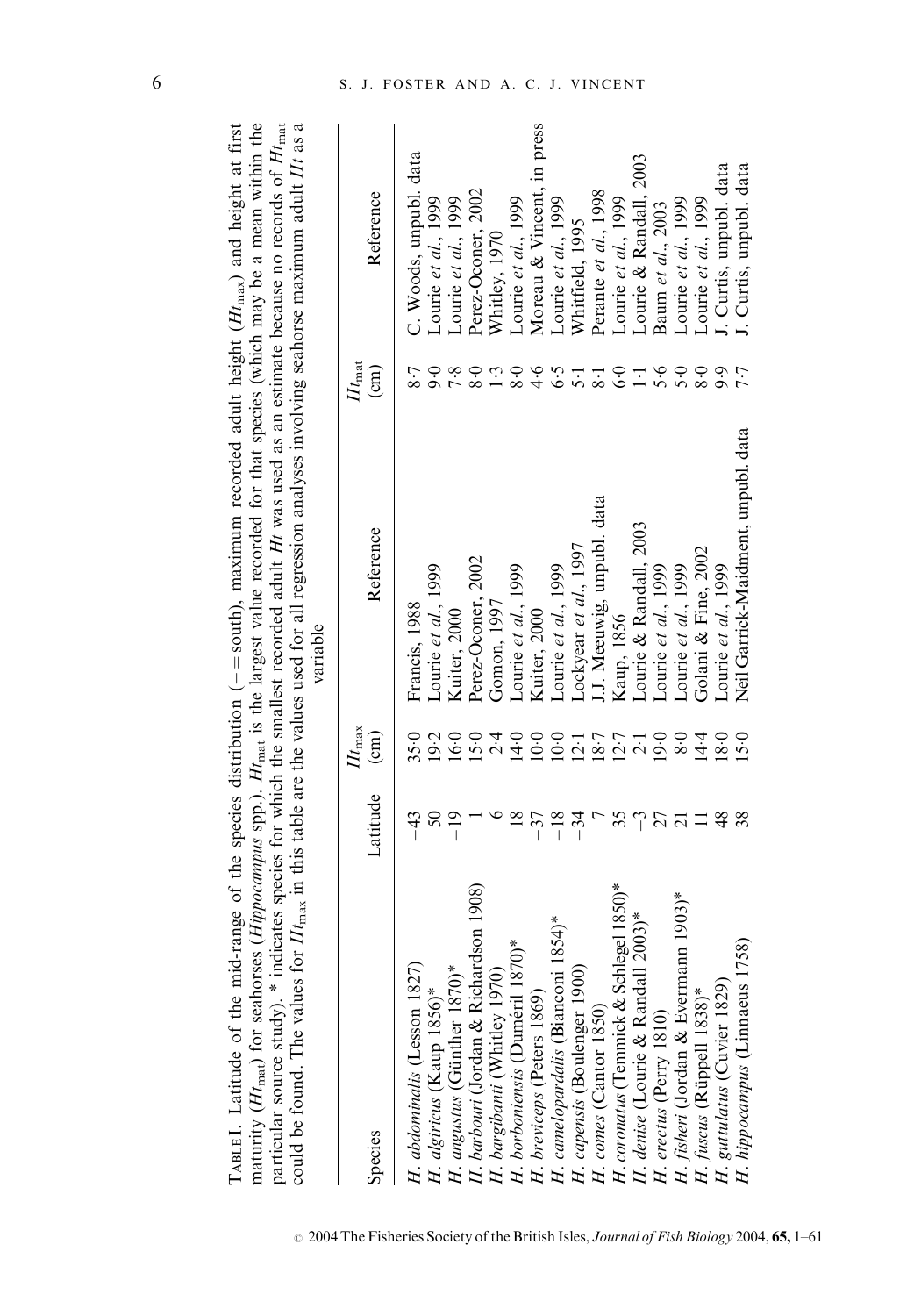| H. histrix (Kaup $1856$ )*                          |                    |                                                | Masuda et al., 1984                        |                                          | Lourie et al., $1999$                                                                                                                                            |
|-----------------------------------------------------|--------------------|------------------------------------------------|--------------------------------------------|------------------------------------------|------------------------------------------------------------------------------------------------------------------------------------------------------------------|
| H. ingens (Girard 1859)                             |                    |                                                | Miller & Lea, 1972                         |                                          | Groves & Lavenberg, 1997                                                                                                                                         |
| H. jayakari (Boulenger 1900)*                       |                    |                                                | Kuiter, 2000                               |                                          |                                                                                                                                                                  |
| H. kelloggi (Jordan & Snyder                        |                    | いいいいいいいがいこいいいせい<br>ここは80.7.4.2.8.7.8.7.9.7.4.7 | Kuiter, 2000                               | てんコココと<br>こうこうこう                         | Lourie et al., 1999<br>Lourie et al., 1999<br>Jiaxin, 1990                                                                                                       |
| H. kuda (Bleeker 1852)                              |                    |                                                | Sourie et al., 1999                        |                                          |                                                                                                                                                                  |
| H. lichtensteinii (Kaup 1856)*                      |                    |                                                | Lourie et al., 1999                        |                                          | ourie et al., 1999                                                                                                                                               |
| H. minotaur (Gomon 1997)                            |                    |                                                | 1999<br>Lourie et al., 1                   |                                          |                                                                                                                                                                  |
| H. mohnikei (Bleeker 1854)                          | $^{28}$            |                                                | Lourie et al., 1999                        |                                          |                                                                                                                                                                  |
| H. reidi (Ginsburg 1933)                            |                    |                                                |                                            |                                          |                                                                                                                                                                  |
| $1902$ <sup>*</sup><br>H. sindonis (Jordan & Snyder | $\tilde{\epsilon}$ |                                                | Lourie et al., 1999<br>Lourie et al., 1999 |                                          |                                                                                                                                                                  |
| H. spinosissimus (Weber 1913)                       |                    |                                                | Nguyen & Do, 1996                          | – r∞ 4 0 ū 4 o L V<br>– ro 6 d 0 d 6 L V | Jiaxin, 1990<br>Vari, 1982<br>Lourie et al., 1999<br>Nguyen & Do, 1996<br>Nguyen & Do, 1996<br>Lourie et al., 1999<br>Lourie et al., 1999<br>Lourie et al., 1999 |
| H. subelongatus (Castelnau 1873)*                   | $-41$              |                                                | Lourie et al., 1999                        |                                          |                                                                                                                                                                  |
| H. trimaculatus (Leach 1814)                        | $\sim$             |                                                | Masuda et al., 1984                        |                                          |                                                                                                                                                                  |
| H. whitei (Bleeker 1855)*                           | $-32$<br>-16       |                                                | Sourie et al., 1999                        |                                          |                                                                                                                                                                  |
| H. zebra (Whitley 1964)*                            |                    |                                                | Whitley, 1964                              |                                          |                                                                                                                                                                  |
| 1882)<br>H. zosterae (Jordan & Gilbert              | 27                 |                                                | ourie et al., 1999                         |                                          | ourie et al., 1999                                                                                                                                               |
|                                                     |                    |                                                |                                            |                                          |                                                                                                                                                                  |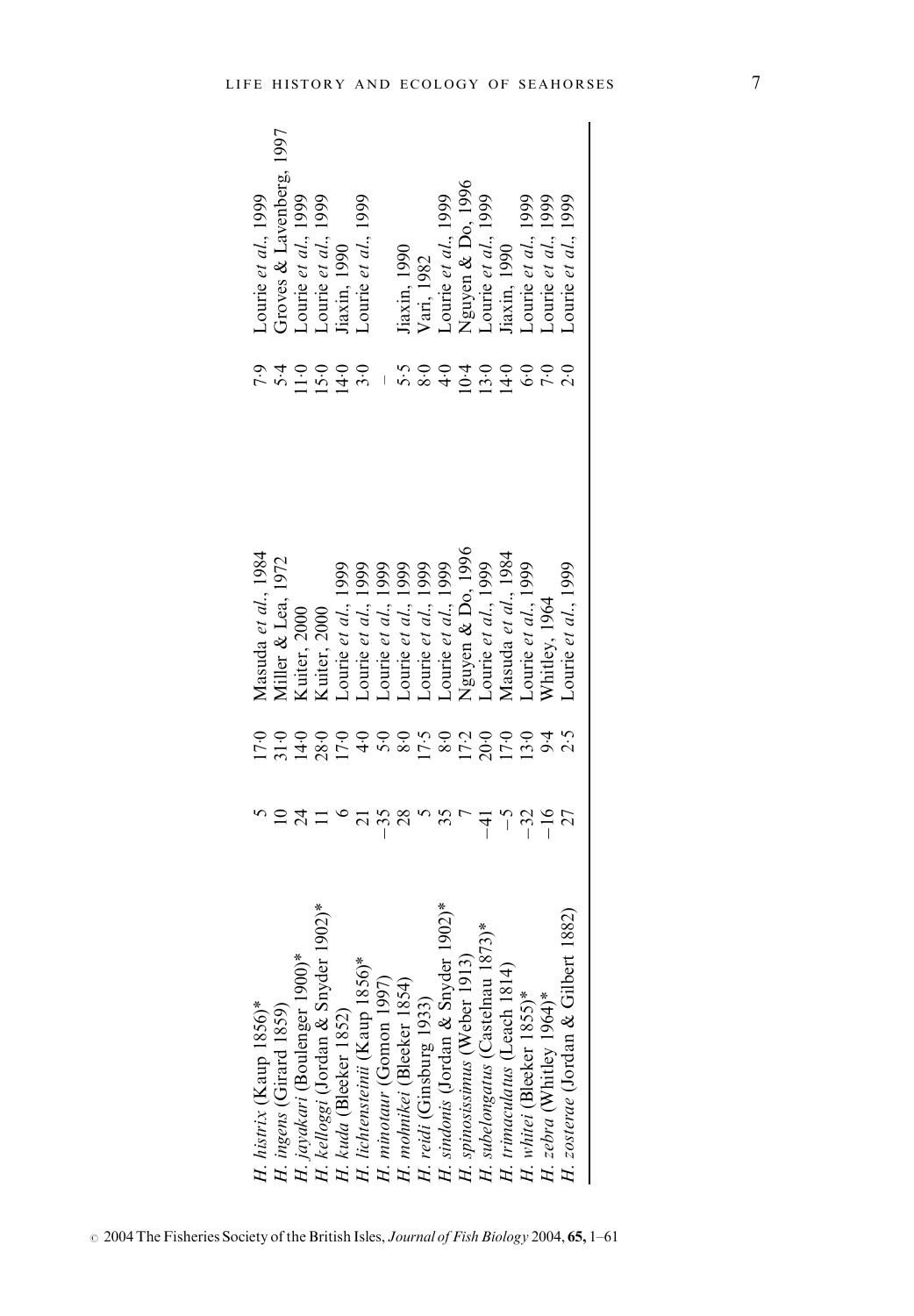form of parental care (either egg bearing or guarding, Balon, 1975). In ANCOVA, the life-history parameter was specified as the dependent variable, group (seahorses versus marine teleost subset a or b) as a fixed factor, and  $L_{\text{max}}$  (or  $H_{\text{max}}$  for seahorses) as the covariate. All tests were performed on log-transformed data.

#### RESULTS

## MORPHOLOGY AND CRYPSIS

Seahorses ranged in size from the tiny *Hippocampus denise*  $(<20 \text{ mm Ht})$  to the large  $Hippocampus abdominalis$  ( $>300$  mm Ht) (Table I). Across species, seahorse maximum adult height  $(Ht<sub>max</sub>)$  did not appear to vary by latitude; a regression of  $H_{\text{max}}$  on the latitude of the mid-range of the species was not significant (*t*-test: slope =  $0.03 \pm 0.10$ , *n* = 33, *P* = 0.72). Within *H. abdominalis*, however,  $Ht_{\text{max}}$  of seahorses in New South Wales was considerably smaller than those in New Zealand, at higher latitudes (Francis, 1988; K. Martin-Smith, pers. comm.).

All seahorses have the same basic body morphology and function: a horselike head positioned at a right angle to an erect body; eyes that swivel independently; a long tubular snout (no teeth) that sucks food; a digestive tract without a differentiated stomach (Rauther, 1925; Stoskopf, 1993); skin (no scales) stretched over a series of bony plates visible as obvious rings around the trunk and tail; and a prehensile tail (Gill, 1905). Adult seahorses have no pelvic and caudal fins, and retain only one propulsive dorsal fin, two small ear-like pectoral fins used for stabilization and steering, and a reduced anal fin. Very young Hippocampus comes (S. Morgan, unpubl. data), Hippocampus mohnikei (Kanou & Kohno, 2001) and Hippocampus spinosissimus (S. Morgan, unpubl. data) have a reduced caudal fin that is subsequently lost in adults.

Male and female seahorses were commonly the same size: in total, 45% of species were sexually monomorphic in terms of weight, and 73% with respect to length (Table II). Analyses of sexual dimorphism in weight were, however, confounded by the inclusion of animals with different reproductive states in the same analyses: both sexes gained and lost considerable weight through the reproductive cycle. The occurrence of sexual dimorphism in seahorse length may have arisen from sex-specific differences in mortality rates; such dimorphism was relatively rare across species, even though most studies explicitly sought it.

All studies established sexual dimorphism in body proportions beyond the distinct sexual difference of the caudal brood pouch, found only on males (Table II). Males consistently had a relatively longer tail, while females had a relatively longer body trunk. A longer tail may enable a male to support a large caudal pouch while still grasping a holdfast, or may give males an advantage in the tail-wrestling exhibited during mating competition (Vincent, 1990). Males had shorter snouts in two species (H. abdominalis and Hippocampus fuscus), while females of *Hippocampus zosterae* had a shorter snout. The use of snouts to snap at competitors may explain the shorter and thicker snouts in male H. fuscus (Vincent, 1990), but any foraging differences between the sexes might also have helped select for different snout lengths (Shine, 1991).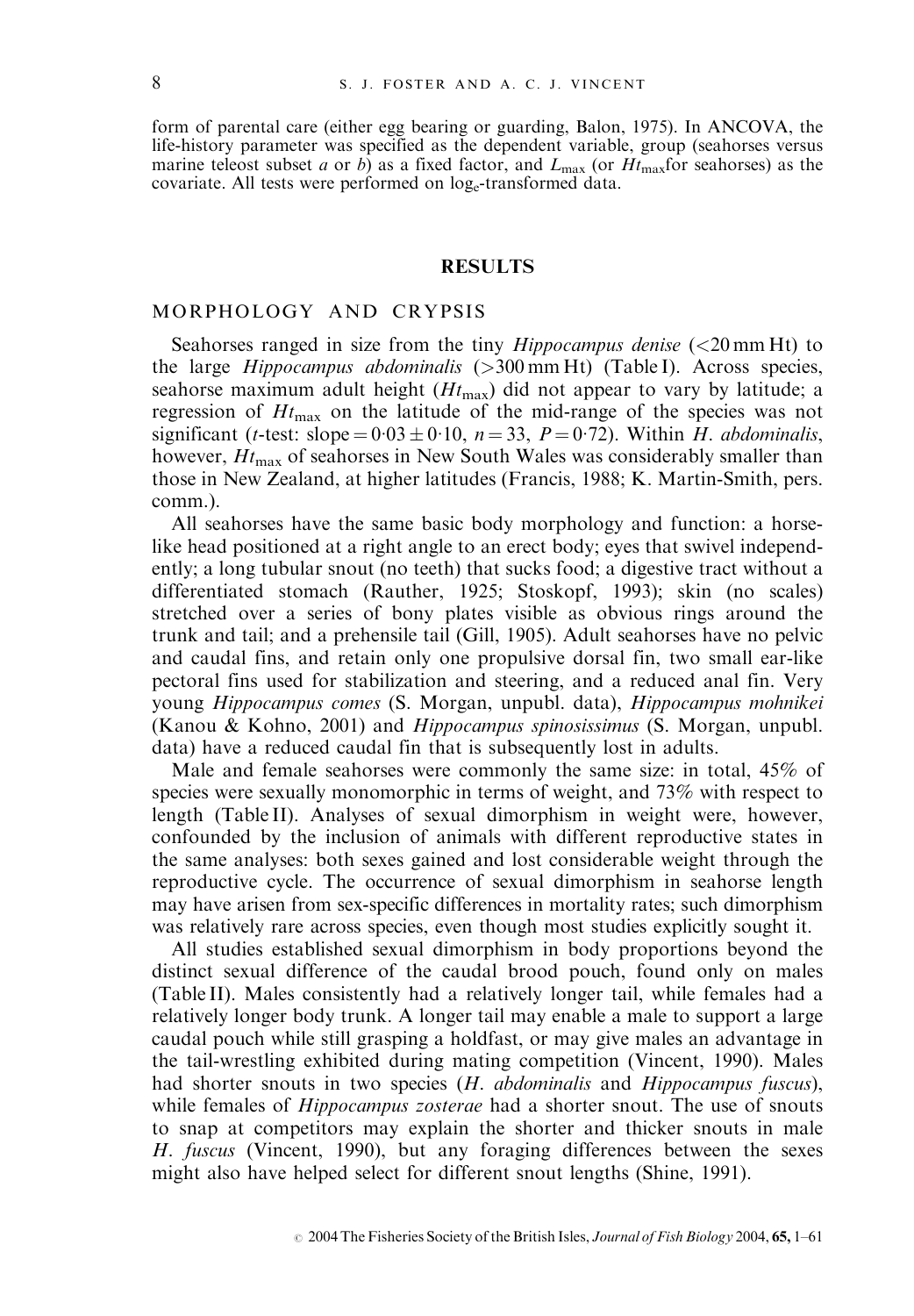|                                                               |               |                           |                                       |                 | studies were evenly divided the result is reported as 'split'. $*$ indicates an ex situ study with a small sample size | length/head length) for 16 seahorse species (Hippocampus spp.). The majority finding of the cited sources is presented, and in cases where |
|---------------------------------------------------------------|---------------|---------------------------|---------------------------------------|-----------------|------------------------------------------------------------------------------------------------------------------------|--------------------------------------------------------------------------------------------------------------------------------------------|
| Species                                                       | Weight Len    | ıgth                      | W/L                                   | Proportions     | Notes                                                                                                                  | Reference(s)                                                                                                                               |
| H. abdominalis                                                | Yes           | ż                         | $Y$ es                                | Yes             | Male heavier, tail longer, snout shorter                                                                               | Vincent, 1990; Woods, 2000a                                                                                                                |
| H. barbouri                                                   | ž             |                           | $\overset{\circ}{\mathsf{z}}$         | Yes             | Male tail longer                                                                                                       | Vincent, 1990*                                                                                                                             |
|                                                               |               |                           | Yes                                   | Yes             | Male tail longer                                                                                                       | Moreau & Vincent, in press                                                                                                                 |
|                                                               |               | 22222                     |                                       | Yes             | Male longer and heavier, tail longer                                                                                   | Lockyear et al., 1997; Bell et al., 2003                                                                                                   |
|                                                               | Yes<br>Yes    |                           | Yes                                   |                 | Male heavier                                                                                                           | Meeuwig & LaFrance, 2001                                                                                                                   |
| $H.$ breviceps<br>$H.$ capensis<br>$H.$ comes<br>$H.$ erectus | Split         |                           | Yes                                   | Yes             | Males W/L greater, tail longer                                                                                         | Vincent, 1990; Teixeira & Musick, 2001;<br>Baum et al., 2003                                                                               |
| H. fuscus                                                     | $\frac{1}{2}$ | $\mathsf{S}^{\mathsf{O}}$ | $\mathsf{\hat{z}}$                    | Yes             | Male tail longer, snout shorter                                                                                        | Vincent, 1990                                                                                                                              |
| H. guttulatus                                                 |               |                           | $\overline{\phantom{a}}$              | Yes             | Male tail longer                                                                                                       | J. Curtis, unpubl. data                                                                                                                    |
| H. kelloggi                                                   |               | $\mathsf{S}^{\mathsf{O}}$ | $\vert$                               |                 |                                                                                                                        | Choo $&$ Liew, 2003                                                                                                                        |
|                                                               |               |                           |                                       |                 | Males heavier                                                                                                          | Job et al., 2002; Choo & Liew, 2003                                                                                                        |
|                                                               | Yes<br>No     | Split<br>Xes              | $\frac{1}{2}$                         | Yes             | Male tail longer                                                                                                       | Vincent, 1990*                                                                                                                             |
| H. kuda<br>H. reidi<br>H. spinosissimus                       |               |                           | $\begin{array}{c} \hline \end{array}$ |                 | Male longer                                                                                                            | Nguyen & Do, 1996; Choo & Liew, 2003;                                                                                                      |
|                                                               |               |                           |                                       |                 |                                                                                                                        | J.J. Meeuwig, unpubl. data                                                                                                                 |
| H. subelongatus                                               | $\frac{1}{2}$ | <b>E</b> s                | $\tilde{z}$                           | Yes             | Male tail longer                                                                                                       | Jones & Avise, 2001                                                                                                                        |
| H. trimaculatus                                               |               |                           | $\overline{\phantom{a}}$              |                 | Male longer                                                                                                            | Nguyen & Do, 1996; Choo & Liew, 2003;<br>J.J. Meeuwig, unpubl. data                                                                        |
| H. whitei                                                     | Yes           |                           | $Y$ es                                |                 | Males heavier                                                                                                          | Vincent & Giles, 2003                                                                                                                      |
| H. zosterae                                                   | $\frac{1}{2}$ |                           | $\overline{z}$                        | Yes             | Male tail and snout longer                                                                                             | Vincent, 1990                                                                                                                              |
| <b>TOTAL</b>                                                  |               | ៹៹៹៹                      | $\overline{10}$                       | $\overline{10}$ |                                                                                                                        |                                                                                                                                            |
| <b>XES</b>                                                    |               |                           |                                       |                 |                                                                                                                        |                                                                                                                                            |
| $\frac{1}{2}$                                                 |               |                           | <b>S</b>                              | $\circ$         |                                                                                                                        |                                                                                                                                            |
| <b>LITGS</b>                                                  |               |                           |                                       |                 |                                                                                                                        |                                                                                                                                            |

TABLE II. Occurrence of sexual dimorphism in weight, length, weight/length (W/L) and proportions (trunk length/tail length and snout TABLE II. Occurrence of sexual dimorphism in weight, length, weight/length (W/L) and proportions (trunk length/tail length and snout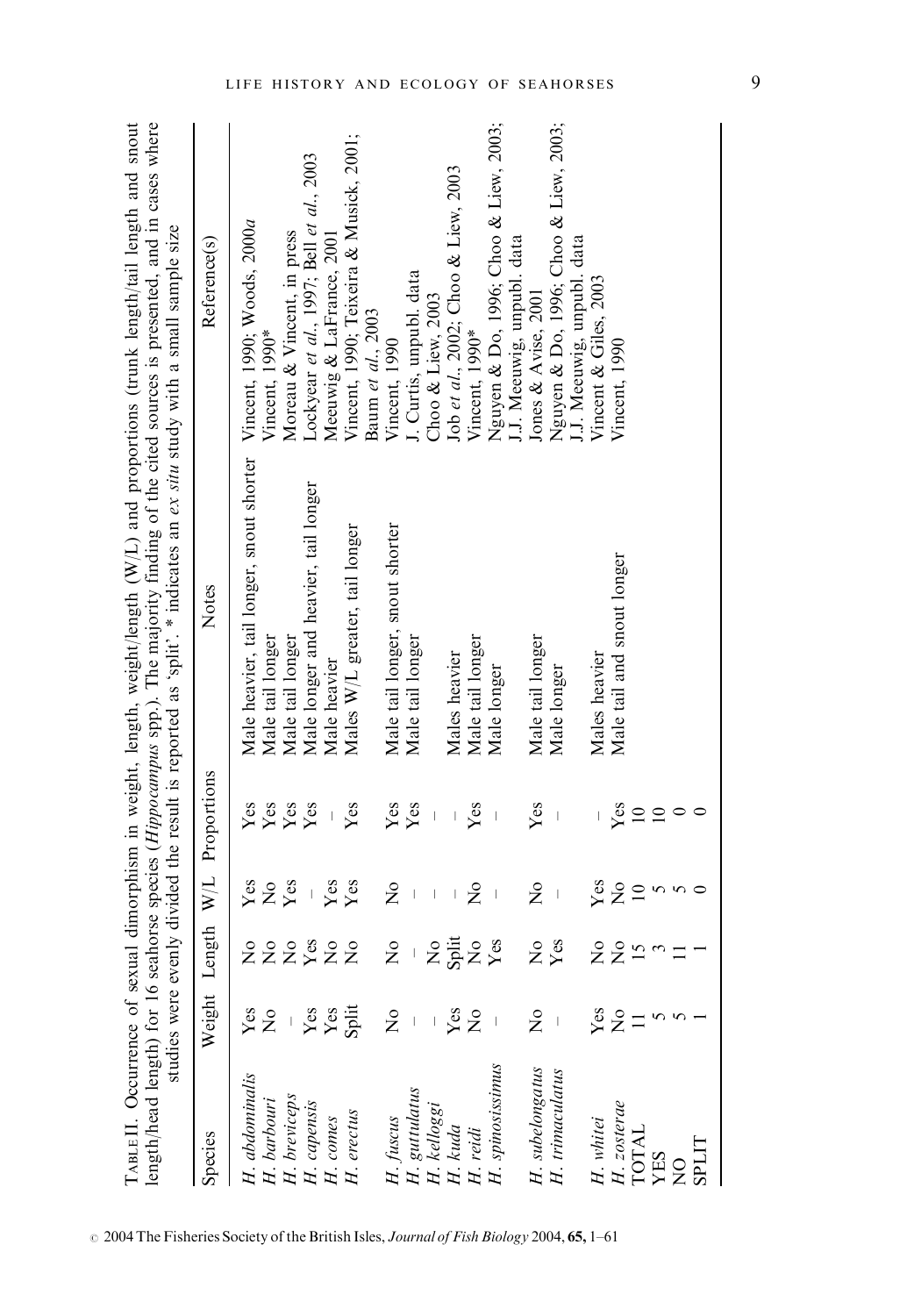Seahorses have excellent camouflage capabilities, with crypsis probably facilitating both prey capture and predator avoidance. They remain virtually immobile for much of the time, can change colour over a few days or weeks to match their background better, and sometimes have long skin filaments to blend better with their habitats. Most seahorses are beige, brown or black, but speciesspecific colour changes include fluorescent orange and deep purple (A. Vincent, pers. obs.). For example, Hippocampus capensis individuals were usually mottled brown with darker patches, but were also found in black, green, orange, white or yellow colour forms (Bell et al., 2003). Hippocampus bargibanti mimics in colour and form the stalks and polyps of the gorgonian coral *(Muricella sp.)* to which it clings using its tail (Whitley, 1970). Encrusting organisms sometimes grow on the skin of a seahorse, improving the fish's camouflage (Rauther, 1925).

Seahorses often changed colour rapidly when interacting with each other. Both sexes of Hippocampus whitei brightened in colour from a dark brown or grey to a pale yellow or off-white during pair-wise encounters in the wild (Vincent & Sadler, 1995). On an Australian algal reef, Hippocampus breviceps were observed to brighten their pouches and body front to a flashing silver or white when approaching another seahorse (Moreau & Vincent, in press). Similarly, aquarium observations of H. fuscus males (Vincent, 1995), and field observations of Hippocampus guttulatus and Hippocampus hippocampus males (J. Curtis, pers. comm.), indicated that they brightened in colour when courting females.

## DISTRIBUTION AND HABITAT

Seahorses are exclusively marine, generally living in coastal habitats in shallow temperate and tropical waters. They are distributed from  $c$ . 50 $^{\circ}$  north to 50 $^{\circ}$ south, while the highest diversity of species occur in the IndoPacific region (Table III, based on Lourie et al., 1999). While individuals of most seahorse species were found in shallow waters  $\ll 30 \text{ m}$  depth), many have been found between depths of 40 and 100 m (Table IV); Hippocampus kelloggi were reported to depths of 90 m in Malaysian waters (Choo & Liew, 2003), and *Hippocampus* minotaur were reported from trawls at 100 m in Australia (Gomon, 1997). Overall, the most commonly reported seahorse habitat was seagrass, and mangroves were the least reported (Table IV). Temperate species predominantly inhabited seagrasses and algae, while tropical species were primarily found among coral reefs (see Tables I and IV). Some estuarine species, such as H. abdominalis (K. Martin-Smith, pers. comm.), H. capensis (Whitfield, 1995), H. kuda (Munro, 1967; Nguyen & Do, 1996; Kuiter, 2000) and H. reidi (Rosa et al., 2002), appear to tolerate fluctuating salinities, although they could experience high rates of mortality during freshwater flooding (Russell, 1994; Bell et al., 2003).

Seahorse species in soft-bottom habitats differed in the complexity of habitats they occupied. In an ex situ experimental situation, H. abdominalis preferred areas of vegetated habitat to open water (Flynn & Ritz, 1999). Similarly, H. whitei were found in areas of longer seagrasses, as opposed to open areas or short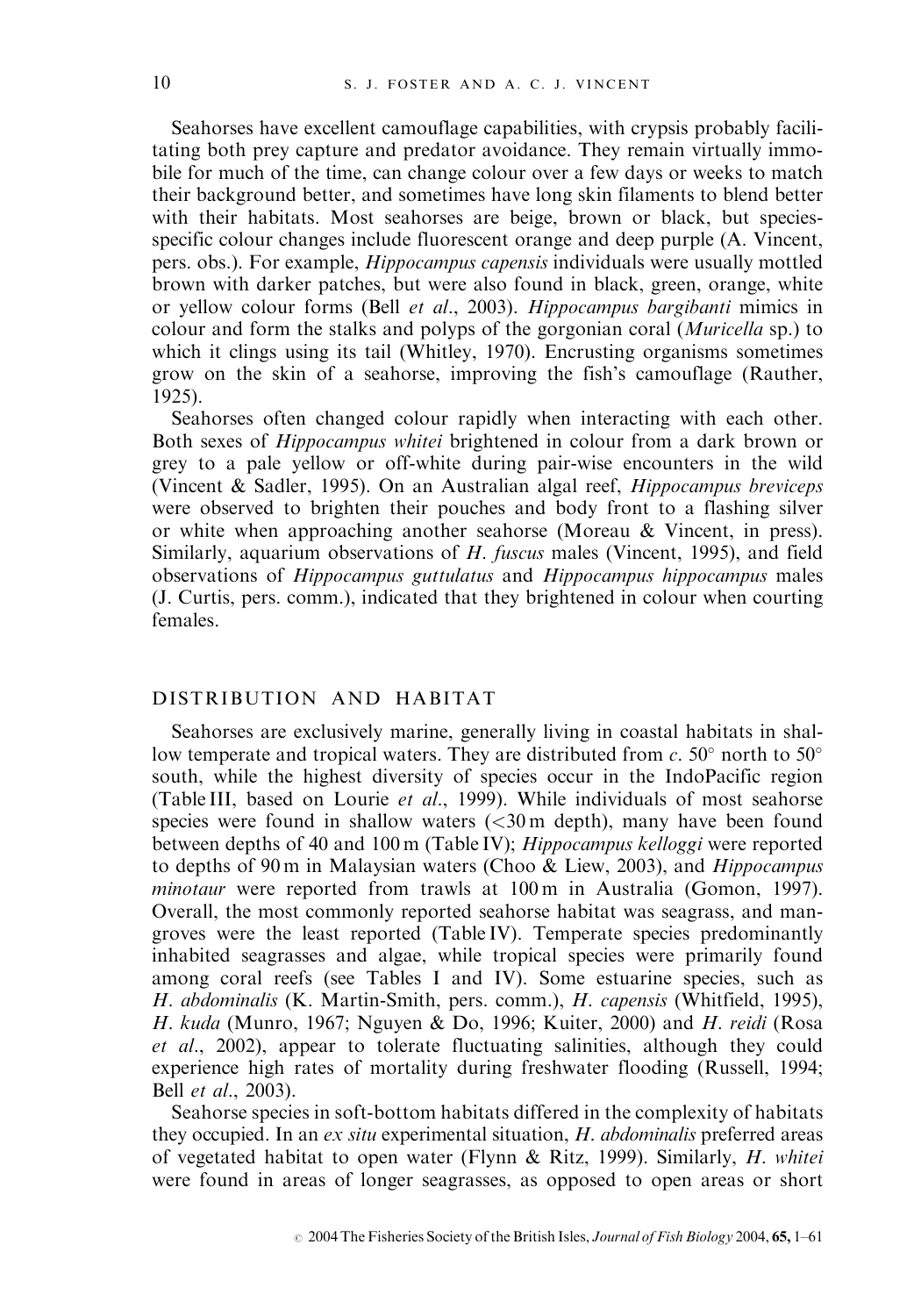| (21) |                                   |   |   | $\left( \frac{1}{2} \right)$ |                                                           |      |      |                     |                        |                      |      |   |                                   | (87)                                                                                                                                                                                                                                                                                                                                                                                                |
|------|-----------------------------------|---|---|------------------------------|-----------------------------------------------------------|------|------|---------------------|------------------------|----------------------|------|---|-----------------------------------|-----------------------------------------------------------------------------------------------------------------------------------------------------------------------------------------------------------------------------------------------------------------------------------------------------------------------------------------------------------------------------------------------------|
|      |                                   |   |   |                              |                                                           |      |      | ×                   |                        |                      |      |   | ∗                                 |                                                                                                                                                                                                                                                                                                                                                                                                     |
|      |                                   |   | ∗ |                              |                                                           |      |      |                     |                        |                      |      |   |                                   |                                                                                                                                                                                                                                                                                                                                                                                                     |
|      |                                   |   |   |                              |                                                           |      |      | ⋇                   |                        |                      | ⋇    |   |                                   |                                                                                                                                                                                                                                                                                                                                                                                                     |
|      |                                   |   |   |                              |                                                           |      |      |                     |                        |                      | ∗    |   |                                   |                                                                                                                                                                                                                                                                                                                                                                                                     |
|      |                                   |   |   |                              |                                                           |      |      | ∗                   | ∗                      |                      | ∗    |   |                                   |                                                                                                                                                                                                                                                                                                                                                                                                     |
|      |                                   |   |   |                              |                                                           |      | ⋇    |                     |                        |                      |      |   |                                   |                                                                                                                                                                                                                                                                                                                                                                                                     |
|      |                                   |   |   |                              |                                                           |      |      | ∗                   |                        |                      |      |   |                                   |                                                                                                                                                                                                                                                                                                                                                                                                     |
|      |                                   |   |   |                              | ∗                                                         |      | ⋇    |                     |                        |                      |      |   |                                   |                                                                                                                                                                                                                                                                                                                                                                                                     |
|      |                                   |   |   |                              | x                                                         |      |      |                     |                        |                      |      |   |                                   |                                                                                                                                                                                                                                                                                                                                                                                                     |
|      |                                   |   |   |                              |                                                           |      |      | ∗                   |                        |                      | ∗    |   |                                   |                                                                                                                                                                                                                                                                                                                                                                                                     |
|      |                                   |   |   |                              |                                                           |      |      |                     | ∗                      |                      |      |   |                                   |                                                                                                                                                                                                                                                                                                                                                                                                     |
| ∗    |                                   | ∗ |   | $\hat{\zeta}$                |                                                           |      |      |                     |                        |                      |      |   |                                   |                                                                                                                                                                                                                                                                                                                                                                                                     |
|      |                                   |   |   |                              |                                                           |      |      |                     |                        |                      | ς¥   | ∗ |                                   |                                                                                                                                                                                                                                                                                                                                                                                                     |
|      | H. breviceps<br>H. camelopardalis |   |   | $(27)$ $(31)$ $(34)$         | northwest northeast central central<br>Atlantic-Atlantic- | (47) | (37) | Lourie et al., 1999 | Mediter- Indian Indian | $(51)$ $(57)$ $(61)$ | (67) |   | $(71)$ $(77)$<br>Pacific-Pacific- | southwest southeast Black Sea western eastern northwest northeast central central southwest southeast<br>TABLE II. Distributions of seahorse species ( <i>Hippocampus</i> spp.) by FAO statistical area. ? indicates unconfirmed distribution. Based on<br>Atlantic- Atlantic- western eastern Atlantic- Atlantic- ranean + Ocean Ocean Pacific- Pacific- western eastern Pacific- Pacific-<br>(81) |

 $\circ$  2004 The Fisheries Society of the British Isles, Journal of Fish Biology 2004, 65, 1–61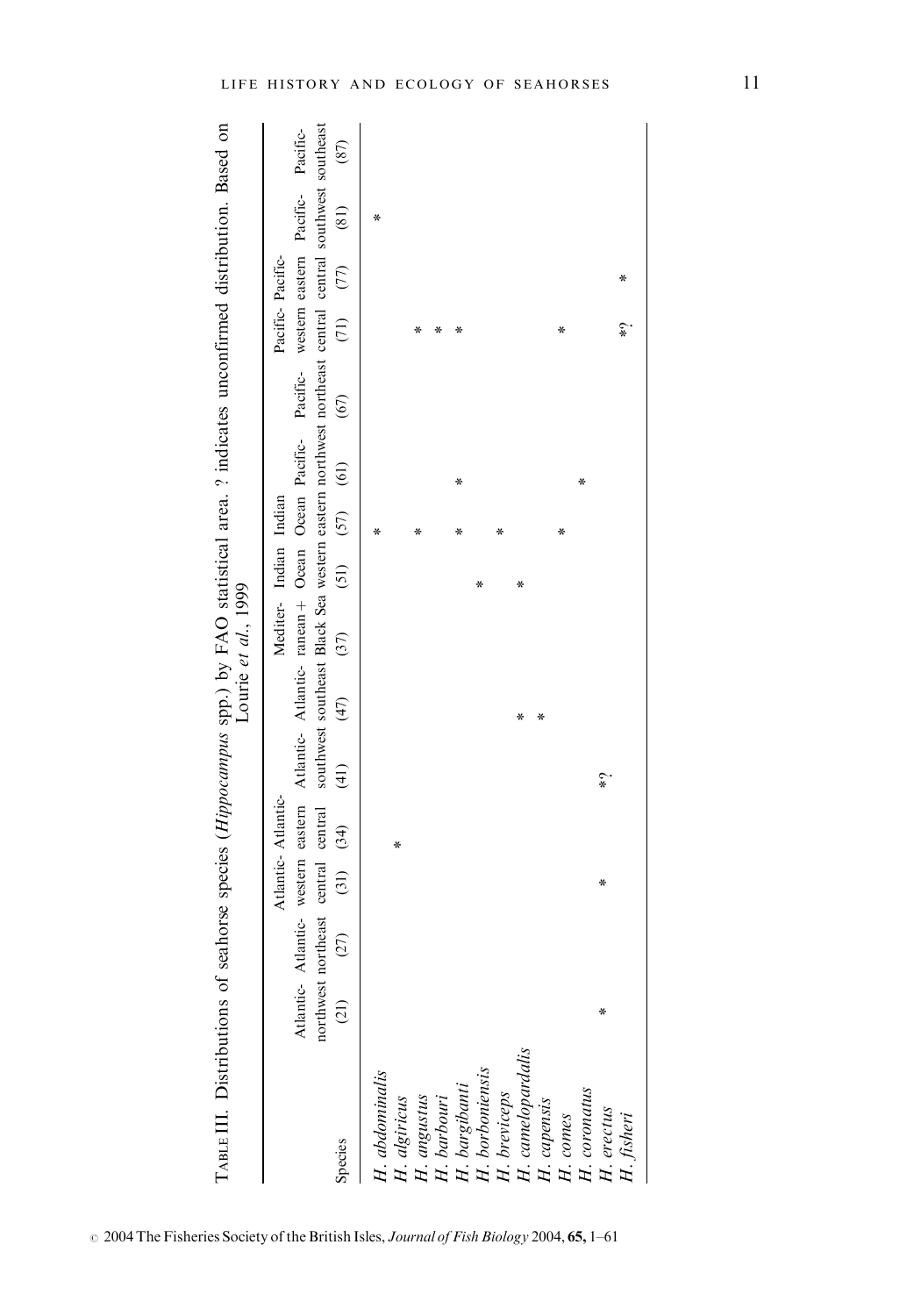|                                                                                                                                                                                                                                                                            |      |                                                                    |      |                    |                  |                  | TABLE III. Continued   |      |      |      |                                                                                                                                                                                                       |                  |      |      |      |
|----------------------------------------------------------------------------------------------------------------------------------------------------------------------------------------------------------------------------------------------------------------------------|------|--------------------------------------------------------------------|------|--------------------|------------------|------------------|------------------------|------|------|------|-------------------------------------------------------------------------------------------------------------------------------------------------------------------------------------------------------|------------------|------|------|------|
|                                                                                                                                                                                                                                                                            |      |                                                                    |      | Atlantic-Atlantic- |                  |                  | Mediter- Indian Indian |      |      |      |                                                                                                                                                                                                       | Pacific-Pacific- |      |      |      |
|                                                                                                                                                                                                                                                                            |      | Atlantic- Atlantic- western eastern<br>northwest northeast central |      | central            |                  |                  |                        |      |      |      | southwest southeast Black Sea western eastern northwest northeast central central southwest southeast<br>Atlantic- Atlantic- ranean + Ocean Ocean Pacific- Pacific- western eastern Pacific- Pacific- |                  |      |      |      |
| Species                                                                                                                                                                                                                                                                    | (21) | (27)                                                               | (31) | (34)               | $\left(1\right)$ | (47)             | (37)                   | (51) | (57) | (61) | (67)                                                                                                                                                                                                  | (71)             | (77) | (81) | (87) |
| H. fuscus                                                                                                                                                                                                                                                                  |      |                                                                    |      |                    | ٤.               |                  | ∗                      | ∗    | ∗    |      |                                                                                                                                                                                                       |                  |      |      |      |
|                                                                                                                                                                                                                                                                            |      | ∗                                                                  |      | $\hat{\zeta}^*$    |                  |                  | ∗                      |      |      |      |                                                                                                                                                                                                       |                  |      |      |      |
|                                                                                                                                                                                                                                                                            |      | ∗                                                                  |      | $\hat{\zeta}$      |                  |                  | ⋇                      |      |      |      |                                                                                                                                                                                                       |                  |      |      |      |
|                                                                                                                                                                                                                                                                            |      |                                                                    |      |                    |                  |                  |                        | ∗    | ∗    | ∗    |                                                                                                                                                                                                       | ⋇                |      |      |      |
|                                                                                                                                                                                                                                                                            |      |                                                                    |      |                    |                  |                  |                        |      |      |      |                                                                                                                                                                                                       |                  | ∗    |      | ∗    |
|                                                                                                                                                                                                                                                                            |      |                                                                    |      |                    |                  |                  |                        | ∗    |      |      |                                                                                                                                                                                                       |                  |      |      |      |
|                                                                                                                                                                                                                                                                            |      |                                                                    |      |                    |                  |                  |                        | ∗    | ∗    | ∗    |                                                                                                                                                                                                       | ∗                |      |      |      |
|                                                                                                                                                                                                                                                                            |      |                                                                    |      |                    |                  |                  |                        | ∗    | ∗    | ⋇    |                                                                                                                                                                                                       | ⋇                | ∗    |      |      |
|                                                                                                                                                                                                                                                                            |      |                                                                    |      |                    |                  |                  |                        | ∗    |      |      |                                                                                                                                                                                                       |                  |      |      |      |
|                                                                                                                                                                                                                                                                            |      |                                                                    |      |                    |                  |                  |                        |      | ∗    |      |                                                                                                                                                                                                       |                  |      | ∗    |      |
|                                                                                                                                                                                                                                                                            |      |                                                                    |      |                    |                  |                  |                        |      |      | ∗    |                                                                                                                                                                                                       |                  |      |      |      |
|                                                                                                                                                                                                                                                                            |      |                                                                    | ∗    |                    | ∗                |                  |                        |      |      |      |                                                                                                                                                                                                       |                  |      |      |      |
|                                                                                                                                                                                                                                                                            |      |                                                                    |      |                    |                  |                  |                        |      |      | ∗    |                                                                                                                                                                                                       |                  |      |      |      |
|                                                                                                                                                                                                                                                                            |      |                                                                    |      |                    |                  |                  |                        |      | ∗    | ∗    |                                                                                                                                                                                                       | ∗                |      |      |      |
|                                                                                                                                                                                                                                                                            |      |                                                                    |      |                    |                  |                  |                        |      | ∗    |      |                                                                                                                                                                                                       |                  |      |      |      |
|                                                                                                                                                                                                                                                                            |      |                                                                    |      |                    |                  |                  |                        |      | ∗    | ∗    |                                                                                                                                                                                                       | ∗                |      |      |      |
|                                                                                                                                                                                                                                                                            |      |                                                                    |      |                    |                  |                  |                        |      |      |      |                                                                                                                                                                                                       |                  |      | ⋇    |      |
| H. guttulatus<br>H. hippocampus<br>H. histrix<br>H. ingens<br>H. kelloggi<br>H. kelloggi<br>H. kuda<br>H. inhotaur<br>H. subelongatus<br>H. subelongatus<br>H. subelongatus<br>H. subelongatus<br>H. subelongatus<br>H. subelongatus<br>H. subelongatus<br>H. subelongatus |      |                                                                    |      |                    |                  |                  |                        |      |      |      |                                                                                                                                                                                                       | ∗                |      |      |      |
|                                                                                                                                                                                                                                                                            |      |                                                                    | ∗    |                    |                  |                  |                        |      |      |      |                                                                                                                                                                                                       |                  |      |      |      |
| Totals                                                                                                                                                                                                                                                                     |      | $\mathcal{L}$                                                      | ς    |                    | 3                | $\mathrel{\sim}$ | 3                      | ∞    |      | σ    | ⊂                                                                                                                                                                                                     |                  |      |      |      |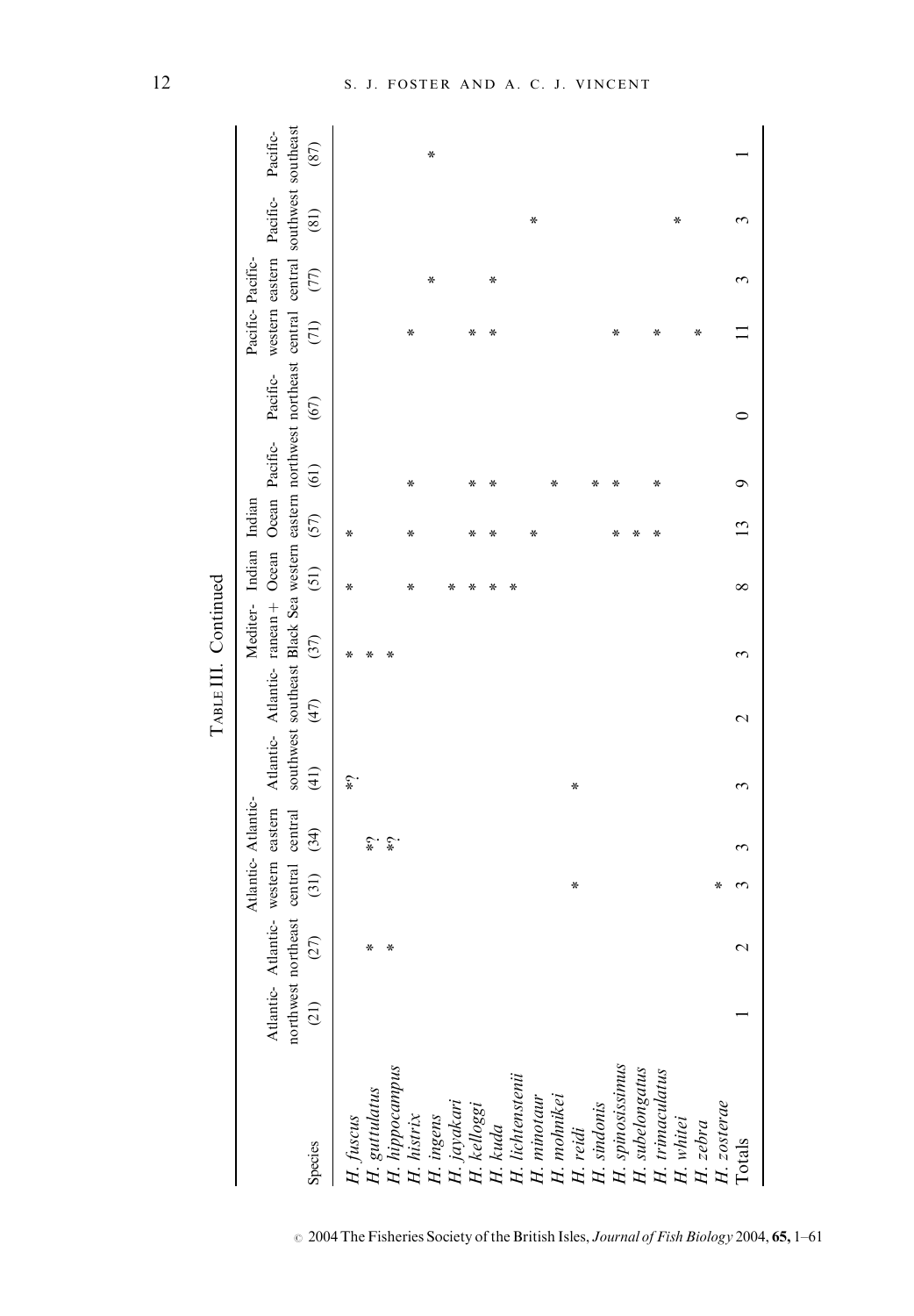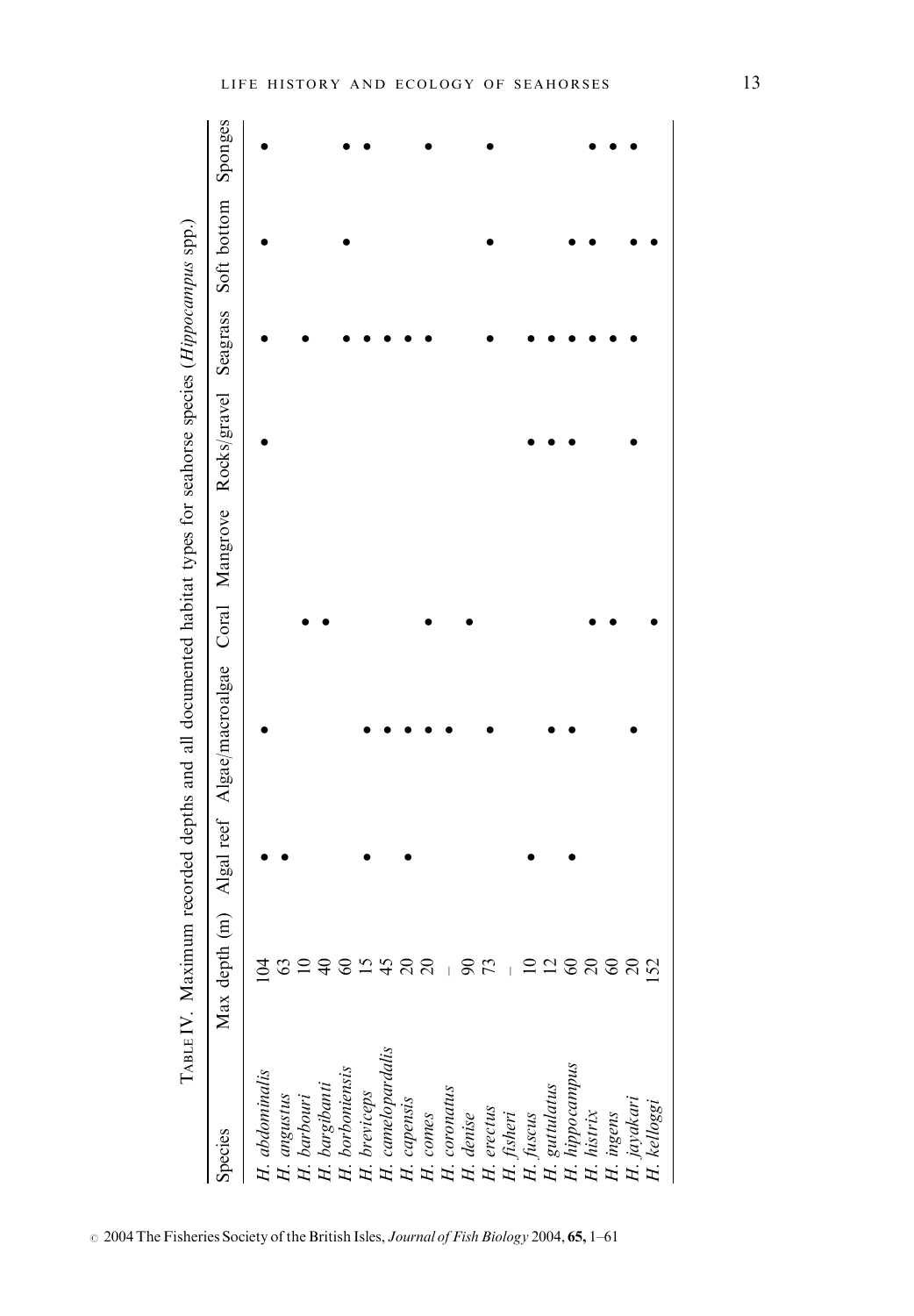|                                                                                                                                                                 |                |   | TABLE IV. Continued                                                                                                                                                                                                                                                                                                                                                                                                                                                                                                                                                                                                                                                                                                                                                                                                                                                                                                                                                                                                                                                                                                                                                                                                                                                                                                                                                                                                                                       |                |   |               |             |         |
|-----------------------------------------------------------------------------------------------------------------------------------------------------------------|----------------|---|-----------------------------------------------------------------------------------------------------------------------------------------------------------------------------------------------------------------------------------------------------------------------------------------------------------------------------------------------------------------------------------------------------------------------------------------------------------------------------------------------------------------------------------------------------------------------------------------------------------------------------------------------------------------------------------------------------------------------------------------------------------------------------------------------------------------------------------------------------------------------------------------------------------------------------------------------------------------------------------------------------------------------------------------------------------------------------------------------------------------------------------------------------------------------------------------------------------------------------------------------------------------------------------------------------------------------------------------------------------------------------------------------------------------------------------------------------------|----------------|---|---------------|-------------|---------|
| Species                                                                                                                                                         |                |   | Max depth (m) Algal reef Algae/macroalgae Coral Mangrove Rocks/gravel                                                                                                                                                                                                                                                                                                                                                                                                                                                                                                                                                                                                                                                                                                                                                                                                                                                                                                                                                                                                                                                                                                                                                                                                                                                                                                                                                                                     |                |   | Seagrass      | Soft bottom | Sponges |
| H. kuda                                                                                                                                                         | 55             |   |                                                                                                                                                                                                                                                                                                                                                                                                                                                                                                                                                                                                                                                                                                                                                                                                                                                                                                                                                                                                                                                                                                                                                                                                                                                                                                                                                                                                                                                           |                |   |               |             |         |
|                                                                                                                                                                 | 100            |   |                                                                                                                                                                                                                                                                                                                                                                                                                                                                                                                                                                                                                                                                                                                                                                                                                                                                                                                                                                                                                                                                                                                                                                                                                                                                                                                                                                                                                                                           |                |   |               |             |         |
|                                                                                                                                                                 |                |   |                                                                                                                                                                                                                                                                                                                                                                                                                                                                                                                                                                                                                                                                                                                                                                                                                                                                                                                                                                                                                                                                                                                                                                                                                                                                                                                                                                                                                                                           |                |   |               |             |         |
| H. minotaur<br>H. reidi<br>H. spinosissimus<br>H. subelongatus<br>H. rimaculatus<br>H. rebra<br>H. zebra                                                        | 58<br>58<br>58 |   |                                                                                                                                                                                                                                                                                                                                                                                                                                                                                                                                                                                                                                                                                                                                                                                                                                                                                                                                                                                                                                                                                                                                                                                                                                                                                                                                                                                                                                                           |                |   |               |             |         |
|                                                                                                                                                                 |                |   |                                                                                                                                                                                                                                                                                                                                                                                                                                                                                                                                                                                                                                                                                                                                                                                                                                                                                                                                                                                                                                                                                                                                                                                                                                                                                                                                                                                                                                                           |                |   |               |             |         |
|                                                                                                                                                                 |                |   |                                                                                                                                                                                                                                                                                                                                                                                                                                                                                                                                                                                                                                                                                                                                                                                                                                                                                                                                                                                                                                                                                                                                                                                                                                                                                                                                                                                                                                                           |                |   |               |             |         |
|                                                                                                                                                                 |                |   |                                                                                                                                                                                                                                                                                                                                                                                                                                                                                                                                                                                                                                                                                                                                                                                                                                                                                                                                                                                                                                                                                                                                                                                                                                                                                                                                                                                                                                                           |                |   |               |             |         |
|                                                                                                                                                                 | 69             |   |                                                                                                                                                                                                                                                                                                                                                                                                                                                                                                                                                                                                                                                                                                                                                                                                                                                                                                                                                                                                                                                                                                                                                                                                                                                                                                                                                                                                                                                           |                |   |               |             |         |
| H. zosterae                                                                                                                                                     |                |   |                                                                                                                                                                                                                                                                                                                                                                                                                                                                                                                                                                                                                                                                                                                                                                                                                                                                                                                                                                                                                                                                                                                                                                                                                                                                                                                                                                                                                                                           |                |   |               |             |         |
| Totals                                                                                                                                                          |                | ∘ | $\frac{3}{2}$                                                                                                                                                                                                                                                                                                                                                                                                                                                                                                                                                                                                                                                                                                                                                                                                                                                                                                                                                                                                                                                                                                                                                                                                                                                                                                                                                                                                                                             | $\overline{2}$ | ∞ | $\frac{1}{2}$ |             |         |
| Axelrod, 1984; Choo & Liew, 200<br>1999; Francis, 1988; Fritzsche, 19<br>References: A. Kendrick, pers.<br>& Do, 1996; Paulin & Roberts,<br>2000a; Woods, 2002. |                |   | 33; Coleman, 1980; J. Curtis, unpubl. data; Dauwe, 1992; Eschmeyer & Herald, 1983; Fish & Mowbray, 1970; Flynn & Ritz,<br>80; N. Garrick-Maidment, pers. comm.; Golani & Fine, 2002; J. Gomezjuardo, pers. comm. in Lourie et al., 1999; Gomon<br>& Neira, 1998; Gomon et al., 1994; Gomon, 1997; Groves & Lavenberg, 1997; Hardy, 1978; Hildebrand & Schroeder, 1927; Holley, pers. comm. in Lourie<br>Lovett, 1969; Lythgoe & Lythgoe, 1971; Masuda et al., 1984; Matlock, 1992; D. McAllister, pers. comm.; Moreau & Vincent, in press; Munro, 1967; Nguyen<br>1992; Paxton et al., 1989; Perante et al., 1998, 2002; Randall, 1996; A.K. Riley, unpubl. data; Rosa et al., 2002; Scarratt,<br>comm. in Lourie et al., 1999; Al-Hassan & Al-Badri, 1986; Barnard, 1925; Bell et al., 2003; Boisseau, 1967; Burgess &<br>Last et al., 1983; Lee, 1983; Lieske & Myers, 1994; J. Lockyear, pers. comm. in Lourie et al., 1999; Lourie 2001; Lourie & Randall, 2003; Lourie et al., 1999;<br>996; Strawn, 1953; Strawn, 1958; Tabb & Manning, 1961; Tackett & Tackett, 1997; Teixeira & Musick, 2001; Toefy, 2000; Trommelen, 2001; Vari, 1982;<br>et al., 1999; Hubbs & Hinton, 1963; Hutchins & Swainston, 1986; Jones et al., 1998; Kuiter, 1997, 2000; Kuiter & Debelius, 1994; Kuronuma & Abe, 1972;<br>Walls, 1975; Weber & de Beaufort, 1922; Wheeler, 1969, 1985; Whitehead, 1986; Whitfield, 1995; Whitley, 1970; Wilson & Vincent, 1998; Woods, |                |   |               |             |         |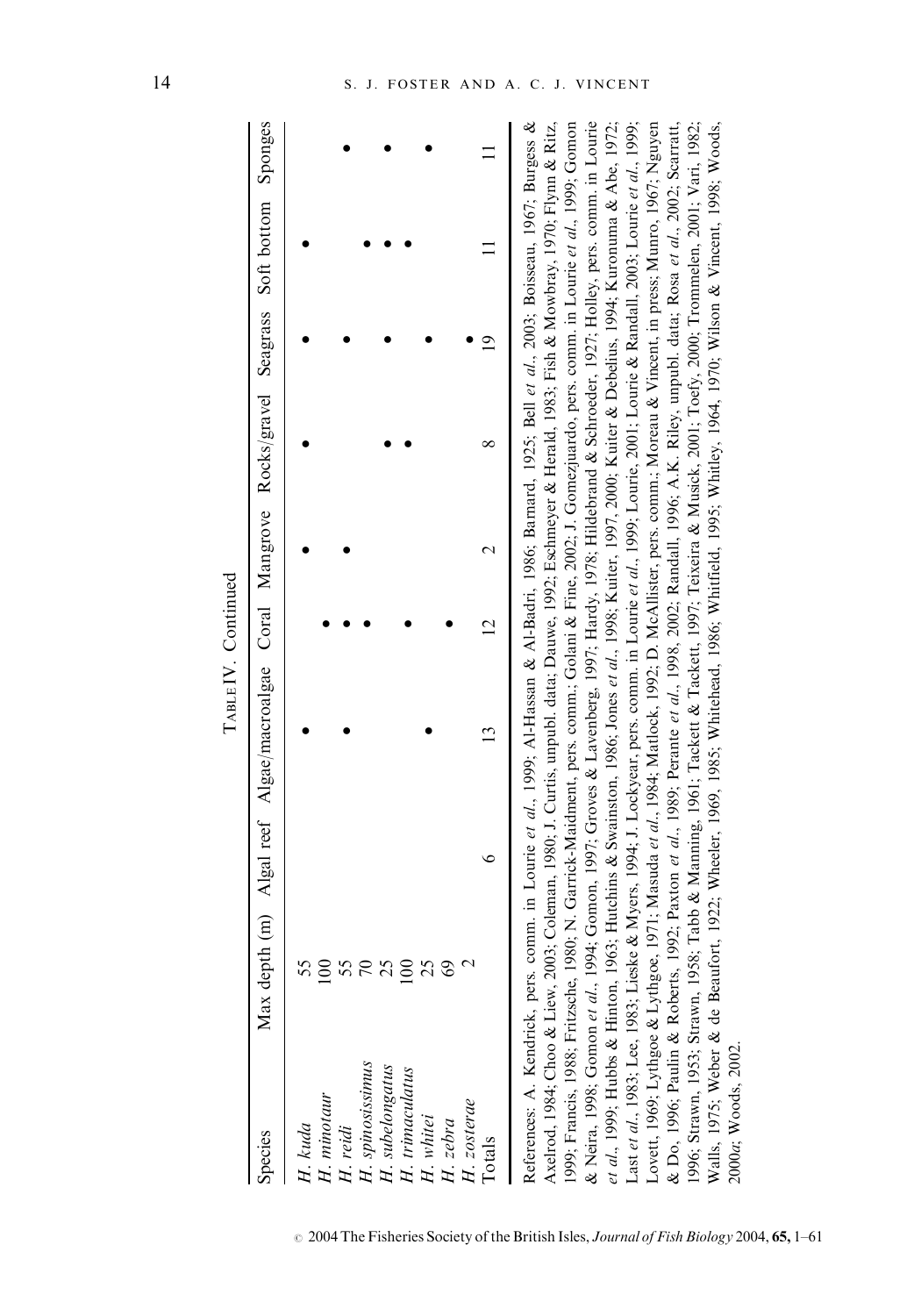seagrasses (Vincent et al., in press). Long seagrasses may have maximized prey density and capture efficiency, as well as predator avoidance (Bell & Westoby, 1986; Flynn & Ritz, 1999). In contrast, *H. capensis* were most commonly associated with relatively sparse vegetation, with greater water exchange and feeding opportunities suggested as a reason for the choice of habitat (Bell et al., 2003). Sympatric species may have occupied different habitats at the same geographic location; within a Portuguese lagoon H. hippocampus were associated with more open habitat, while  $H$ , *guttulatus* were positively and significantly correlated with the percentage cover of vegetation and immobile benthic invertebrates (J. Curtis & A. Vincent, unpubl. data). The differences in occupancy suggest either that feeding opportunities or predation risk must have varied among species or that they did not determine habitat choice.

Some seahorses change habitat and depth choice as they grow. H. comes were thought to prefer Sargassum spp. beds in shallow subtidal environments as juveniles, and then moved to adjacent communities composed of hard corals and sponges when older (Perante et al., 1998). In a Portuguese lagoon, juvenile H. guttulatus only began occupying the same habitat as adults when they neared maturity (J. Curtis, pers. comm.). Among adults, size classes may also have differed in habitat occupancy, with larger individuals of some species found in deeper waters (H. comes, J.J. Meeuwig, unpubl. data; H. reidi, Dauwe, 1992).

Most seahorses grasped holdfasts with their tail, although individuals in some populations, such as that of  $H$ . *abdominalis* in Derwent Estuary, Australia, were on occasion found distant from any structure, nestled in small depressions in the substratum (A. Vincent, pers. obs.). Holdfasts could be anything from a sponge to a branching coral, a piece of seagrass or a submerged tree branch. Some species exhibited preferences for particular holdfasts  $-$  for example,  $H$ . comes usually grasped sponges in communities dominated by seagrasses (J. Anticamara, unpubl. data), while others exhibited no obvious preference  $[H. \; comes on a$ Philippines' coral reef (Perante et al., 2002); H. guttulatus in a Portugal lagoon (J. Curtis, unpubl. data)]. Some seahorses also grasped artificial structures; H. abdominalis and H. whitei held onto shark nets in Sydney Harbour, and large populations of  $H$ . *abdominalis* could be found on salmon cages in Tasmania (K. Martin-Smith, pers. comm.). Other species known to use artificial habitats included H. kuda (fishnets and cages, Choo & Liew, 2003), H. reidi (wooden piers, Dias & Rosa, 2003) and Hippocampus subelongatus (jetty piles, Coleman, 1980).

Most seahorse species studied to date were active during the day. Documented diurnal species included H. breviceps (Moreau & Vincent, in press, in situ), H. capensis (Lockyear et al., 1997, ex situ), H. erectus (Hardy, 1978, in situ), H. guttulatus, H. hippocampus (J. Curtis, pers. comm., in situ), H. kuda (Do et al., 1998, ex situ), H. whitei (Vincent & Sadler, 1995, in situ) and H. zosterae (Tipton, 1987 in Tipton & Bell, 1988, in situ). Nocturnal species included *Hippocampus* ingens (J. Gomezjurado, pers. comm., in situ). Hippocampus abdominalis was reportedly active during both day and night (K. Martin-Smith, pers. comm., in situ). Hippocampus comes may also have been active during both day and night, but were most commonly seen at night on reefs, when they emerged from the corals (Perante et al., 2002; A. Vincent, pers. obs.).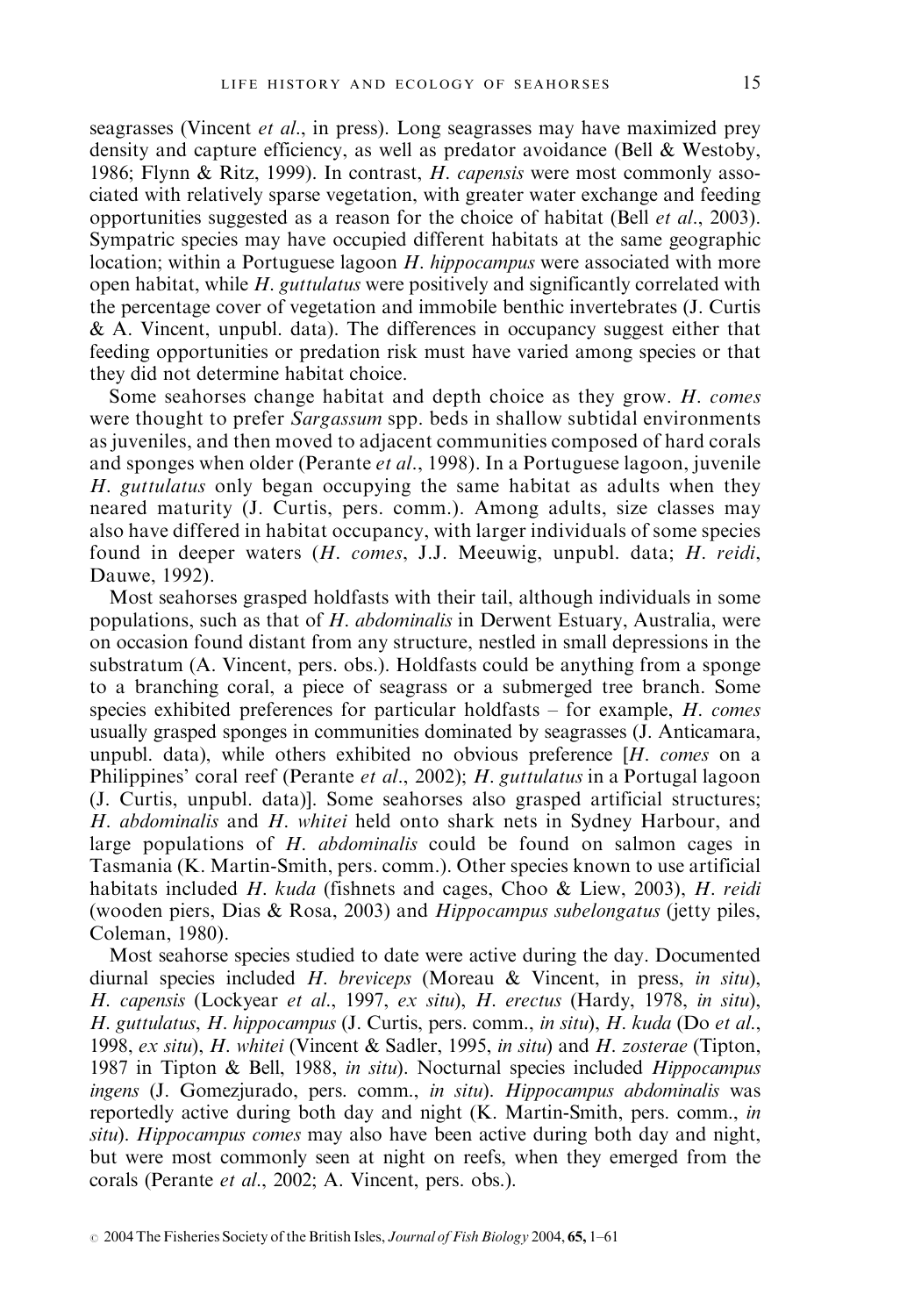## DENSITY AND MOBILITY

The literature indicated that seahorse density tended to be low and that they were patchy in distribution (Table V). For example, *H. guttulatus* mean density was generally  $0.07 \text{ m}^{-2}$  (range 0 to  $0.51 \text{ m}^{-2}$ ), but reached  $10 \text{ m}^{-2}$  in small patches on the edges of seagrass beds over a transect survey covering  $3324 \text{ m}^2$  of the Ria Formosa Lagoon, Portugal (J. Curtis, unpubl. data). Likewise, H. whitei were found at a density of  $0.08 \text{ m}^{-2}$  in one area of seagrass in Sydney Harbour, and  $0.215 \text{ m}^{-2}$  in a very similar patch of *Posidonia* and Zostera seagrasses only 20 m away, with no other seahorses for hundreds of metres around (Vincent et al., in press). Given the variation in seahorse densities, it is important to document and assess the manner in which seahorse population densities were extracted: bias in site selection means that they were likely to be greater on focal study grids than in transect surveys. For example, H. capensis were recorded at a mean density of  $0.22 \text{ m}^{-2}$  on a focal study grid

| Species        | Mean<br>density<br>$(m^{-2})$ | Range<br>$(m^{-2})$ | Locality                             | Study type      | Reference                        |
|----------------|-------------------------------|---------------------|--------------------------------------|-----------------|----------------------------------|
| H. abdominalis | 0.007                         |                     | Tasmania,<br>Australia               | <b>Transect</b> | K. Martin-Smith,<br>unpubl. data |
| H. breviceps   | 0.17                          |                     | Port Philip Bay,<br>Australia        | Focal grid      | Moreau & Vincent,<br>in press    |
|                | 0.31                          |                     | Port Philip Bay,<br>Australia        | Focal grid      | Moreau & Vincent,<br>in press    |
| H. capensis    | 0.0089                        | $0 - 0.25$          | Knysna Estuary,<br>South Africa      | <b>Transect</b> | Bell et al., 2003                |
|                | 0.22                          |                     | Knysna Estuary,<br>South Africa      | Focal grid      | Bell <i>et al.</i> , 2003        |
| H. comes       | 0.02                          |                     | Bohol, Philippines                   | Focal grid      | Perante et al., 2002             |
| H. guttulatus  | 0.07                          | $0 - 0.51$          | Ria Formosa<br>Lagoon,<br>Portugal   | Transect        | J. Curtis.<br>unpubl. data       |
|                | $1-1$                         |                     | Ria Formosa<br>Lagoon,<br>Portugal   | Focal grid      | J. Curtis,<br>unpubl. data       |
| H. hippocampus | 0.007                         | $0 - 0.07$          | Ria Formosa<br>Lagoon,<br>Portugal   | Transect        | J. Curtis,<br>unpubl. data       |
| H. reidi       | 0.51                          |                     | Rio Grande do<br>Norte State, Brazil | $\gamma$        | Dias & Rosa, 2003                |
|                | 0.006                         |                     | Rio Grande do<br>Norte State, Brazil | $\gamma$        | Dias & Rosa, 2003                |
| H. whitei      | 0.08                          |                     | Sydney, Australia                    | Focal grid      | Vincent et al.,<br>in press      |
|                | 0.215                         |                     | Sydney, Australia                    | Focal grid      | Vincent et al.,<br>in press      |

TABLE V. Recorded seahorse (Hippocampus spp.) densities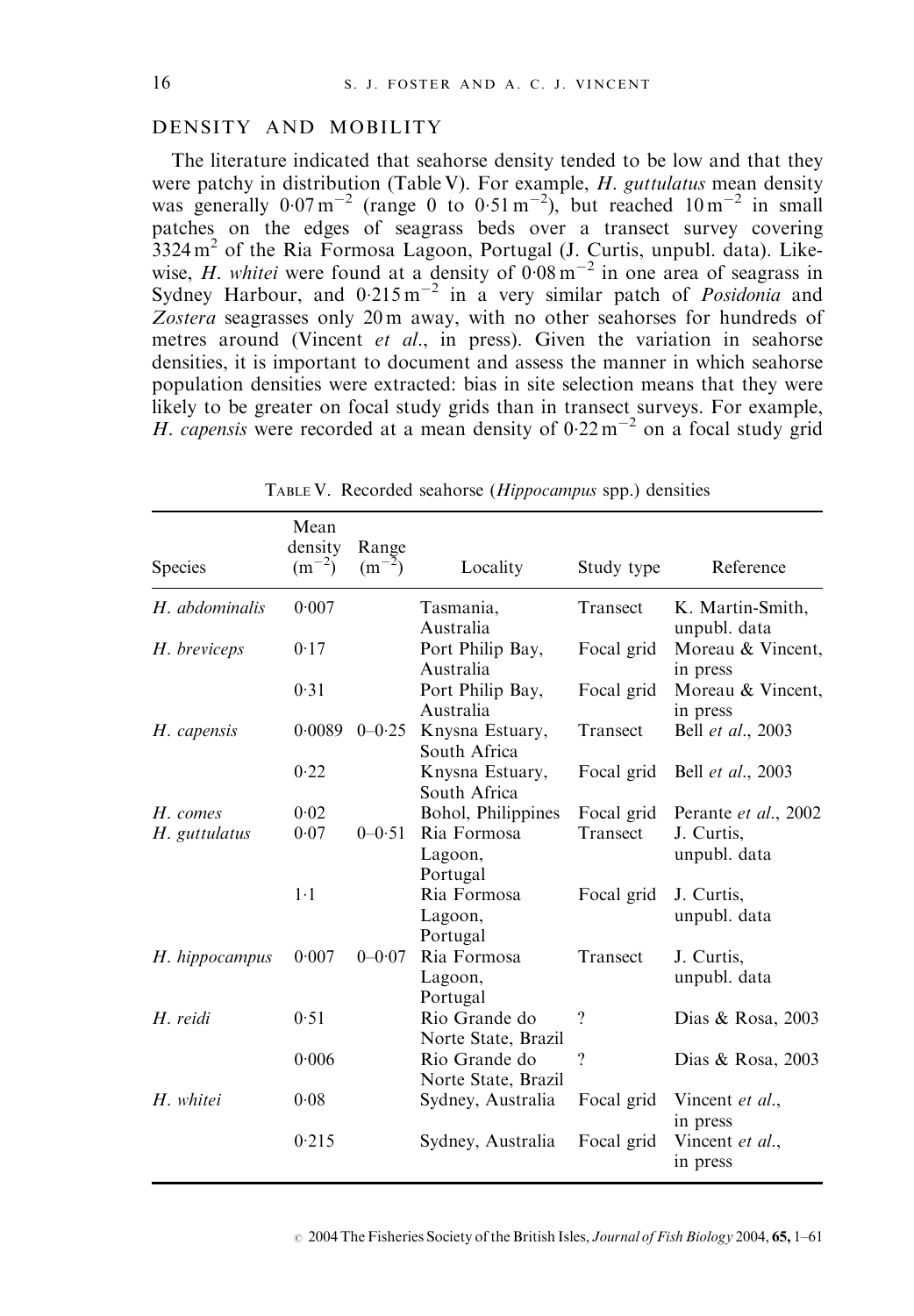and  $0.0089 \,\mathrm{m}^{-2}$  in randomly placed transect surveys that covered a total of  $4920 \text{ m}^2$  of a South African estuary (Bell *et al.*, 2003).

Reported densities for seahorses were comparable with those found for temperate pipefish and seadragon species (all syngnathids): five pipefish species in a Swedish seagrass bed had a total density of  $\overline{0.04 \text{ m}^{-2}}$  (grid survey, Vincent et al., 1995); Syngnathus leptorhynchus Girard occurred at densities ranging from  $0.02$  to  $0.1 \text{ m}^{-2}$  in an Oregon seagrass bed (transect survey, Bayer, 1980); densities of Stigmatopora argus Richardson were  $0.036-0.107 \text{ m}^{-2}$  in Southeastern Tasmania (transect survey, Jordan et al., 1998); and *Phycodurus* eques Günther, the leafy seadragon, was calculated to occur at a density of  $0.006 \,\mathrm{m}^{-2}$  in South Australia (Connolly *et al.*, 2002). Reported seahorse densities could be similar in fished and unfished populations, but the low densities in at least some populations probably derived from overexploitation. For example, Filipino fishers reported patchy  $\hat{H}$ . comes densities as high as  $20 \text{ m}^{-2}$  on coral, or  $10 \text{ m}^{-2}$  in seagrass in the 1960s (A. Vincent & M. Pajaro, unpubl. data), while they were found at only  $0.02 \text{ m}^{-2}$  in the late 1990s (Perante *et al.*, 2002).

Most seahorse species studied thus far maintained individual home ranges, at least during the breeding season. As three examples, H. comes often ranged only  $1 \text{ m}^2$  on coral reefs at night (Perante *et al.*, 2002) although they moved considerably more on seagrass beds (J. Anticamara, unpubl. data), H. kuda had overlapping home ranges of  $32.35 \text{ m}^2$  in a tropical eelgrass bed (C.K. Choo, unpubl. data), and  $H$ . *subelongatus* also had home ranges, although the sizes were not specified (Jones & Avise, 2001).

Sex differences in home range size have been documented for some species. A field study on H. whitei showed that females had significantly larger home ranges than males, with means of  $14.4 \text{ m}^2$  (range 6–21 m<sup>2</sup>) and 9 m<sup>2</sup> (range 4–  $17 \text{ m}^2$ ), respectively (Vincent et al., in press). In Australia, female H. breviceps had average home ranges of  $8.1 \text{ m}^2 \text{(s.p.} = 2.7 \text{ m}^2)$ , while those of males averaged  $4.4 \,\mathrm{m}^2$  (s.p. =  $1.6 \,\mathrm{m}^2$ ) (Moreau & Vincent, in press). In Bonaire, as well, *H. reidi* females had larger home ranges than males  $(13.3 \text{ m}^2 \text{ and } 3.5 \text{ m}^2 \text{ respectively},$ Dauwe, 1992). On the other hand, H. guttulatus and H. hippocampus showed no apparent sex differences in home ranges: both sexes covered a mean of  $12 \cdot 1 \text{ m}^2$ (range  $0.005-67 \text{ m}^2$ ) and  $7.8 \text{ m}^2$  (range  $0.7-18.1 \text{ m}^2$ ) in H. guttulatus and H. hippocampus respectively (J. Curtis, unpubl. data).

The small home ranges of H. breviceps, H. guttulatus, H. hippocampus, H. reidi and H. whitei indicate limited daily movements similar to those in other monogamous syngnathid species (Vincent et al., in press). Small home ranges may have enabled the seahorses to adopt camouflage appropriate for their environment, and to maintain a stable social structure (Vincent et al., in press). However, not all seahorses had small home ranges. Individual H. abdominalis, for example, ranged over hundreds of metres in the course of a day (Vincent, 1990; K. Martin-Smith, unpubl. data).

No seahorses demonstrated any territorial defense of the home range  $(H. whitei, Vincent et al., in press), unlike most fish with limited home ranges$ (Barlow 1984; Roberts & Ormond 1992; Grant 1997). The difference may reflect the fact that seahorses had no need to defend their oviposition sites or young, and presumably did not find it necessary or energetically expedient to defend the area in which their partners or prey were found (Vincent *et al.*, in press).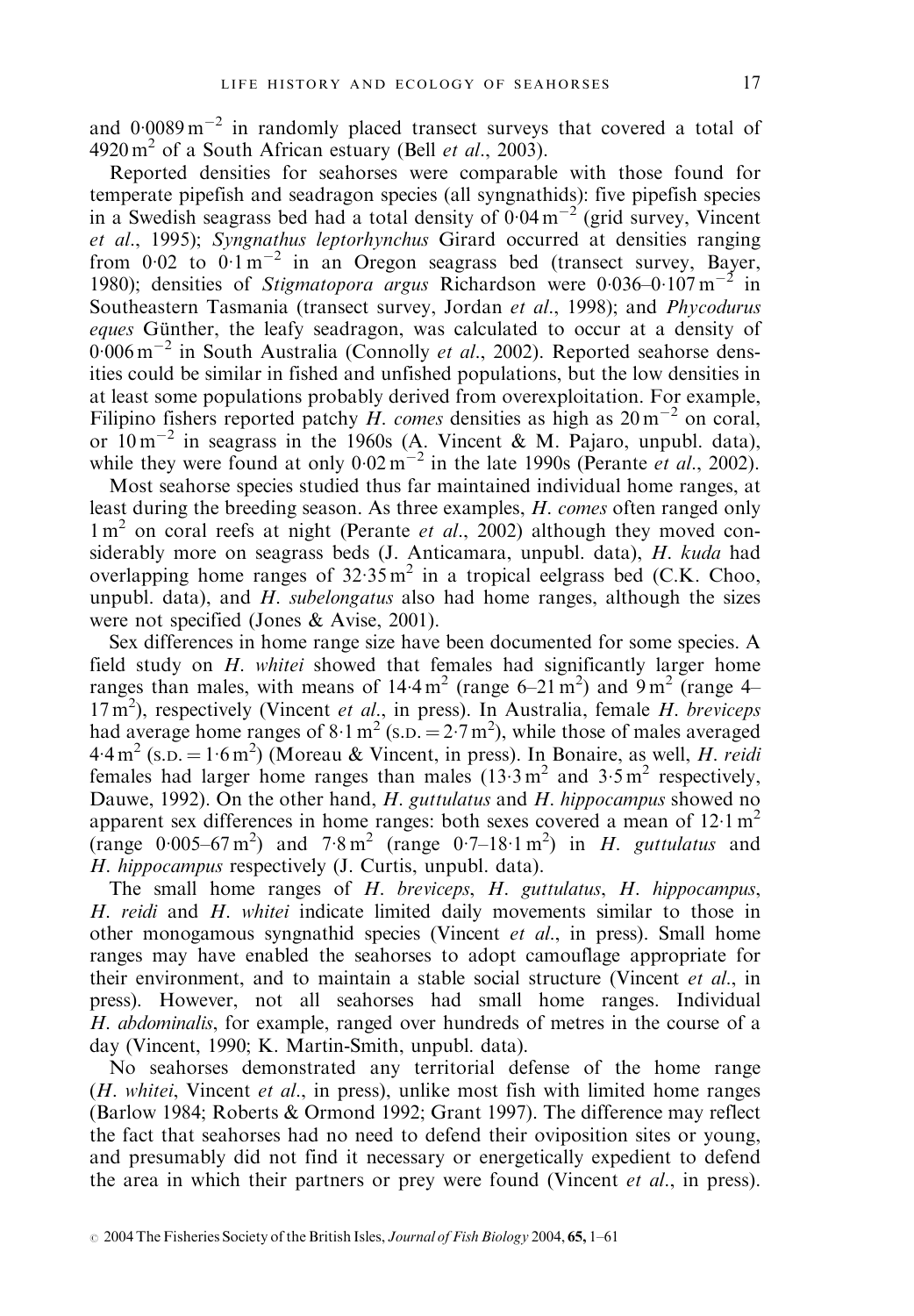Such a situation might arise if partnerships were maintained in some other manner and prey were either indefensible or abundant relative to size of the seahorse population.

While most species studied to date made limited daily movements, adults of some species may have made seasonal migrations to deeper waters in the winter months. Such moves have been inferred for H. comes (J.J. Meeuwig, unpubl. data), H. erectus (Hardy, 1978), H. guttulatus (Boisseau, 1967), H. hippocampus (Boisseau, 1967), H. subelongatus (G. Moore, pers. comm.), and H. whitei (Vincent & Sadler, 1995), as well as for the pipefishes Syngnathus fuscus Storer (Lazzari & Able, 1990) and Syngnathus leptorhynchus (Bayer, 1980).

Adult dispersal over large distances appeared primarily to occur when adults were cast adrift by storms or carried away while grasping floating debris. Adult Hippocampus fisheri have been caught at the surface in the open sea (as cited in Lourie *et al.*, 1999), while the occurrence of H. ingens in the stomachs of tuna suggests they were occasionally found in the pelagic zone (Alverson, 1963), possibly associated with rafts of drifting seaweed.

Young seahorses are more likely to disperse than adults. Some species were clearly planktonic immediately after birth, as juveniles were found in plankton samples (Table VI). Of the six species with a confirmed planktonic stage, information on the size of specimens found in the plankton was available only from studies of H. abdominalis (Kingsford & Choat, 1985; Hickford, 2000), H. comes (S. Morgan, unpub. data), H. mohnikei (Kanou & Kohno, 2001) and H. spinosissimus (S. Morgan, unpubl. data). It is likely that seahorses were overlooked in many ichthyoplankton studies because of their low abundance in tows when compared to other plankton types (S. Morgan, pers. comm.). Juveniles of other seahorse species were inferred to be planktonic because they were positively phototactic immediately after leaving the pouch, rising to the surface of the water column in captivity, or not settling immediately after birth in the wild (Table VI); such inferences may be questionable in the case of  $ex$  situ studies. Similarly, *H. fuscus* was inferred to lack a planktonic stage as they settled immediately after release  $ex\ situ$  (Golani & Fine, 2002), but it is not known how transferable this observation is to wild animals.

The extent of juvenile dispersal by passive means is unknown but may explain some gene flow among populations. Juvenile dispersal by currents was suggested for H. capensis (Whitfield, 1995), while juvenile H. kuda (Mi et al., 1998) and H. subelongatus (Lawrence, 1998) were observed to drift passively as water circulated in aquaria. While in the water column, young seahorses attach themselves to floating Sargassum weed as in  $H$ . erectus (Fish & Mowbray, 1970). Hippocampus abdominalis (Gomon & Neira, 1998) and H. zosterae (Vari, 1982) were occasionally found attached to drifting macroalgae.

Recent studies of seahorse population genetic structure over a range of dispersal distances produced conflicting results, according to species, the geographic region and the molecular marker used. For example, populations of H. capensis appeared to have limited contemporary exchange among three South African estuaries separated by  $\langle 100 \text{ km}$  based on D-loop sequencing (Teske et al., 2003), and H. comes in the central Philippines appeared to have restricted gene flow based on microsatellites over a distance of 135 km, through isolation by distance (Casey, 1999). Deep genetic breaks were found among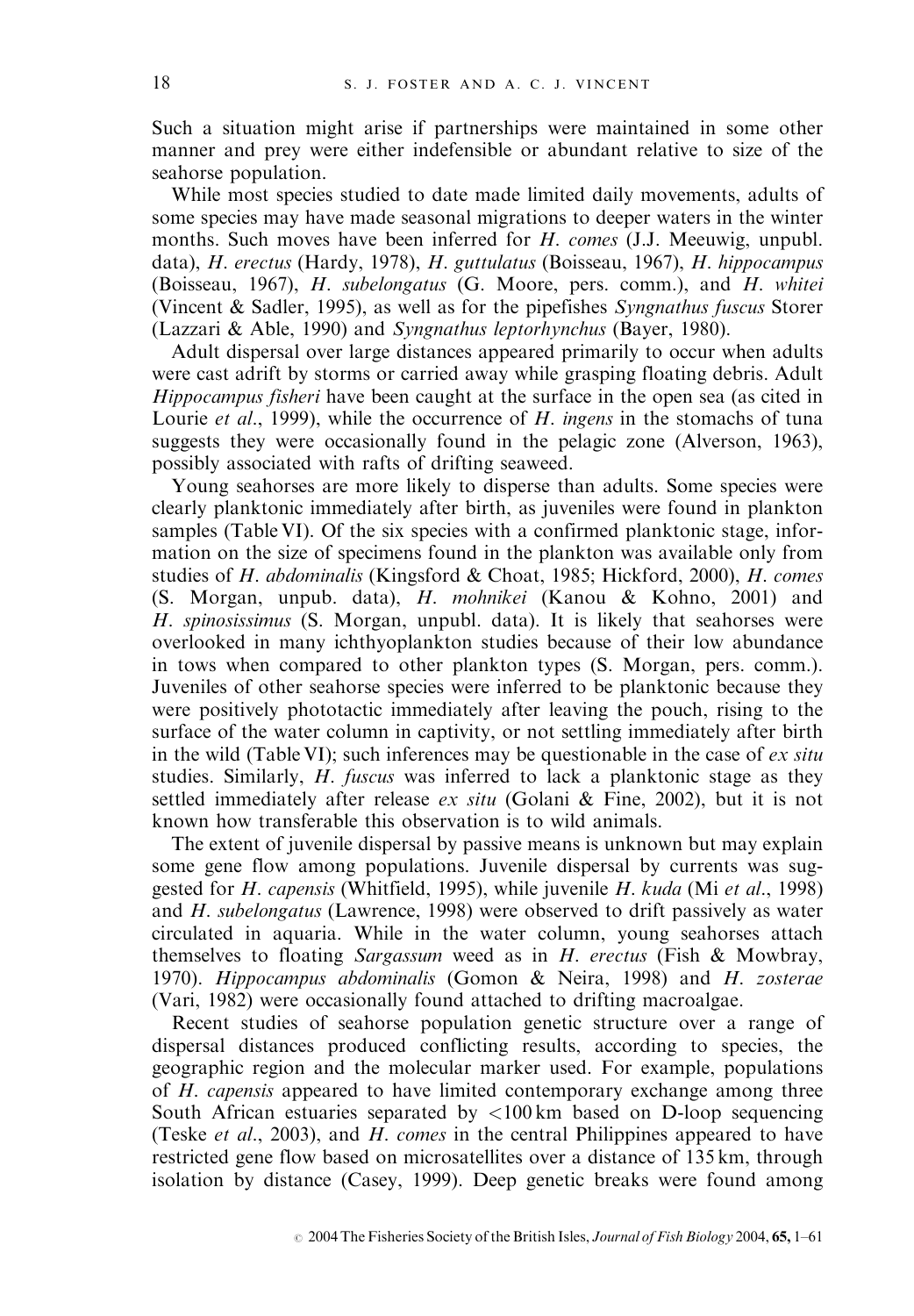TABLE VI. Presence or absence of a planktonic life-history stage immediately after release for seahorse species ( $Hippocampus$  spp.). 'yes' = species in which newly released young were found in plankton nets or observed drifting in the water column in situ;  $'interred'$  = species in which newly released young were observed to rise to the surface, without settling after birth; 'no?' = species in which newly released young were observed to settle immediately after birth  $ex\, situ.$  Where possible the duration of the planktonic stage, in either duration of time or length of juvenile, is given

| Species                                          | Planktonic | Pelagic<br>duration          | $Inlex$ situ | Reference                                 |
|--------------------------------------------------|------------|------------------------------|--------------|-------------------------------------------|
| H. abdominalis                                   | Yes        | 4–6 weeks                    | In situ      | Lovett.                                   |
|                                                  | Yes        | (inferred)<br>$12.5 - 73$ mm | In situ      | 1969<br>Hickford,<br>2000                 |
|                                                  | Inferred   |                              | In situ      | Gomon & Neira,<br>1998                    |
|                                                  | Inferred   |                              | In situ      | Graham, 1939                              |
|                                                  | Inferred   | $2-4$ weeks,<br>to 25 mm     | $Ex$ situ    | Woods,<br>2000a                           |
| H. bargibanti                                    | Inferred   |                              | In situ      | D. Tackett,<br>pers. comm.                |
| H. breviceps                                     | Inferred   |                              | In situ      | Kuiter, 2000                              |
| H. capensis                                      | Yes        |                              | In situ      | Whitfield,<br>1995                        |
| H. comes                                         | Yes        | $9.66 - 16.58$ mm            | In situ      | S. Morgan,<br>unpubl. data                |
| H. erectus                                       | Inferred   |                              | Not stated   | Smith, 1907<br>as cited in<br>Hardy, 1978 |
| H. fuscus                                        | No?        |                              | $Ex$ situ    | Golani & Fine,<br>2002                    |
| $H.$ guttulatus/<br>H. hippocampus<br>assemblage | Yes        | 6–8 weeks (inferred)         | In situ      | Boisseau, 1967                            |
| H. hippocampus                                   | Inferred   |                              | $Ex$ situ    | Golani & Fine,<br>2002                    |
| H. kuda                                          | Inferred   | $19-22$ days                 | $Ex$ situ    | Mi, 1993;<br>Mi et al., 1998              |
| H. mohnikei                                      | Yes        | $15.1 - 45.5$ mm             | In situ      | Kanou &<br>Kohno, 2001                    |
| H. reidi                                         | Inferred   |                              | In situ      | Dauwe, 1992                               |
| H. spinosissimus                                 | Yes        | $6.52 - 23.8$ mm             | In situ      | S. Morgan,<br>unpubl. data                |
| H. subelongatus                                  | Inferred   | $14 - 21$ days               | $Ex$ situ    | Lawrence, 1998                            |

individuals of both H. kuda and Hippocampus trimaculatus collected only 800 km apart in Southeast Asia based on cytochrome  $b$  sequencing (Lourie, 2004). In contrast, however, the same study of H. trimaculatus revealed identical genetic haplotypes across distances of up to 10 000 kms along the Asian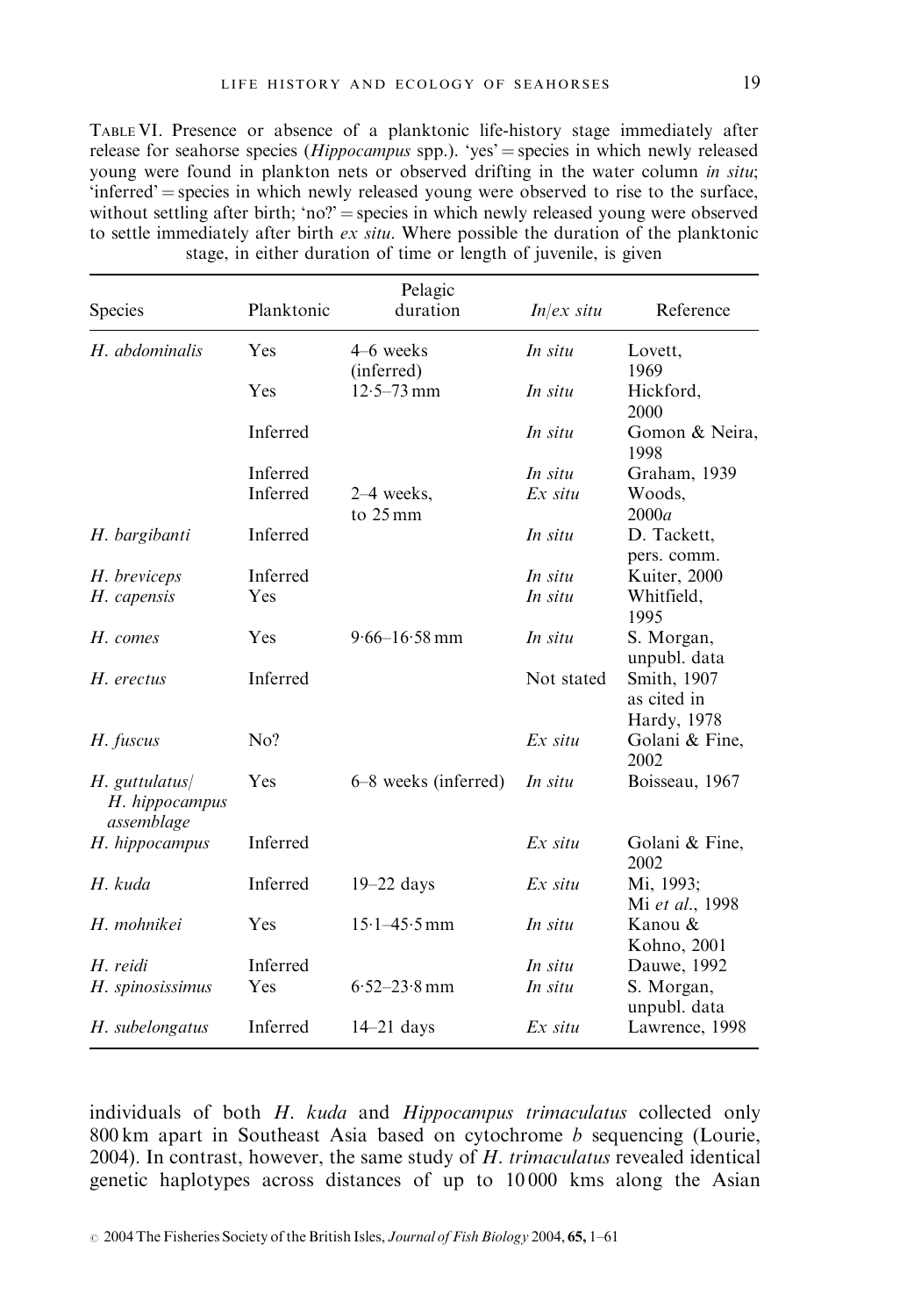continental shelf, suggesting extensive gene flow over the last 10 000 years (Lourie, 2004). A similar study, also using cytochrome  $b$  sequencing across Southeast Asia, shows distinct phylogenetic breaks within Hippocampus barbouri, but extensive gene flow in  $H$ . spinosissimus (Lourie, 2004).

## LIFE SPAN AND MORTALITY

The life spans of seahorses, and the parameters that influenced them such as predation and disease, were virtually unknown for most species. Most survival estimates came from *ex situ* observations or cohort analysis, with uncertainties as to how comparable these estimates were to actual life spans of seahorses *ex situ*. Inferred life spans for seahorse species ranged from about 1 year in the very small species H. zosterae (Strawn, 1953, in situ) to an average of 3 to 5 years for larger species (H. capensis, Lockyear et al., 1997, ex situ; H. comes, J.J. Meeuwig, unpubl. data, in situ; H. guttulatus, Boisseau, 1967, in situ; H. hippocampus, N. Garrick-Maidment, pers. comm., ex situ).

As with life span, natural mortality rates were unknown for almost all seahorse species. About 86% of individually identified adult H. whitei that had been tagged on a study grid in November were still present in March, suggesting a low rate of natural mortality (Vincent  $&$  Sadler, 1995). In another study, H. comes was estimated to have a high rate of natural mortality  $(M = 0.83 - 1.5, J.J. Meeuwig, unpubl. data; M = 2.81, Perante *et al.*, 1998).$ Other mortality estimates include  $M = 1$  for H. erectus (Herald & Rakowicz, 1951) and  $M = 2-3$  for H. zosterae (Strawn, 1958), but it is not clear how these estimates were determined and therefore whether they were low or high.

Sub-adult and adult seahorses are presumed to have few natural predators because of their camouflage capabilities, and unpalatable bony plates and spines (Lourie et al., 1999). Seahorses were, however, found in the stomachs of large pelagic fishes such as red snapper (Jordan & Gilbert, 1882), dorado, rays, skates, tuna (Herald 1949; Alverson, 1963; Wilson & Beckett, 1970) and dolphin fish (Sharpe, 1998), and were preyed upon by anglerfish, flatheads and sea urchins (Kuiter, 2000). In New Zealand, seahorses were reputedly taken by blue cod, ling, red cod, sea perch, skate and trumpeter (Whitley & Allan, 1958). A seahorse was also recorded from the stomach of a loggerhead sea turtle (Burke *et al.*, 1993), and seahorses were taken by cormorants, penguins and other water birds (Kuiter, 2000). Partial predation by crabs may be a threat to seahorses, as indicated by direct observations of seahorses with shortened tails (Baum et al., 2003; A. Vincent, pers. obs.). Predation mortality was probably greatest in juveniles that were highly vulnerable to piscivorous fish and planktivorous organisms (J. Curtis, pers. comm., A. Vincent, pers. obs.).

Reports of disease in seahorses arose from laboratory and aquaculture observations. Health ailments included those caused by bacteria (H. kuda, Alcaide et al., 2001; Greenwell, 2002), cestodes (H. abdominalis, Lovett, 1969), microsporidians (H. erectus, Blasiola, 1979; Vincent & Clifton-Hadley, 1989), fungi (H. erectus, Blazer & Wolke, 1979), ciliates (H. erectus, Cheung et al., 1980; H. trimaculatus, Qingxian & Kaikang, 1985), trematodes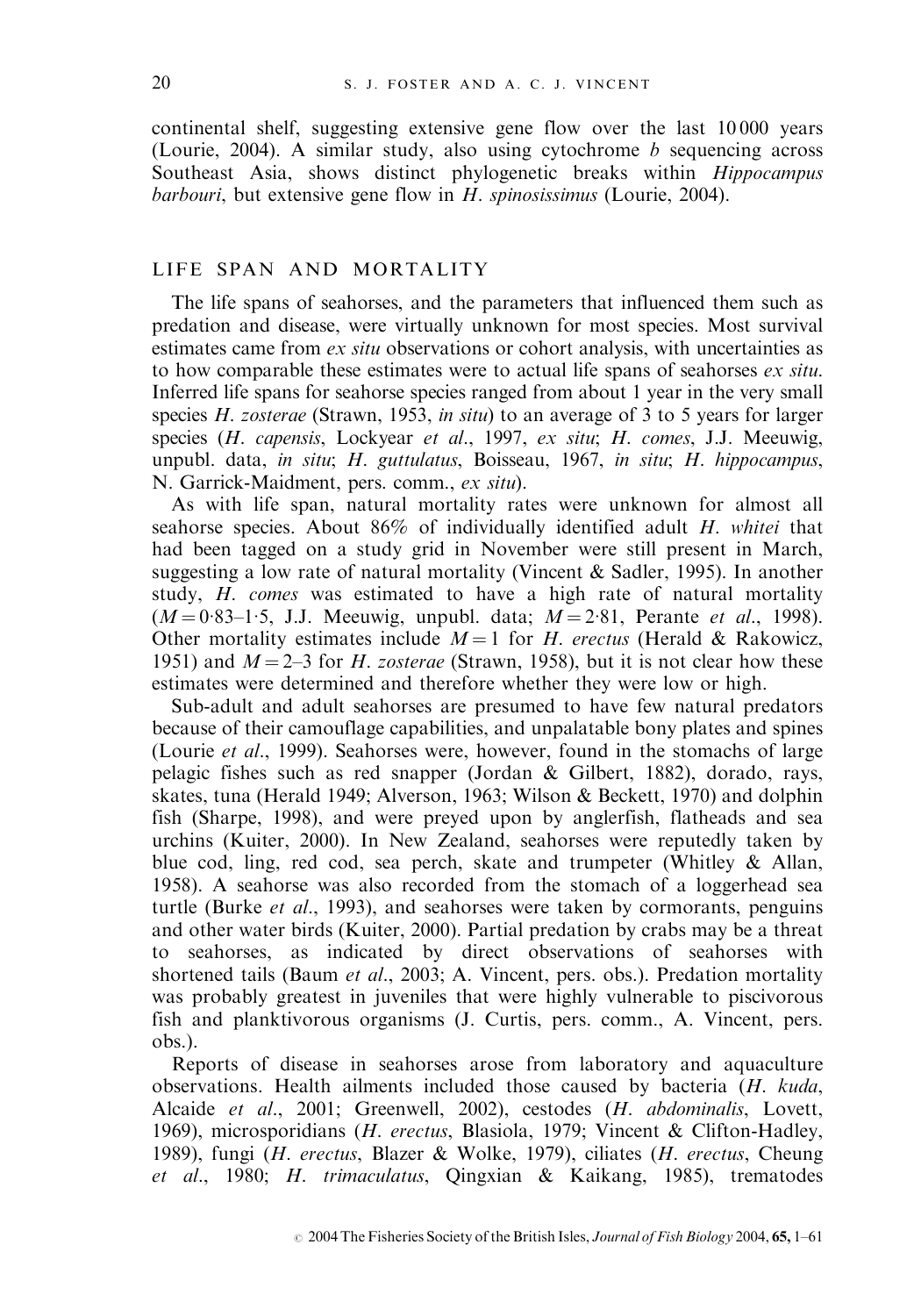(H. trimaculatus, Jiwei, 1982) and marine leeches  $(H. kuda, de Silva &$ Fernando, 1965).

## FEEDING AND GROWTH

Seahorses are ambush predators, and consume primarily live, mobile prey types (James & Heck, 1994; Bergert & Wainwright, 1997). When feeding within the water column, they wait until prey come close to the mouth, whereupon, they are drawn up into the long snout with a rapid intake of water. At least one seahorse was observed feeding from the sediment, suspending it in the water column by jetting water into the substratum  $(H.$  guttulatus, J. Curtis, pers. comm.). Seahorse eyes move independently of each other, enabling the seahorse to maximize its search area and/or to monitor its environment (Ocken, 1994). They ingest any organism small enough to fit into their snout; mostly small crustaceans such as amphipods, but also fish fry and other invertebrates (Boisseau 1967; Tipton & Bell, 1988; Do et al., 1998; Teixeira & Musick, 2001). Hippocampus abdominalis were observed to dismantle larger prey items before ingestion (Woods, 2002). Wild seahorses do not appear to target plants or algae  $(H. trimaculatus, Do et al., 1998)$ , but pieces of seagrass were found in the stomachs of H. guttulatus (D'Entremont, 2002), perhaps indirectly ingested when eating small prey such as molluscs attached to the grass blades. Hippocampus zosterae were credited with eating sufficient invertebrate prey to affect the structure of at least some benthic invertebrate communities, although trophic dynamics were not fully explored (Tipton & Bell, 1988). It appears that  $H$ . erectus were able to obtain prey over a wide range of habitat complexities although they preferred to grasp a holdfast when feeding (James & Heck, 1994). Among pipefish relatives, a pregnant male Syngnathus typhle Linnaeus ate more than twice the number of small prey that an egg-bearing female did, perhaps because the former were too slow to chase larger prey (Svensson, 1988). However, preliminary data on H. guttulatus indicated no difference in dominant prey types among pregnant males, nonpregnant males and females (D'Entremont, 2002).

Seahorses may change their diet ontogenetically. Gut content analyses of a wild population of H. abdominalis indicated that smaller individuals  $(9.52-13.75 \text{ cm Ht})$  consumed a greater proportion of amphipods, while larger seahorses (>13.84 cm Ht) consumed more caridean shrimp more often (Woods, 2002). Given a choice of amphipods and smaller copepods,  $ex\ situ\ H.$  erectus smaller than 6 cm Ht ate both prey types, whereas those larger than 6 cm Ht ate only amphipods (Teixeira & Musick, 2001). Wild  $H$ . mohnikei also showed prey division among size classes with smaller individuals selecting smaller prey items (Kanou & Kohno, 2001).

Growth rates for seahorse species have not been investigated in any detail. There were few data on growth rates in captivity, and even fewer in the wild, with none of the data covering enough of a size range to give a clear picture of lifetime patterns of seahorse growth. Available growth rate information was mostly for juveniles, with inconsistent results among studies as to the relationship between size and age (Table VII). The best long-term study of growth was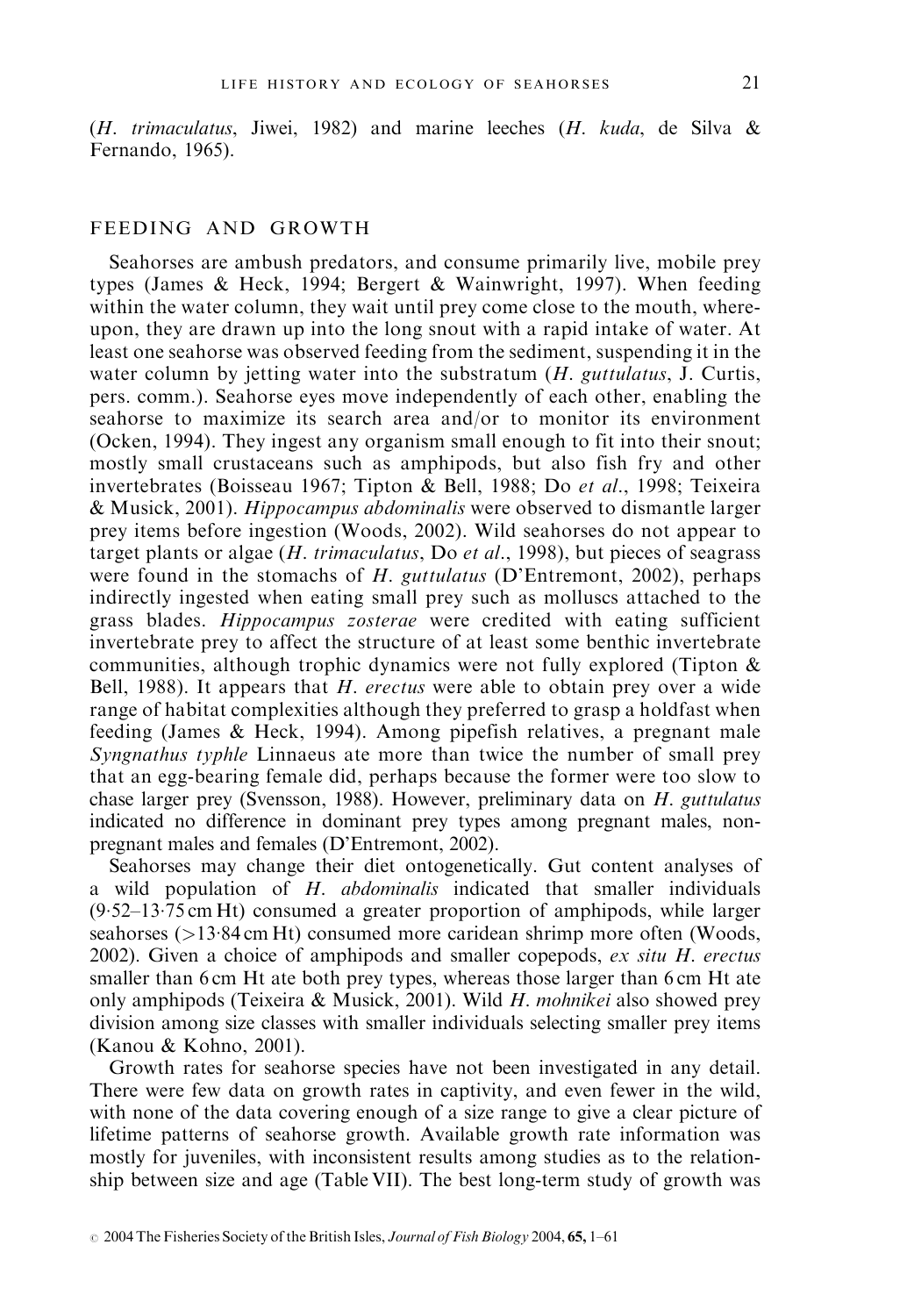| Species         | Reference(s)                                                                |
|-----------------|-----------------------------------------------------------------------------|
| H. abdominalis  | Lovett, 1969; Filleul, 1996; Woods, 2000 <i>a</i> , <i>b</i> ; Woods, 2003; |
|                 | Weymouth Sea Life Park, unpubl. data                                        |
| H. barbouri     | Wilson & Vincent, 1998                                                      |
| H. capensis     | Le Cheminant, 2000; London Zoo, unpubl. data                                |
| H. comes        | Perante et al., 1998                                                        |
| H. erectus      | Herald & Rakowicz, 1951; Correa et al., 1989;                               |
|                 | Matlock, 1992; Scarratt, 1996                                               |
| H. fuscus       | Wilson & Vincent, 1998                                                      |
| H. guttulatus   | J. Curtis, unpubl. data; Weymouth Sea Life Park, unpubl. data               |
| H. kuda         | Jiaxin, 1990; Wilson & Vincent, 1998; Job et al., 2002;                     |
|                 | Hilomen-Garcia et al., 2003                                                 |
| H. mohnikei     | Jiaxin, 1990                                                                |
| H. subelongatus | Lawrence, 1998                                                              |
| H. trimaculatus | Jiaxin, 1990                                                                |

TABLE VII. Seahorse species (Hippocampus spp.) for which some growth rate data are available

for H. abdominalis from birth through to onset of sexual maturity (52 weeks) and showed a quadratic increase of length over time (Woods, 2000a).

#### REPRODUCTIVE TIMING

Most available information on age at onset of sexual maturity  $(a<sub>m</sub>)$  was from ex situ observations on only a few species, and it was unclear how transferable the results were to populations in situ. Smaller seahorse species, such as H. zosterae, appeared to mature at 3 months (Strawn, 1953). Hippocampus barbouri, H. fuscus (Wilson & Vincent, 1998), H. hippocampus (N. Garrick-Maidment, pers. comm.) and H. ingens (J. Gomezjurado, pers. comm.) reached maturity at 4 or 5 months, while many other species were thought to start breeding in the season after birth, at 6 months to 1 year  $(H. kuda$  and H. mohnikei, Jiaxin, 1990; H. spinosissimus, H. trimaculatus, Truong & Nga, 1995; H. capensis, Whitfield, 1995; H. erectus, Gardiner, 1998; H. abdominalis, Woods, 2000a; H. comes, J.J. Meeuwig, unpubl. data).

Size served as a better predictor of first maturity than age. For example, H. trimaculatus populations in the South China Sea and North China Sea both matured at the same size, but the former were 3 months old while the latter were 5 months old (Cai et al., 1984a). Across seahorse species,  $log_e H_{\text{mat}}$  increased with  $log_e Ht_{\text{max}}$  (*t*-test: slope =  $0.79 \pm 0.08$ , *n* = 32, *P* < 0.001) (Fig. 3).

Seahorses showed the same relationship between size at first maturity and maximum size as other marine teleosts (Fig. 3). For marine teleost data and seahorse data combined, there was an overall significant positive linear relationship between  $log_e L_{\text{mat}}$  and  $log_e L_{\text{max}}$  (*t*-test: slope =  $0.86 \pm 0.02$ , *n* = 354,  $P < 0.001$ ) with no evidence of difference in slopes between seahorses and other marine teleosts  $(L_{\text{max}} \times \text{group interaction: } F\text{-test: } F = 0.49_{1.350}$  $P = 0.486$ ). Seahorses came very close to differing significantly from other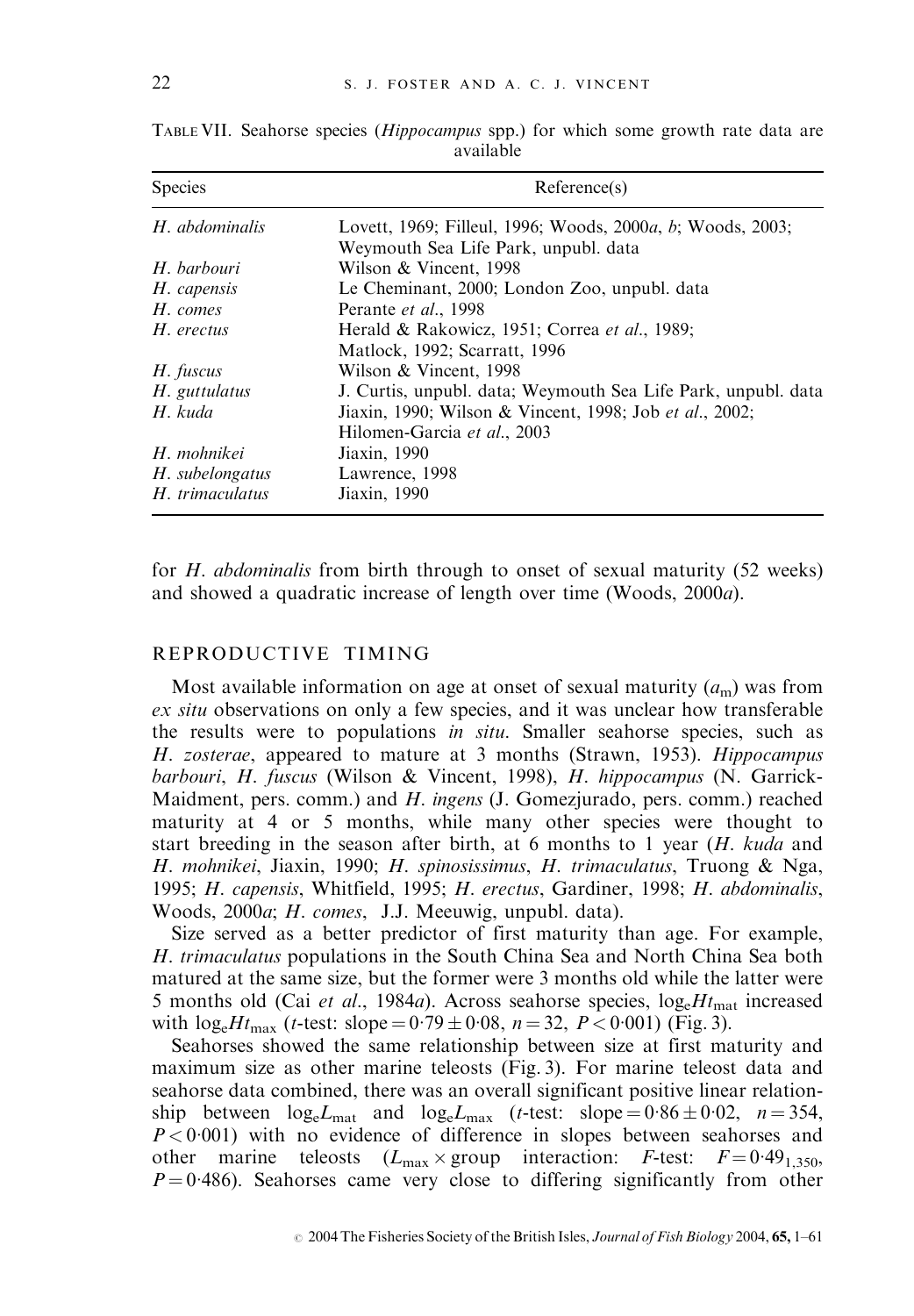

FIG. 3. Maximum recorded size at first maturity ( $L_{\text{mat}}$  for other teleosts,  $H_{\text{mat}}$  for seahorses) v. maximum recorded adult size ( $L_{\text{max}}$  for teleosts,  $Ht_{\text{max}}$  for seahorses) for 322 marine teleosts species and 32 seahorse species (Hippocampus spp.). Regression through seahorses only:  $log_e(H_{\text{mat}})$ cm) =  $0.79 \times \log_e(Ht_{\text{max}}, \text{ cm}) - 0.11$  ( $r^2 = 0.76$ ). Regression through all points: log<sub>e</sub>(length at maturity, cm) =  $0.86 \times \log_e(\text{maximum length}, \text{ cm}) - 0.22 (r^2 = 0.86)$ . References for seahorses in Table I. Data for other marine teleosts from FishBase (Froese & Pauly, 2003).  $\bullet$ , marine teleosts;  $\bullet$ , seahorses.

marine teleosts in  $L_{\text{mat}}$ , controlling for  $L_{\text{max}}$  (*F*-test:  $F = 3.15_{1.351}$ ,  $P = 0.08$ ); however addition of group explained no additional variation in the data set  $(r^2$  with group = 0.86, without group = 0.86). These results indicate that the relationship between maximum reported length at onset of maturity and maximum length found for other teleosts could be used to predict length at first maturity for seahorse species for which data were lacking.

Marine fish species that exhibited parental care were examined next, comparing the size of seahorses at first maturity to that of other fishes. For marine teleosts with parental care and seahorses combined there was a significant linear relationship between  $log_e$  average length at first maturity and  $log_e$ maximum length (*t*-test: slope =  $0.80 \pm 0.54$ , *n* = 43, *P* < 0.001) with no evidence of difference in slopes between seahorses and other marine teleosts with parental care  $(L_{\text{max}} \times \text{group interaction: } F\text{-test: } F = 0.003_{1.39}, P = 0.96$ . Similar to comparisons with all marine teleosts (Fig. 3), seahorses did not differ significantly from other marine teleosts with parental care in  $L_{\text{mat}}$ , controlling for  $L_{\text{max}}$  (*F*-test:  $F = 0.086_{1.40}$ ,  $P = 0.77$ ).

For teleosts in general, maximum length was a good predictor of length at first maturity (Froese & Binohlan, 2000; Frisk et al., 2001). One study found that asymptotic length (which was highly correlated with maximum reported length) explained 85–91% of the variation in the relationship between length at first maturity and asymptotic length across 265 species of fish, indicating that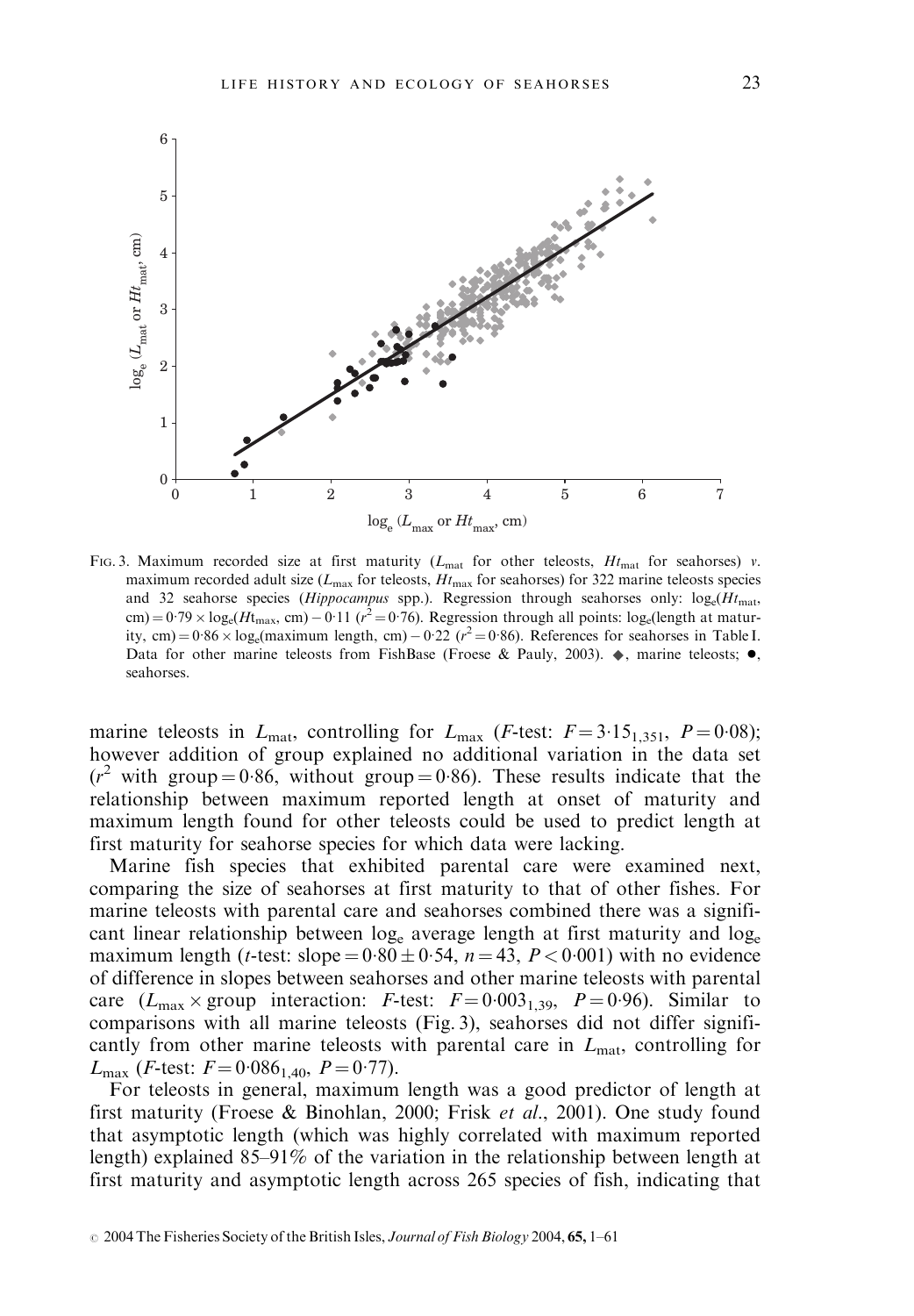length at first maturity was primarily a function of size (Froese & Binohlan, 2000).

In seahorses, methodological challenges meant that size at first maturity was commonly underestimated in studies. For teleosts in general, this parameter was measured as the size at which 50% of the animals have reached sexual maturity (developed ripe gonads: Froese & Pauly, 2003). In seahorses, however, the most commonly used (and somewhat subjective) determinant of sexual maturity was the presence of a fully developed brood pouch in the males (Perante *et al.*, 1998; Wilson & Vincent, 1998; Baum et al., 2003). The only species that lack externally obvious pouches are the pygmy seahorses  $H$ , *bargibanti* and  $H$ , *denise* (Lourie & Randall, 2003). While this variable allowed one to infer maturity without having to kill the animals, the developed brood pouch may not have indicated physiological maturity. In  $H$ . trimaculatus, for example, the first fully developed brood pouch appeared at 80–90 mm Ht, but dissection of the testes revealed the size at first maturity to be 120 mm Ht (Cai et al., 1984a). As an alternative, some studies defined sexual maturity as the size of the smallest recorded pregnant male (Nguyen & Do, 1996). This method also presented problems as males may have matured some time before they mated, especially where low seahorse densities or a skewed sex ratio reduced mating opportunities. Such error would result in an overestimation of size at onset of maturity. In order to resolve such problems, size at first maturity should be defined as size when 50% of the males in a population first bred; this point can be deduced from meticulous behavioural analysis in the field or dissection of testes in destructive sampling. However, conservation concern and pragmatism will dictate that the presence of a fully developed pouch will still be a key index of sexual maturity.

So few studies reported sex-specific lengths at first maturity that we had to assume that both sexes matured at much the same size. Methods for determining onset of female maturity were even more varied than those for males, and include the size at which ovaries appeared (Kanou & Kohno, 2001), the size of the smallest recorded female with hydrated eggs (Nguyen  $\&$  Do, 1996) and the size of the smallest recorded female to release her eggs (Cai *et al.*, 1984*a*).

The timing and length of the breeding season for seahorses varied with location, and could be influenced by environmental parameters such as light, temperature and food availability (Bye, 1984). The breeding season for H. zosterae appeared to be correlated more with day length than with temperature (Strawn, 1953; Vari, 1982). Hippocampus trimaculatus had a peak in breeding from March to May in the China Sea (Truong  $\&$  Nga, 1995), but bred consistently year round *ex situ* if temperatures were kept constant (Cai et al., 1984a). Pregnant H. comes were found year round in the Philippines, where water temperatures were fairly constant, but with a peak in the number of pregnant males between July and December, corresponding to the rainy season (Perante et al., 2002). Peak periods of reproduction were correlated with the full moon for H. guttulatus in the Arcachon Basin, France (Boisseau, 1967), but not in a Portuguese lagoon (J. Curtis, unpubl. data). Any one individual animal may have mated for only a portion of the entire breeding period.

The duration of the breeding season was longer in tropical than temperate waters, with the apparent exception of  $H$ . abdominalis (Table VIII, Fig. 4)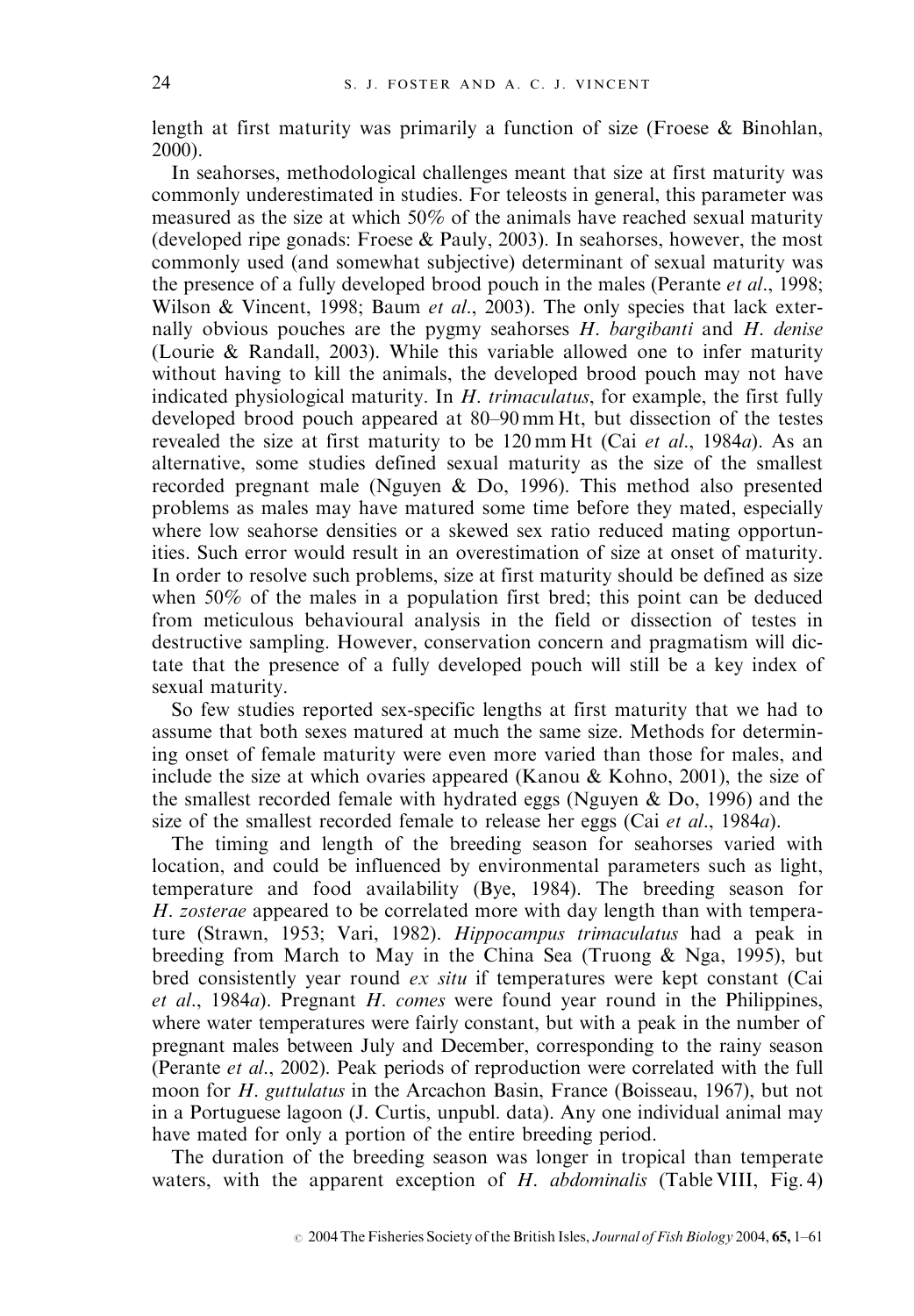|                              |                            |                                         | consulted) the results were averaged with the mean given in the table |                                 |                 |                  | species <i>(Hippocampus</i> spp.). Where more than one reported value was found per species (indicated by $n > 1$ , where $n =$ the number of sources |
|------------------------------|----------------------------|-----------------------------------------|-----------------------------------------------------------------------|---------------------------------|-----------------|------------------|-------------------------------------------------------------------------------------------------------------------------------------------------------|
| Species                      | g season<br><b>Breedin</b> | <b>Breeding</b><br>(months)<br>duration | Reference(s)                                                          | Gestation<br>duration<br>(days) | Range<br>(days) | $\boldsymbol{z}$ | Reference(s)                                                                                                                                          |
| H. abdominalis               | Year round                 | $\overline{2}$                          | Woods, 2003                                                           | $30\,$                          | $28 - 34$       | $\circ$          | Graham, 1939; Lovett, 1969;<br>Woods, 2000a; Sobolewski,<br>Gomon & Neira, 1998 in<br>Lourie et $al., 1999;$<br>Francis, 1988;<br>unpubl. data        |
|                              |                            | $\overline{\phantom{a}}$                |                                                                       | 13                              | $12 - 14$       |                  | Warland, 2003                                                                                                                                         |
| H. barbouri<br>H. bargibanti | Year round                 | $\overline{2}$                          | D. Tackett,                                                           | $\overline{1}$                  | $\mid$          |                  | D. Tackett, pers. comm.                                                                                                                               |
| H. capensis                  | Summer                     | 4                                       | Whitfield, 1995;<br>Lockyear et al.,<br>pers. comm.<br>1997           | 28                              | $18 - 45$       | 3                | Whitfield, 1995; J. Lockyear,<br>Grange & Cretchley, 1995;<br>pers. comm.                                                                             |
| H. comes                     | Year round                 | $\overline{2}$                          | A.D. Macansantos,<br>unpubl. data                                     | $\overline{1}$                  | $9 - 18$        | 3                | unpubl. data; N. Perante,<br>unpubl. data; M. Pajaro,<br>A.D. Macansantos,<br>unpubl. data                                                            |
| H. erectus                   | May to October             | ७                                       | Teixeira & Musick, 2001                                               | $\overline{c}$                  |                 |                  | Herald & Rakowicz, 1951                                                                                                                               |
| H. guttulatus                | October<br>March to        | $\infty$                                | Reina-Hervas, 1989                                                    | 26                              | $21 - 28$       |                  | Boisseau, 1967; Cabo, 1979;<br>N. Garrick-Maidment,<br>unpubl. data<br>Kuiter, 2001;                                                                  |

TABLE VIII. Breeding season (*in situ*), duration of breeding season (*in situ*) and average reported gestation (pregnancy) duration for seahorse TABLE VIII. Breeding season (in situ), duration of breeding season (in situ) and average reported gestation (pregnancy) duration for seahorse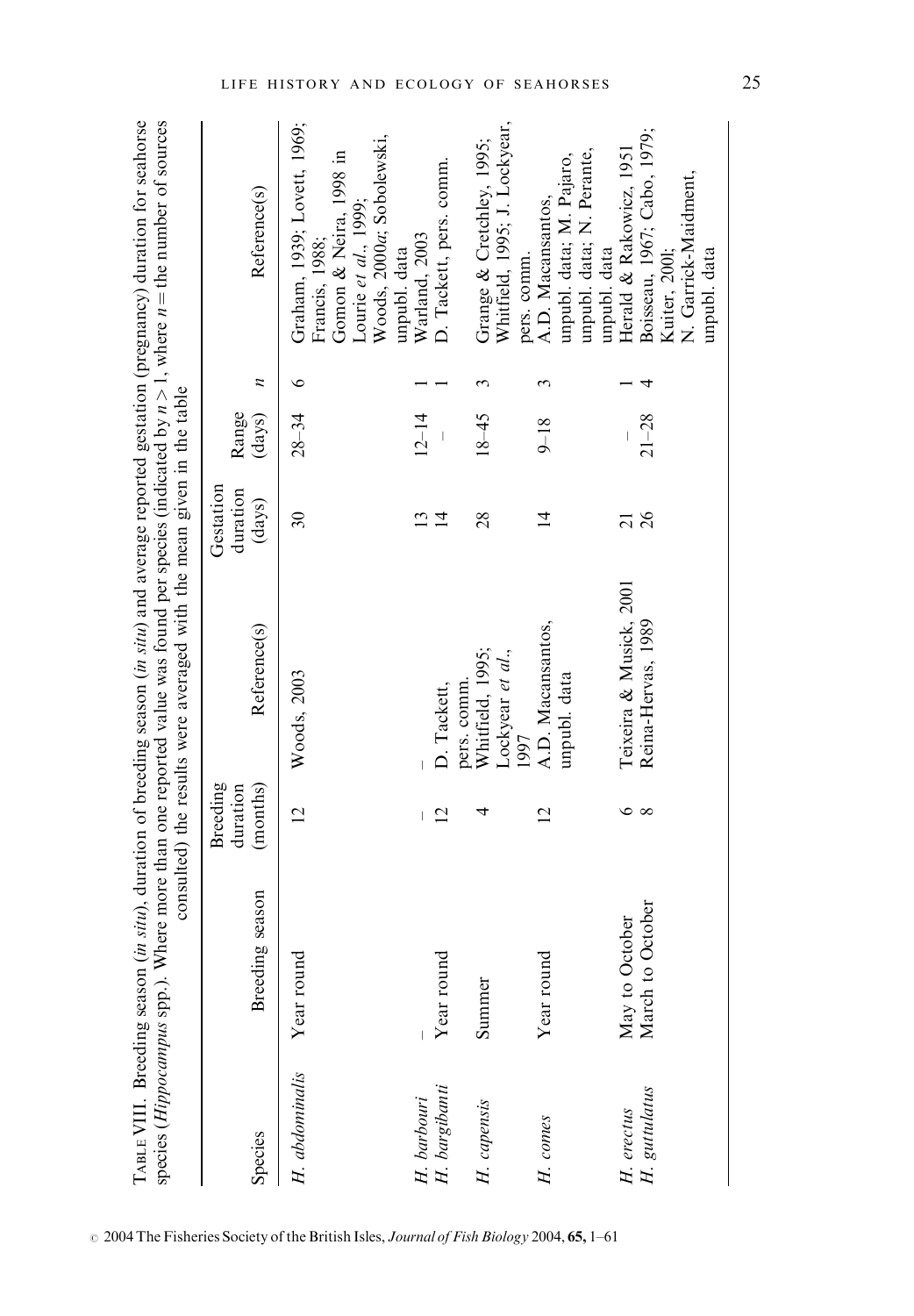|                          |                                |                                         | TWEE VIII. Communication                                                                       |                                    |                          |                                |                                                                                                   |
|--------------------------|--------------------------------|-----------------------------------------|------------------------------------------------------------------------------------------------|------------------------------------|--------------------------|--------------------------------|---------------------------------------------------------------------------------------------------|
| Species                  | Breeding season                | <b>Breeding</b><br>(months)<br>duration | Reference(s)                                                                                   | Gestation<br>duration<br>(days)    | Range<br>(days)          | $\overline{z}$                 | Reference(s)                                                                                      |
| H. hippocampus           | April to October               |                                         | Reina-Hervas, 1989<br>Whitehead, 1986;<br>Tortonese, 1970;<br>Wheeler, 1985;<br>Wheeler, 1969; | 25                                 | $21 - 32$                | 4                              | Boisseau, 1967; Lythgoe &<br>Cabo, 1979; N. Garrick-<br>Maidment, unpubl. data<br>Lythgoe, 1971;  |
| H. kuda                  | Year rounc                     |                                         | Truong & Doan, 1994                                                                            |                                    | $10 - 24$                | 5                              | Truong & Doan, 1994;<br>Xu, 1985; Mi et al.,<br>1998; Mi, 1993;<br>Truong, 1994                   |
| H. spinosissimus         | Year round                     |                                         | Truong & Nga, 1995;<br>Nguyen & Do, 1996                                                       | $\begin{array}{c} \end{array}$     | $\overline{\phantom{a}}$ | $\begin{array}{c} \end{array}$ |                                                                                                   |
| H. subelongatus          | Seasonal                       |                                         | Jones & Avise, 2001                                                                            | $\frac{8}{18}$                     | $14 - 21$                |                                | G. Moore, pers. comm.<br>in Lourie et al., 1999                                                   |
| H. trimaculatus          | October to April<br>Year round | $\circ$<br>$\bar{\omega}$               | Vincent & Sadler, 1995<br>Truong & Nga, 1995                                                   | $\overline{16}$<br>$\overline{21}$ | $11 - 20$                |                                | Cai et al., 1984a, b; Xu, 1985<br>Vincent & Sadler, 1995                                          |
| H. whitei<br>H. zosterae | February to November           | $\overline{10}$                         | Strawn, 1958                                                                                   |                                    | $10 - 13$                |                                | Masonjones & Lewis, 1996;<br>Masonjones & Lewis, 2000<br>Strawn, 1954, 1958;<br>Masonjones, 1997; |

 $T_{ABLE} VIII$ . Continued TABLE VIII. Continued

 $\circ$  2004 The Fisheries Society of the British Isles, Journal of Fish Biology 2004, 65, 1–61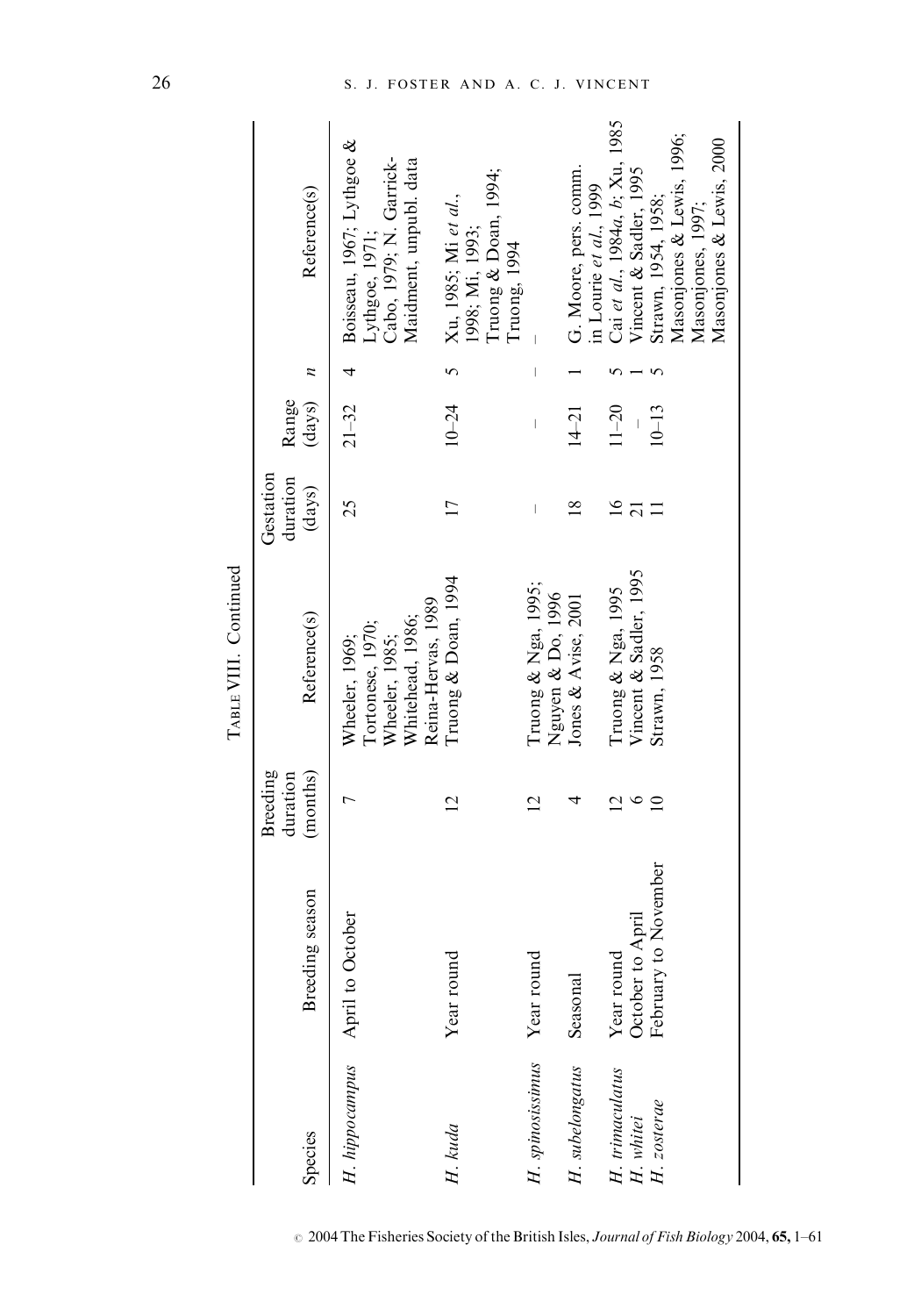

FIG. 4. Duration of breeding season (months in situ) v. latitude for 12 species of seahorse (*Hippocampus* spp.). In general, the number of breeding months decreases with increasing latitude. *Hippocampus abdomina*lis, however, may breed year round at high latitudes. References in Table VIII.

(Pearson's correlation coefficient: with H. abdominalis  $P = 0.04$ ; without H. abdominalis  $P = 0.01$ : H. abdominalis may have reproduced year round at high latitudes in Australia (Poortenaar et al., 2001). In contrast, most fishes that inhabited temperate latitudes reproduced during a limited season when their young were most likely to benefit from improvements in climate and food supplies (Wootton, 1990; Bromage et al., 1994).

#### MATING PATTERNS

All seahorse species appeared to be monogamous within a single breeding cycle, the male accepting eggs from only one female, based on observations made in situ. Of the 12 reported studies on social structure, nine reported that the seahorses formed pair bonds that endured through multiple matings, while seahorses in only three species formed larger groups (Table IX). When it came to mating patterns, four studies found that seahorses mated exclusively with one partner in a single breeding season (monogamy), while one study found evidence that seahorses mated with several partners in a single breeding season (polygamy) (Table IX). The results of one study showed variation in mating patterns, with apparent low-level sexual polygamy: seven of 15 wild male H. subelongatus were shown to remain faithful throughout the study period, five other males switched mates but it was not known if the original partners were available, and one re-mated when its original partner was still accessible (Kvarnemo et al., 2000). In a similar in situ study, most of the observed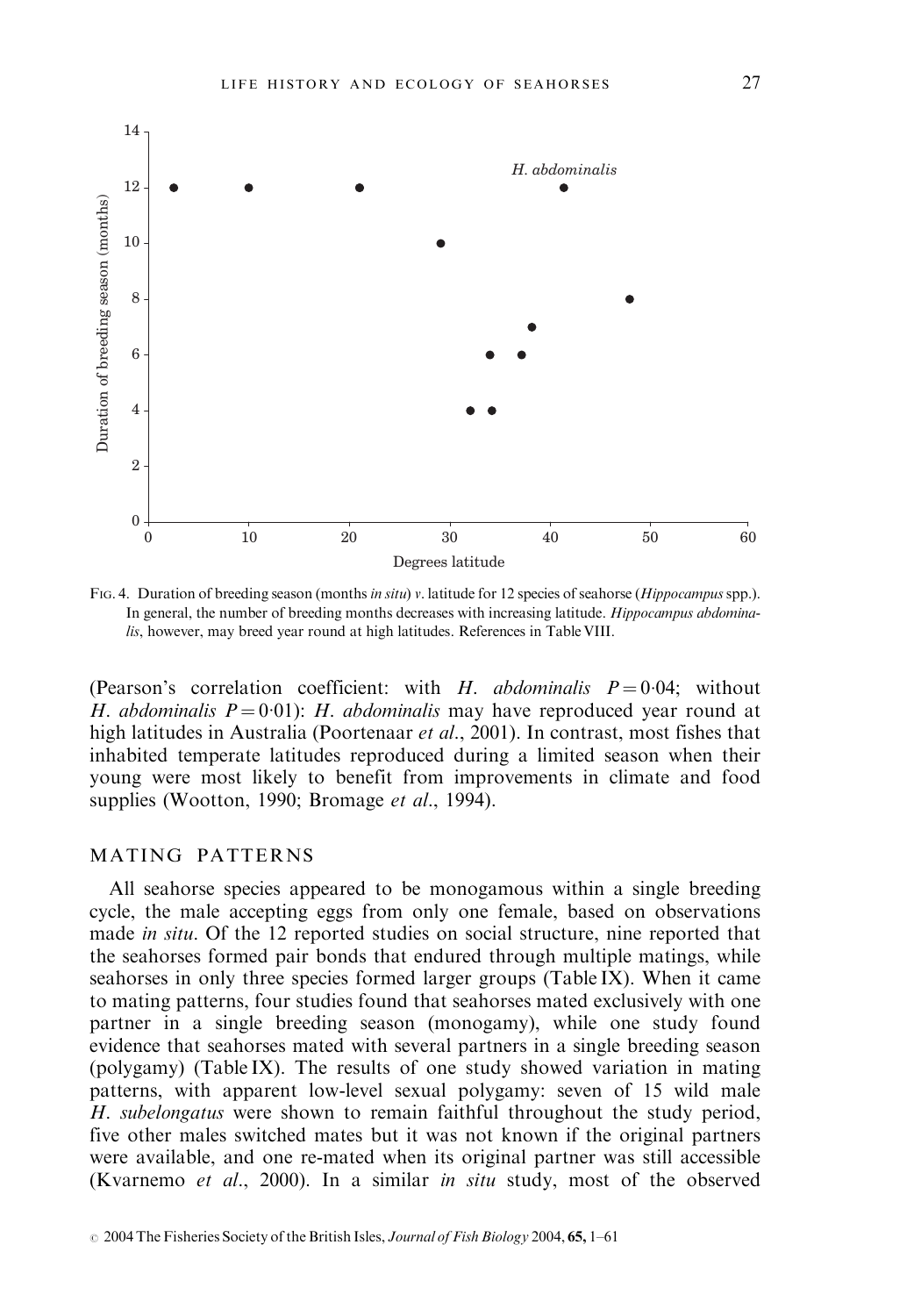| <b>Species</b>  | Social grouping       | Mating pattern             | Reference(s)                                         |
|-----------------|-----------------------|----------------------------|------------------------------------------------------|
| H. abdominalis  | Groups<br>(in situ)   | Polygamous<br>$(ex\ situ)$ | Woods, 2000a                                         |
| H. bargibanti   | Pairs<br>(in situ)    |                            | Tackett & Tackett, 1997                              |
| H. breviceps    | Groups<br>(in situ)   |                            | Moreau & Vincent,<br>in press                        |
| H. capensis     | Pairs<br>(in situ)    | Monogamous<br>(in situ)    | Grange & Cretchley, 1995                             |
| H. comes        | Pairs<br>(in situ)    |                            | Perante et al., 2002                                 |
| H. fuscus       | Pairs<br>$(ex\ situ)$ | Monogamous<br>$(ex\ situ)$ | Vincent, 1990                                        |
| H. guttulatus   | Groups<br>(in situ)   |                            | J. Curtis, unpubl. data                              |
| H. hippocampus  | Pairs<br>(in situ)    |                            | J. Curtis, unpubl. data                              |
| $H.$ histrix    | Pairs<br>(in situ)    |                            | Kuiter & Debelius, 1994                              |
| H. reidi        | Pairs<br>(in situ)    |                            | Dauwe, 1992; Nijhoff, 1993;<br>Trommelen, 2001       |
| H. subelongatus |                       | Variable<br>(in situ)      | Kvarnemo <i>et al.</i> , 2000;<br>Jones et al., 2003 |
| H. whitei       | Pairs (in situ)       | Monogamous<br>(in situ)    | Vincent & Sadler, 1995                               |
| H. zosterae     | Pairs (ex situ)       | Monogamous<br>$(ex\ situ)$ | Masonjones & Lewis, 1996                             |

TABLE IX. The occurrence of social groupings and mating patterns for seahorse species (*Hippocampus* spp.). The nature of the study is indicated (*ex situ, in situ*)

H. subelongatus males ( $n = 9/12$ ) remained faithful to a single female over two broods, whereas the other males switched partners (Jones et al., 2003).

Given the generally monogamous mating pattern in seahorses, their sexual monomorphism in size is not surprising; sexual dimorphism is generally associated with polygamy (Emlen & Oring, 1977; Jones & Avise, 2001). In support of such an association, polygamous pipefishes tended to be highly dimorphic in size, colour and ornamentation (Nerophis ophidion Linnaeus, Syngnathus typhle, Berglund et al., 1989), while monogamous pipefishes were monomorphic (Corythoichthys spp., Gronell, 1984). Sexual dimorphism in body proportions is commonly related to competition for mates, primarily among males, but such competition among seahorses was probably limited to accessing desirable partners when pairs were originally formed.

Monogamy probably acts to increase the reproductive success of fishes found in low densities, that have low mobility, and that depend on camouflage as a defense against predation (Barlow, 1984, 1988; Vincent & Sadler, 1995). However, monogamous H. whitei had temporal and spatial opportunities for extra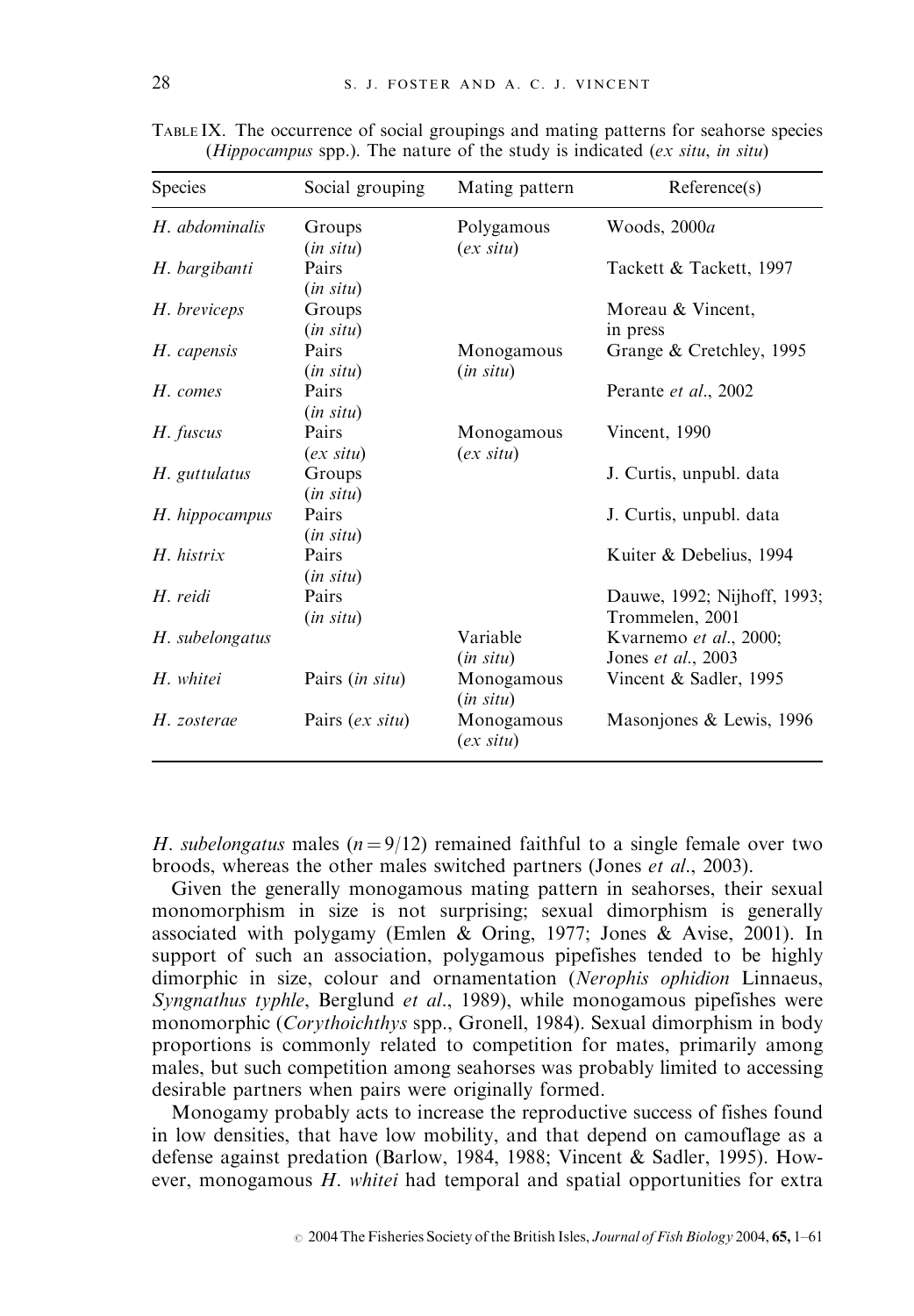pair mating, commonly encountering non-partner seahorses (Vincent & Sadler, 1995; Vincent *et al.*, 2004). Seahorses may have experienced increased reproductive efficiency from mating with the same partner, resulting in larger broods and reduced time spent on courtship. In H. fuscus, for example, post hoc analysis showed that pairs that spent greater than half a pregnancy together prior to mating had significantly larger brood sizes than otherwise (Vincent, 1990). Sexual fidelity may have also shortened interbrood intervals (Kvarnemo et al., 2000).

Monogamy, where it occurred, appeared to be reinforced by daily greetings (H. fuscus, Vincent, 1995; H. whitei, Vincent & Sadler, 1995; H. zosterae, Masonjones & Lewis, 1996). This was true for most monogamous syngnathid species studied to date, including certain pipefishes (Corythoichthys intestinalis Ramsay, Gronell, 1984; Hippichthys penicillus Cantor, Watanabe et al., 1997). In a wild population of  $H$ , whitei, the female seahorse travelled to her mate each morning and they interacted for 6–10 min, performing the first few movements of courtship (Vincent & Sadler, 1995). Morning interactions continued all through the pregnancy, and may have helped synchronize female egg preparation to the end of male pregnancy. On the day the male gave birth, or the next day, the routine greeting was prolonged into a courtship and mating. Given their inferred dependence on camouflage, it was surprising that seahorse courtships in situ were colourful, active and lengthy, lasting up to 9h  $(H. \text{ whitei},$ Vincent & Sadler, 1995). After this long courtship the seahorses mated (see Fiedler, 1954 and Masonjones & Lewis, 1996 for detailed descriptions of seahorse mating behaviour in other species). Neither sex within an established pair bond responded to displays by non-partners (Vincent & Sadler, 1995). Similar behaviours were observed with captive pairs of  $H$ . fuscus (Vincent, 1995) and H. zosterae (Masonjones & Lewis, 1996).

Polygamy in seahorses may have derived from a combined effect of greater population density, and higher rate of movement. Very high densities were reported for populations of H. guttulatus in a Portuguese seagrass bed, where large group sizes may lead to an inference of polygamy (J. Curtis, pers. comm.). As well, the socially and sexually polygamous H. abdominalis were highly mobile when compared to other seahorse species (K. Martin-Smith, pers. comm.), increasing chances of extra-pair encounters.

Contrary to expectations (Trivers, 1985), seahorses studied to date maintained conventional sex roles with males competing most intensely for mates, and females selecting mates most carefully (H. capensis, Fourie, 1997; H. fuscus, Vincent, 1994a; H. subelongatus, Jones et al., 1998; H. zosterae, Masonjones & Lewis, 1996). Sex role reversal had been predicted on the basis that high male parental investment in pregnancy would depress the male reproductive rate below that of the female; in such a case, more intense female competition for mates and greater sexual selection pressure imposed on females would be expected (Clutton-Brock & Vincent, 1991; Vincent et al., 1992; Berglund, 2000; Matsumoto & Yanagisawa, 2001). The finding that unmated seahorses maintained conventional sex roles was explained by the relative time it took seahorses to prepare for mating: unmated males could prepare their pouches more quickly than a female could ready eggs, and unmated males could also remain ready to mate for longer than could unmated females. Consequently, among seahorses first seeking mates, the sex ratio of receptive seahorses was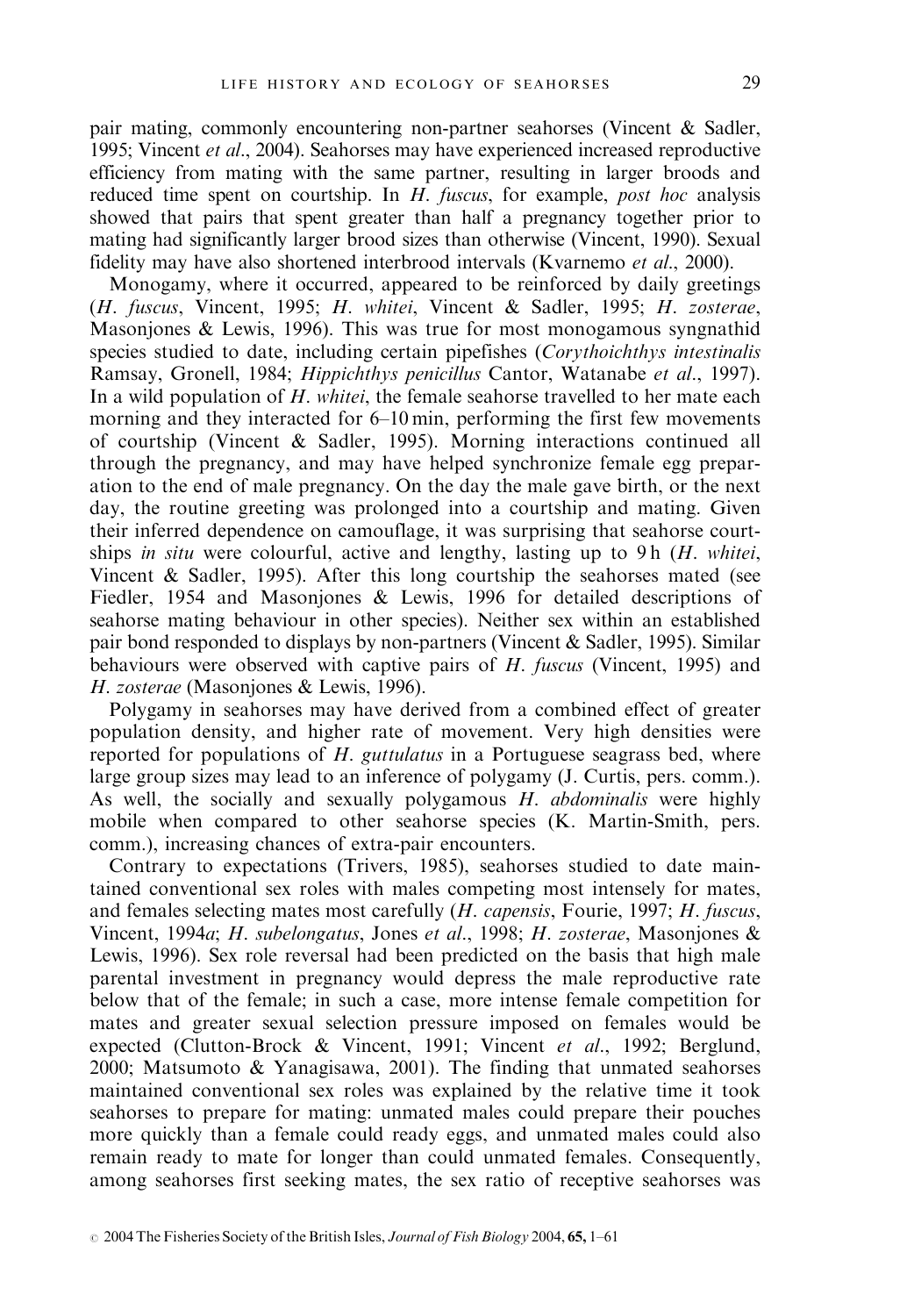male-biased (Vincent *et al.*, 1992). In fact, competition for mates was very rare in a monogamous and low-density population of wild  $H$ . whitei (Vincent, 1994 $a$ ; Vincent & Sadler, 1995), probably because three or more unpaired seahorses rarely encountered each other simultaneously.

As in pipefishes, mate selection in seahorses appeared to be assortative, with breeding pairs comprising males and females of similar size (Berglund et al., 1989 ex situ; Berglund, 1994 ex situ; Vincent & Sadler, 1995 in situ; Watanabe et al., 1997 ex situ). Evidence of size-assortative mating was seen in a wild population of H. whitei, in which partners' lengths were significantly and positively correlated (Vincent & Giles, 2003). Similarly, a microsatellite-based study of mating patterns in wild populations of  $H$ . *subelongatus* and  $H$ . *whitei* confirmed that their offspring were derived from size-matched pairs (Jones *et al.*, 2003). In the pipefish Syngnathus schlegeli Kaup, the size relationship between mates was related to effective use of pouch space (Watanabe  $\&$ Watanabe, 2002) but similar data were not available for any seahorse species. Assortative mating was coincident with little or no dimorphism in size, and was argued to contribute to the sympatric speciation of seahorse species (Jones *et al.*, 2003).

#### EGG AND CLUTCH SIZE

Seahorse eggs are oval or pear-shaped, semi-transparent, and orange as a result of the carotenoids from their crustacean-dominated diet (Boisseau, 1967; Hardy, 1978; Vincent, 1990; Woods, 2000b; Poortenaar et al., 2001). Seahorse ovaries are unusual: when sliced transversely (dorso-ventrally), they appear as spirals, with developing oocytes moving to the outer edge of the ovary as they mature (Boisseau, 1967; Selman et al., 1991). The female hydrates part of her post-vitellogenic clutch at each mating, transferring all such eggs to the male. In contrast, other fishes might spawn all oocytes from the ovary and began again with primary oocytes (Wallace & Selman, 1981). Ovarian length was roughly proportional to trunk length but the diameter reflected reproductive state, expanding greatly with ripe eggs (Boisseau, 1967). Ovaries of seahorses had relatively few oocytes for their size (Boisseau, 1967).

No significant relationship was found between egg size (diameter: Table X) and adult size (Ht<sub>max</sub>) in seahorses (t-test: slope =  $0.01 \pm 0.01$ , n = 12, P = 0.52). This lack of relationship was common across marine teleosts (Fig. 5): for marine teleosts with an  $L_{\text{max}}$  < 51 cm (including seahorses), there was no linear relationship between  $log_e$  average egg diameter and  $log_e$  maximum length (t-test: slope =  $0.02 \pm 0.08$ ,  $n = 78$ ,  $P = 0.79$ ) and there was no difference in the slopes between seahorses and other marine teleosts  $(L_{\text{max}} \times \text{group interaction: } F\text{-test: }$  $F = 0.006_{1.74}$ ,  $P = 0.94$ ). These findings support the theory that optimal egg size was independent of the size of the parent (Wootton, 1990). Seahorses did, however, have larger diameter eggs than did marine teleosts, controlling for  $L_{\text{max}}$  (*F*-test:  $F = 6.43_{1.75}$ ,  $P = 0.013$ ). Such an investment in reproduction was not surprising given that species with parental care tended to have larger eggs than species that broadcast spawn into open waters (Bagarinao & Chua, 1986; Goodwin *et al.*, 2002). Small sample sizes precluded repetition of the analyses with marine teleosts that exhibited forms of parental care.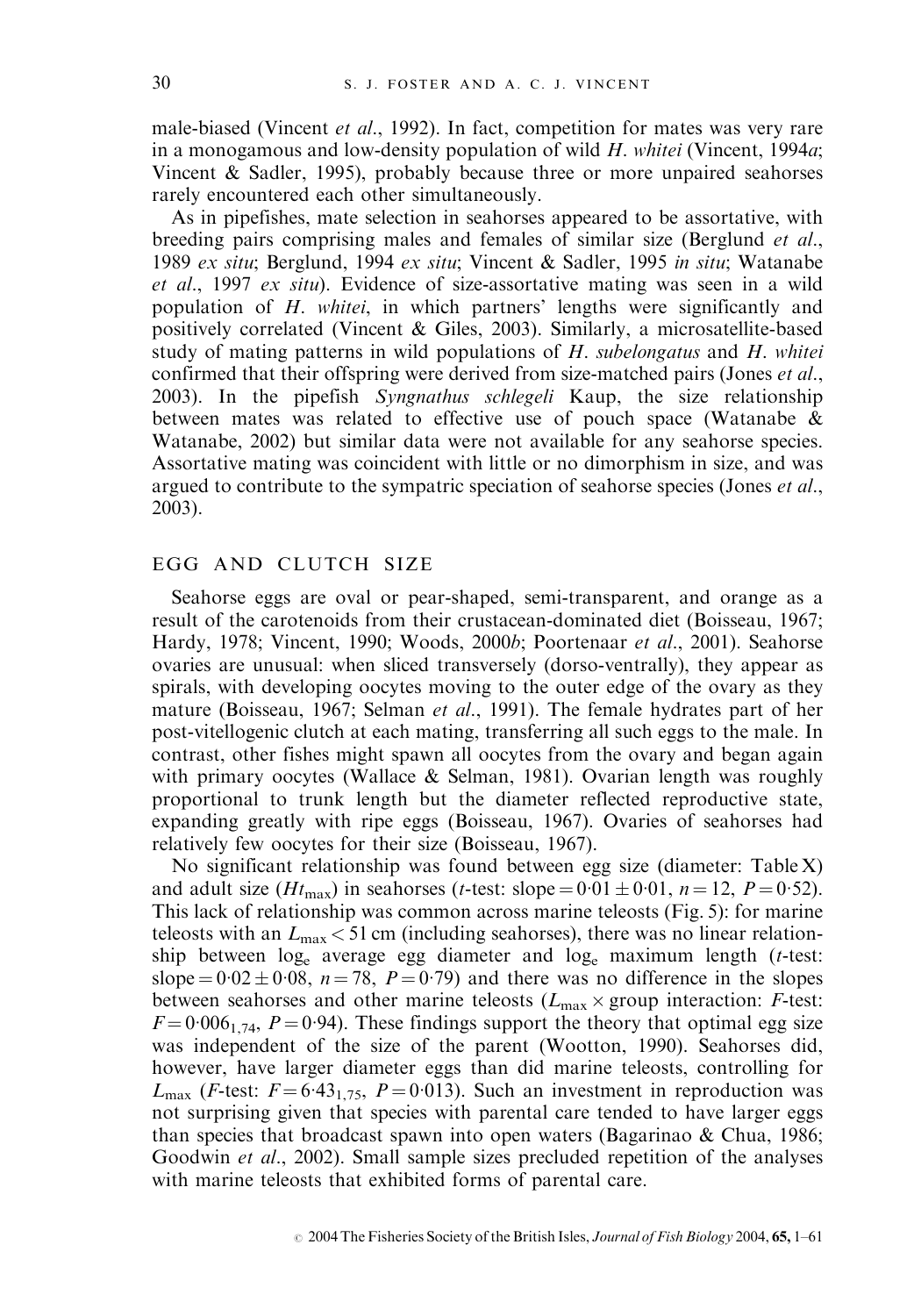| species (indicated by $n >$                    |                       |              |                                                  |                           |                | TABLE X. Egg diameter and length at birth for seahorse species $(Hippocampus$ spp.). Where more than one reported value was available per<br>1, where $n =$ the number of studies consulted) the results were averaged and the mean given in the table |
|------------------------------------------------|-----------------------|--------------|--------------------------------------------------|---------------------------|----------------|--------------------------------------------------------------------------------------------------------------------------------------------------------------------------------------------------------------------------------------------------------|
| Species                                        | Egg diameter<br>(mm)  | $\mathbf{z}$ | Reference(s)                                     | birth (mm)<br>Length at   | z              | Reference(s)                                                                                                                                                                                                                                           |
| H. abdominalis                                 | $\overline{1\cdot 8}$ |              | 1939; Vincent, 1990;<br>Woods, 2000a;<br>Graham, | 16.2                      | $\overline{2}$ | Lovett, 1969; Francis, 1988; Vincent, 1990;<br>Gomon & Neira, 1998; Sobolewski,<br>Young, 1926; Graham, 1939;                                                                                                                                          |
|                                                |                       |              | Poortenaar<br>et al., 2001                       |                           |                | 2001; J. Le Cheminant, unpubl. data;<br>Woods, 2000a, b; Poortenaar et al.,<br>manuscript in Lourie et al., 1999;                                                                                                                                      |
| H. barbouri                                    |                       |              |                                                  | $5-0$                     |                | B. Burhans, unpubl. data<br>C. Woods, unpubl. data<br>S. Lourie, unpubl. data                                                                                                                                                                          |
| H. bargibanti<br>H. breviceps<br>$H.$ capensis | $\ddot{6}$            |              | Vincent, 1990                                    | $\frac{6}{8}$ .9<br>$\Xi$ |                | Whitfield, 1995; Lockyear et al., 1997;<br>Vincent, 1990                                                                                                                                                                                               |
| H. comes                                       | $\frac{4}{3}$         |              | Vincent, 1990                                    | 9.5                       |                | I. Lockyear, pers. comm. in Lourie<br>Vincent, 1990; N. Perante,<br>et al., 1999                                                                                                                                                                       |
| H. erectus                                     | $\ddot{ }$ :1         |              | Vincent, 1990                                    | 11.0                      | 4              | Herald & Rakowicz,<br>unpubl. data                                                                                                                                                                                                                     |
|                                                |                       |              |                                                  |                           |                | 1951; Vari, 1982; Correa et al.,<br>1989; Vincent, 1990                                                                                                                                                                                                |

 $\degree$  2004 The Fisheries Society of the British Isles, Journal of Fish Biology 2004, 65, 1–61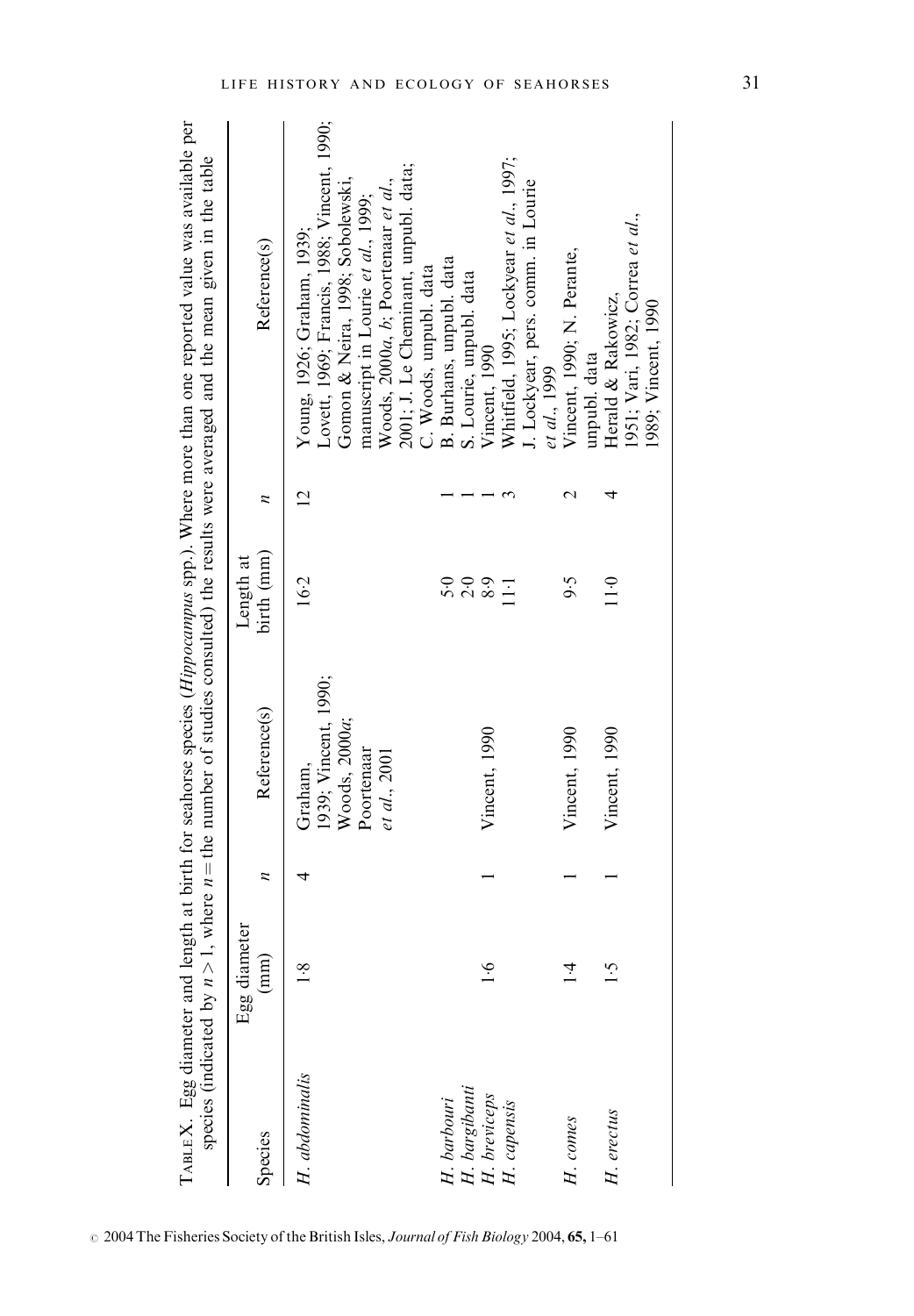| г |  |
|---|--|

| Species         | Egg diameter<br>(mm) | $\overline{z}$ | Reference(s)                          | birth (mm)<br>Length at | z | Reference(s)                                                      |
|-----------------|----------------------|----------------|---------------------------------------|-------------------------|---|-------------------------------------------------------------------|
| H. fuscus       | $\overline{1}$       |                | Vincent, 1990                         | 7.5                     |   | Vincent, 1990; Golani &<br>Fine, 2002                             |
| H. guttulatus   | 2.0                  |                | Whitehead, 1986<br>$D'$ Ancona, 1932; | 11.8                    |   | N. Garrick-Maidment, unpubl. data<br>Cabo, 1979; Whitehead, 1986; |
| H. hippocampus  | $\frac{6}{1}$        |                | D'Ancona, 1932                        | 9.3                     |   | Fine, 2002; N. Garrick-<br>Cabo, 1979; Golani &                   |
| H. ingens       |                      |                |                                       | 8.5                     |   | Maidment, unpubl. data<br>Jones et al., 1998;                     |
|                 |                      |                |                                       |                         |   | data in Lourie et al., 1999<br>. Gomezjurado, unpubl.             |
| H. kuda         | $\frac{8}{1}$        |                | Mi et al., 1998                       | 7.0                     |   | Mi, 1993; Mi et al., 1998;                                        |
| H. reidi        | $\overline{c}$       |                | Vincent, 1990                         | $6-7$                   |   | I. Mitchell, unpubl. data<br>Vincent, 1990                        |
| H. subelongatus |                      |                |                                       | 11.3                    |   | Lawrence, 1998; Payne<br>& Rippingale, 2000                       |
| H. trimaculatus |                      |                | Cai et al., 1984a                     | 5                       |   | Cai et al., 1984a                                                 |
| H. whitei       |                      |                | Vincent, 1990                         | 8.5                     |   | Vincent, 1990                                                     |
| H. zosterae     |                      |                | Vincent, 1990                         | 7.9                     |   | Breder, 1940; Strawn, 1958;                                       |
|                 |                      |                |                                       |                         |   | Vincent, 1990; Lourie et al., 1999                                |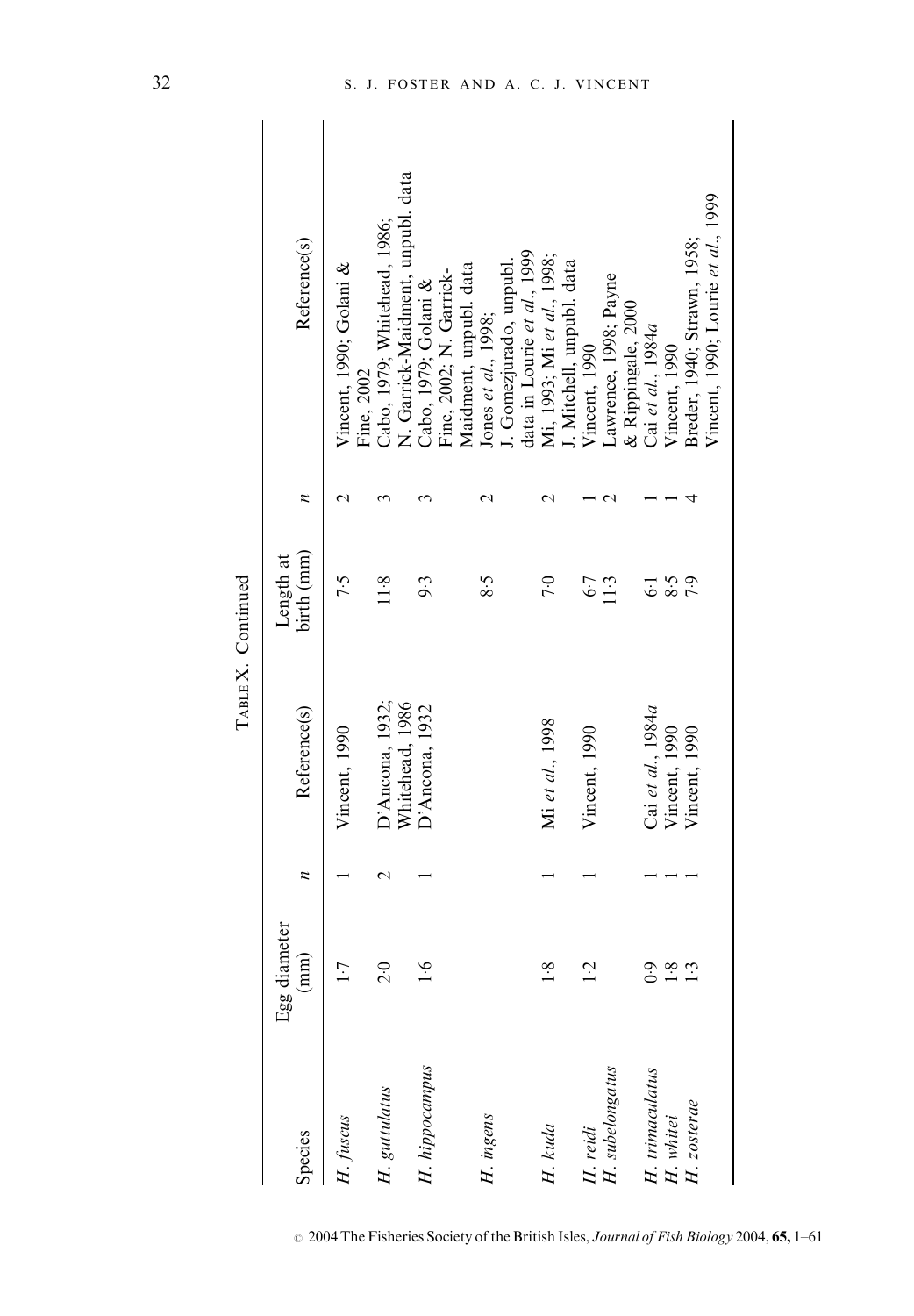

FIG. 5. Average egg diameter (mode for teleosts, mean for seahorses) v. maximum recorded adult size ( $L_{\text{max}}$ ) for teleosts,  $H_{\text{max}}$  for seahorses) for 66 marine teleosts species less than 51 cm in maximum reported length and 12 seahorse species (Hippocampus spp.). References for seahorses in Table X. Data for other marine teleosts from FishBase (Froese & Pauly, 2003).  $\blacklozenge$ , marine teleosts;  $\blacklozenge$ , seahorses.

In seahorses, as in most fish species, interspecific differences in egg size were more dependent on latitude than on adult size; the nearer the species was found to the equator, the smaller the eggs (Thresher, 1988). When the average egg diameter of seahorse species was regressed against latitude, the regression was significant (*t*-test: slope =  $0.01 \pm 0.005$ , *n* = 12, *P* = 0.015) (Fig. 6). For teleosts in general, eggs of species living at lower latitudes were generally smaller than those at higher latitudes (Bagarinao & Chua, 1986). A similar trend was observed in pipefishes of the North Atlantic (Thresher, 1988), perhaps because offspring from larger eggs had a greater chance of survival in higher latitudes than those from smaller eggs (Lack, 1954; Williams, 1966; Capinera, 1979). Arguably, larger eggs produced larger offspring that were better able to swim, to survive food deprivation, to compete for resources and better equipped for thermoregulation (Marshall, 1953; Blaxter & Hempel, 1963; Mann & Mills, 1979; Calow, 1981). Field and laboratory studies of juvenile fish have supported the hypothesis that survival is size dependent (Sogard, 1997).

In general, larger eggs produced larger young. A meta-analysis of 135 teleost species from a wide variety of habitats found that egg diameters were positively correlated with larval lengths and weights at hatching (Bagarinao & Chua, 1986). Similarly, a study of 11 seahorse species found that the dry weight of individual eggs was positively correlated with the dry weight of individual young (Vincent, 1990). The current study also showed a positive interspecific relationship between log<sub>e</sub> mean egg size and log<sub>e</sub> average size at birth (Fig. 7, t-test: slope =  $0.70 \pm 0.31$ ,  $n = 12$ ,  $P = 0.05$ ); the small sample size, and the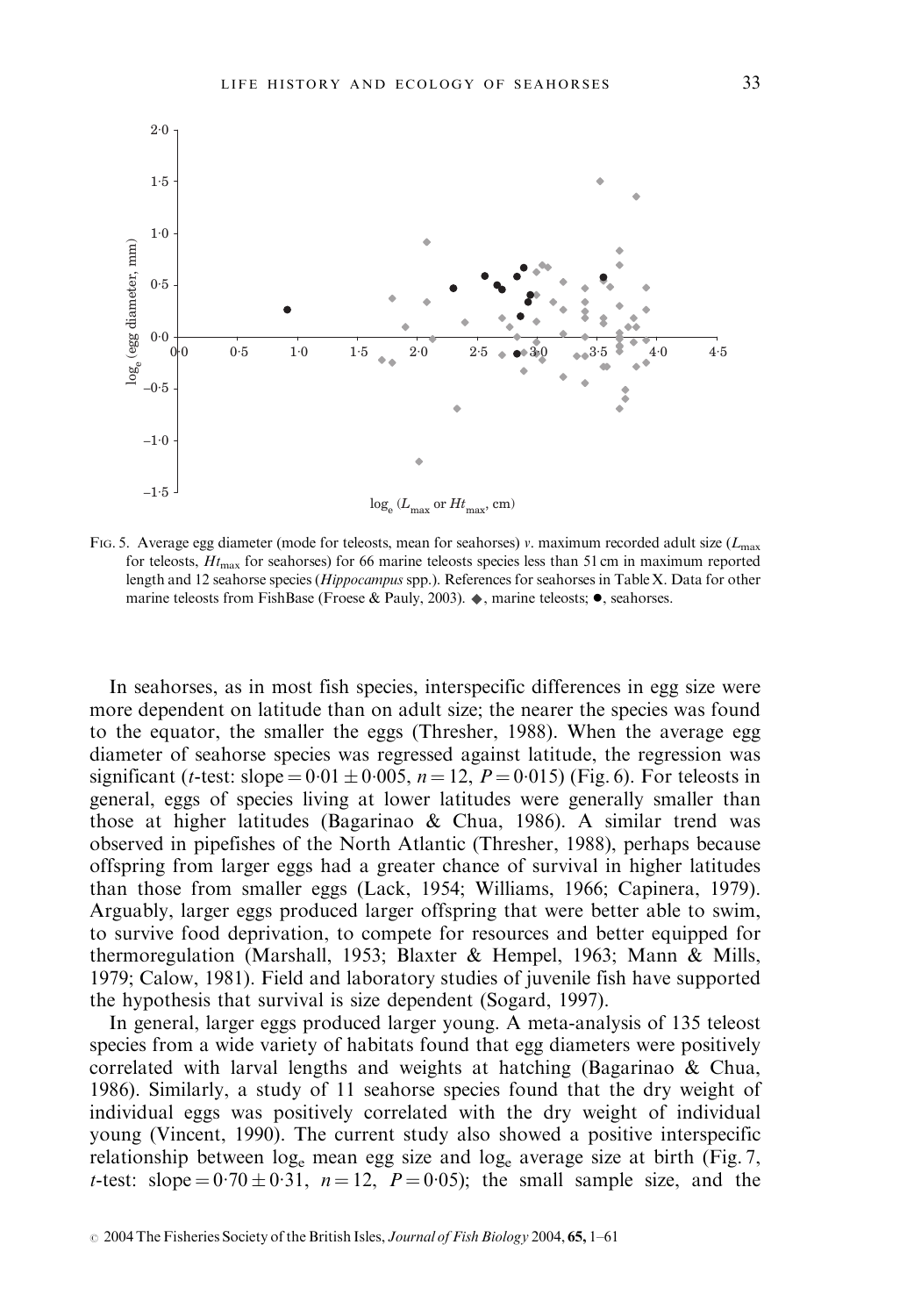

FIG. 6. Mean\* egg diameter v. mean latitude for 12 species of seahorse (Hippocampus spp.). Egg diameter increases with increasing latitude: egg diameter (mm) =  $0.01 \times$  (latitude) + 1.20 ( $r^2 = 0.46$ ). \*Data points without error bars are single estimates ( $n = 1$  study). References in Table X.



FIG. 7. Mean length at birth v. mean egg diameter for 12 species of seahorse (Hippocampus spp.). The length at birth increases with increasing egg diameter:  $Log_e(length at birth, mm) = 0.70 \times log_e(egg)$ diameter, mm) + 1.90 ( $r^2 = 0.34$ ). References in Table X.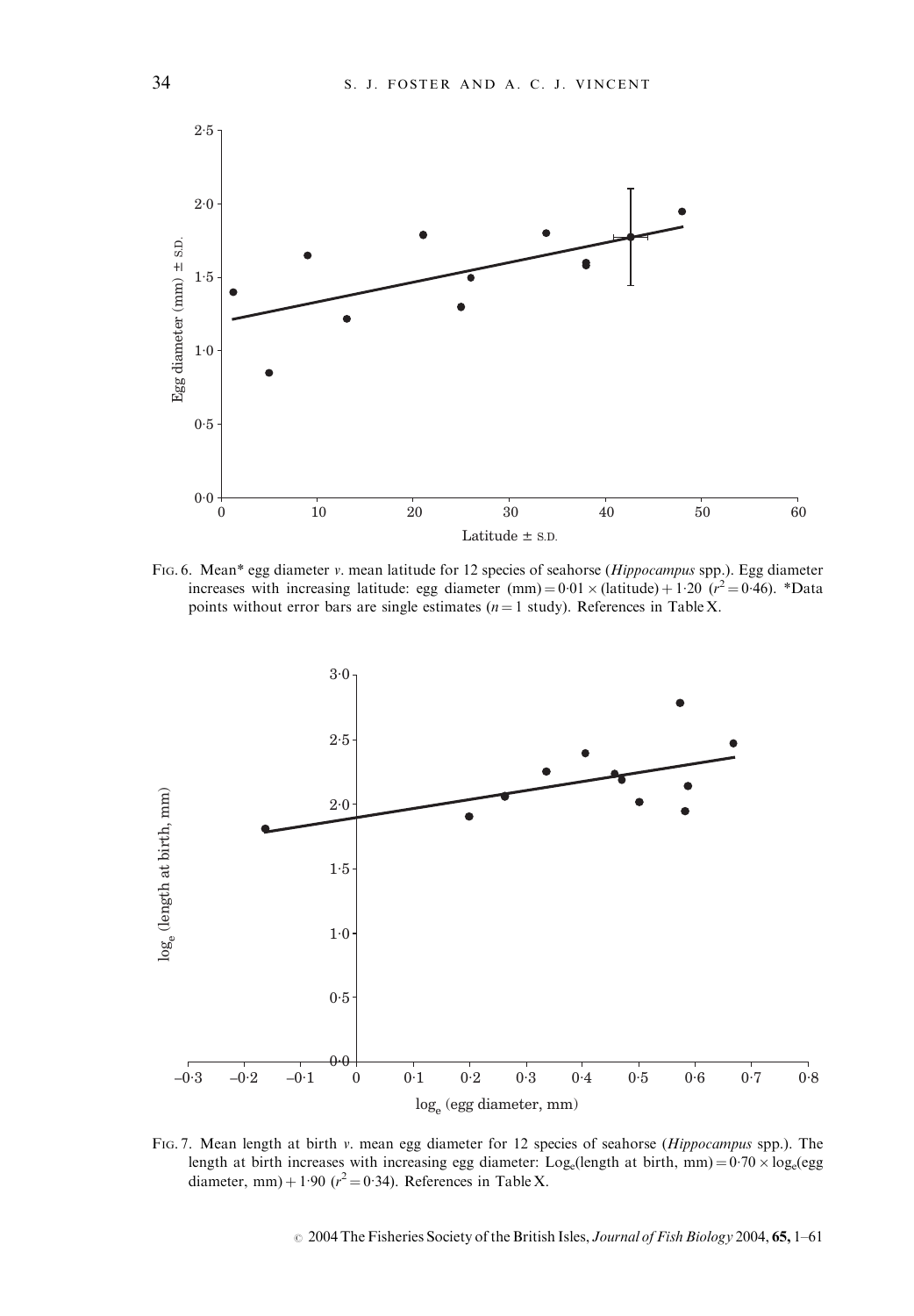potential for inconsistency in measurement techniques among studies may contribute to the marginal level of significance.

A comparison of egg sizes from different studies was problematic because different researchers used eggs in differing states of development, and measured them differently. Eggs were obtained from spills during copulation (Graham, 1939; Woods, 2000a), dissection of the male's pouch (Whitehead, 1986; Mi et al., 1998) or from the ovaries (Selman et al., 1991; Poortenaar et al., 2001). Size was determined when the eggs were fresh (Graham, 1939; Woods, 2000a), preserved (Vincent, 1990), or using histology after fixation (Cai et al., 1984a; Poortenaar et al., 2001). If fresh, it was not always clear if only the yolk was measured or the chorion as well. Egg measurements have been obtained across the long and short axes of the eggs, or with formulae using both.

Recorded female clutch sizes (total number of eggs deposited or dropped in one mating) ranged from 5 (H. zosterae, Vincent 1990) to over 1000 eggs (H. erectus, Teixeira & Musick, 2001; H. reidi, Vincent, 1990) (Table XI). Comparative analyses of clutch size were precluded by the great variation in methods used to determine clutch size, with some studies reporting the size of dropped clutches (Vincent, 1990; Lawrence, 1996), and others using histology of the ovaries (Strawn, 1958; Boisseau, 1967); this latter approach is problematic because seahorse ovaries spiral out, with eggs constantly maturing and being shed from the outer layer (Wallace & Selman, 1981). Direct measurements of egg transfer would only be possible by intrusion into the male's pouch, probably through destructive sampling. The difficulty in measuring clutch size was clear from the fact that three of the five estimates of maximum clutch size were smaller than the maximum brood size (Table XI), despite monogamy within a particular reproductive cycle, for all species.

## **PREGNANCY**

Seahorses invest heavily in the development of each of their young. During mating the female seahorse deposits her entire clutch of eggs in the male's brood pouch, where they are fertilized (ensuring paternity), whereupon the male seals the pouch shut. Both male and female seahorses exhibit visible evidence of having mated, as the female girth diminishes and the male pouch fills (Vincent & Sadler, 1995). In a monogamous population of  $H$ . whitei, male and female reproductive state changes were always synchronized exclusively within a pair, thereby confirming mate fidelity (Vincent & Sadler, 1995). Not all transferred eggs were successfully fertilized and/or developed properly. For example,  $1.23 \pm 0.19\%$  of eggs were non-viable in the pouches of wild H. abdominalis (C. Woods, unpub. data),  $2-33\%$  of eggs were found to be sterile in H. erectus pouches in situ (Teixeira & Musick, 2001), and there was an inferred loss during H. fuscus pregnancy of approximately 45% ex situ (Vincent, 1994b).

Seahorse embryos develop in a marsupium that acts much like the mammalian uterus. The developing embryos are protected and provided with oxygen through a capillary network, while the pouch acts as an adaptation chamber with the osmolarity of the fluid inside the pouch changing from that of body fluids to that of salt water as pregnancy progresses (Linton  $&$  Soloff, 1964). The male hormone prolactin in the pouch initiates enzymatic conversion of proteins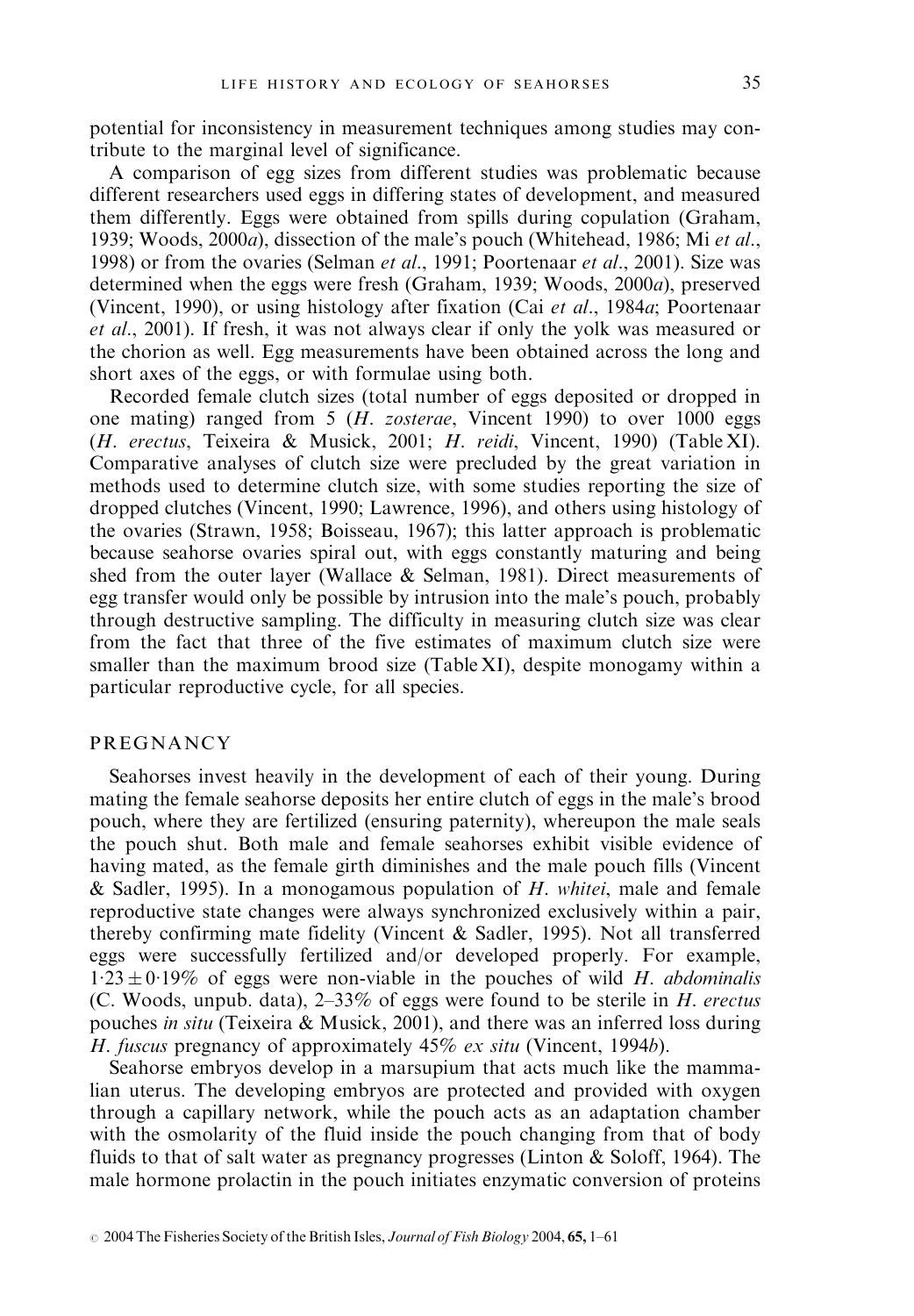| TABLE XI. Reported maximum          |                   |                                       |             | consulted $(n)$ are given                  |                  | (ex situ/in situ, where in situ includes wild-caught pregnant males whose broods are released in captivity) and the total number of sources<br>clutch and brood sizes for seahorse species $(Hippocampus$ spp.). Both the nature of the reported study |                   |
|-------------------------------------|-------------------|---------------------------------------|-------------|--------------------------------------------|------------------|--------------------------------------------------------------------------------------------------------------------------------------------------------------------------------------------------------------------------------------------------------|-------------------|
| Species                             | Maximum<br>clutch | Reference                             | z           | Clutch sampling<br>methods                 | Maximum<br>brood | Reference(s) (in situ/ex situ)                                                                                                                                                                                                                         | $\overline{z}$    |
| H. abdominalis                      |                   |                                       |             |                                            | 1116             | R. Hawkins, pers. comm<br>$(ex\, situ)$                                                                                                                                                                                                                | $\supseteq$       |
| H. barbouri<br>H. bargibanti        |                   |                                       |             |                                            | 250              | Warland, 2003                                                                                                                                                                                                                                          |                   |
|                                     |                   |                                       |             |                                            | 34               | D. Tackett, unpubl. data (in situ)                                                                                                                                                                                                                     |                   |
| H. breviceps                        | S                 | unpubl. data (?)<br>A. Kendrick,      |             | Unknown                                    | 100              | Kuiter, 2000 (in situ)                                                                                                                                                                                                                                 | $\epsilon$        |
| H. capensis                         |                   |                                       |             |                                            | 120              | Whitfield, 1995 (?)                                                                                                                                                                                                                                    | ↽                 |
| H. comes                            |                   |                                       |             |                                            | 350              | N. Perante, unpubl. data (in situ)                                                                                                                                                                                                                     | $\sim$ $\sim$     |
| $H.$ erectus                        | 1313              | Teixeira & Musick,                    | $\mathbf 2$ | Pre-hydrated oocytes,                      | 1552             | Teixeira & Musick, 2001 (in situ)                                                                                                                                                                                                                      |                   |
|                                     |                   | 2001 (in situ)                        |             | counted in ovaries                         |                  |                                                                                                                                                                                                                                                        |                   |
| H. fuscus                           | 157               | A. Vincent, unpubl.<br>data (ex situ) |             | counted after release<br>Hydrated oocytes, | 150              | Golani & Fine, 2002 (in situ)                                                                                                                                                                                                                          | $\mathrel{\sim}$  |
| H. guttulatus                       |                   |                                       |             |                                            | 581              | Boisseau, 1967 (in situ)                                                                                                                                                                                                                               | 3                 |
| H. hippocampus                      |                   |                                       |             |                                            | 865              | Boisseau, 1967 (in situ)                                                                                                                                                                                                                               | $\omega$ $\omega$ |
| H. ingens                           |                   |                                       |             |                                            | 2000             | B. Burhans, unpubl. data                                                                                                                                                                                                                               |                   |
|                                     |                   |                                       |             |                                            |                  | $(ex\,slim)$                                                                                                                                                                                                                                           |                   |
| H. kuda                             |                   |                                       |             |                                            | 1405             | Truong & Doan, 1994 (in situ)                                                                                                                                                                                                                          |                   |
| H. reidi                            |                   |                                       |             |                                            | 1572             | Vincent, 1990 $(ex\, situ)$                                                                                                                                                                                                                            | 2225              |
|                                     |                   |                                       |             |                                            | 683              | Nguyen & Do, 1996 (in situ)                                                                                                                                                                                                                            |                   |
| H. spinosissimus<br>H. subelongatus | 600               | $1996$ (ex situ)<br>Lawrence,         |             | counted after release<br>Hydrated oocytes, | 700              | Jones & Avise, 2001 (in situ)                                                                                                                                                                                                                          |                   |
| H. trimaculatus                     |                   |                                       |             |                                            | 1783             | Nguyen & Do, 1996 (in situ)                                                                                                                                                                                                                            | ო ო               |
| H. whitei                           |                   |                                       |             |                                            | 250              | Vincent, 1990 (in situ)                                                                                                                                                                                                                                |                   |
| H. zosterae                         | 69                | Strawn, 1958 (in situ)                |             | counted in ovaries<br>Mature oocytes,      | 55               | Strawn, 1958 (in situ)                                                                                                                                                                                                                                 | $\overline{ }$    |

## 36 S. J. FOSTER AND A. C. J. VINCENT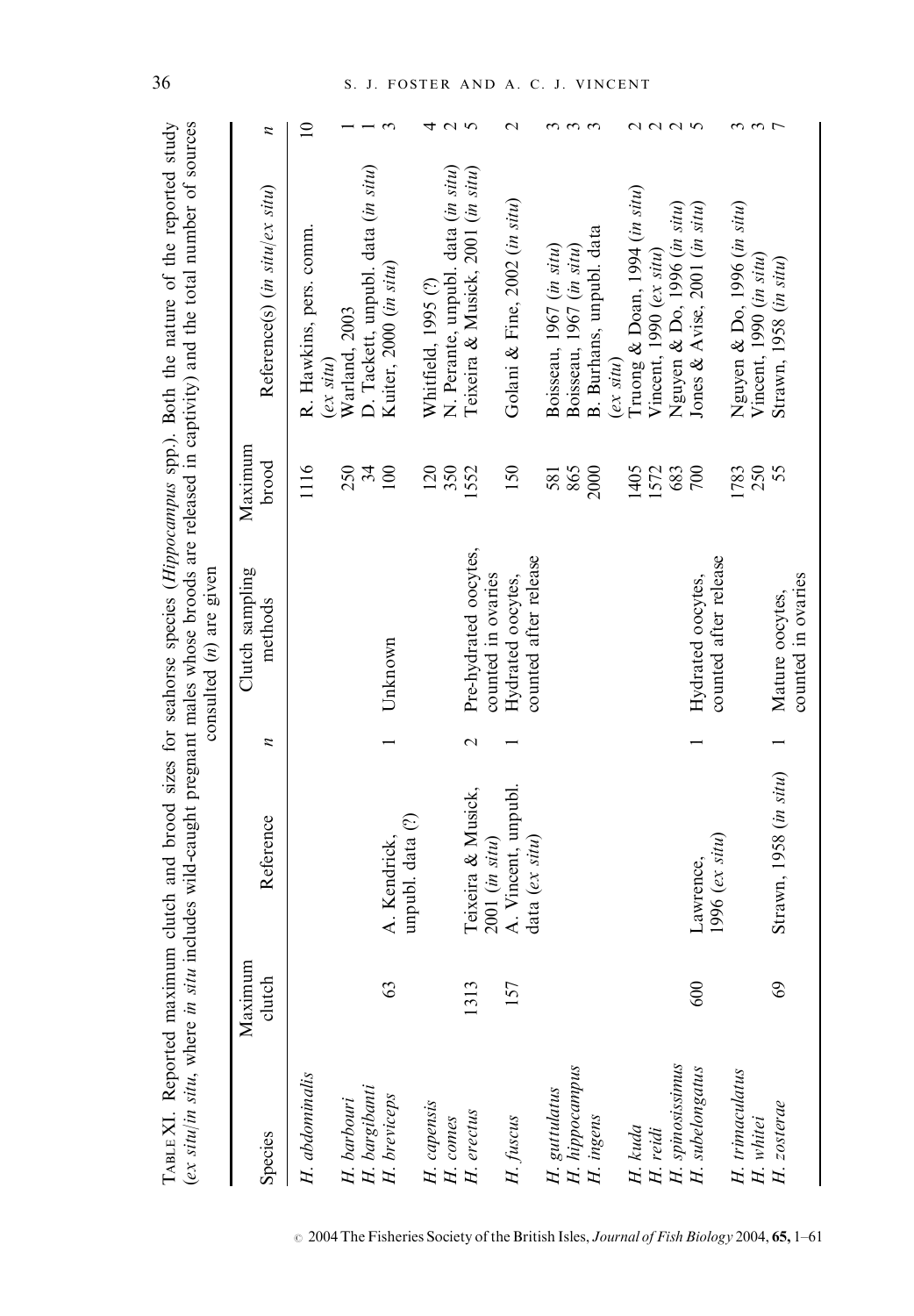of vitellogenic (maternal) origin which nourish the embryos (Boisseau, 1967), along with male-contributed inorganic compounds (Linton & Soloff, 1964). Waste products diffuse out into the male's blood stream for removal (Linton & Soloff, 1964). After fertilization, the pouch becomes spongy, vascularized and distended (Wetzel & Wourms, 1991). The eggs induce pits in the wall of the pouch which become compartmentalized and then are enveloped in epithelial tissue until the end of yolk absorption (Boisseau, 1967; Wetzel & Wourms, 1991).

The duration of the male's pregnancy (gestation duration) ranged from approximately 9 to 45 days, depending on species and water temperature (Table VIII). Across the genus, gestation duration was positively and significantly correlated with latitude (*t*-test: slope =  $0.28 \pm 0.08$ ,  $n = 15$ ,  $P = 0.005$ ) (Fig. 8). The relationship between gestation duration and latitude probably reflected changes in water temperature; H. trimaculatus had gestation durations of 19 days at  $22.5^{\circ}$  C, 16 days at  $24^{\circ}$  C and 11 days at  $28.5^{\circ}$  C (Cai *et al.*, 1984*b*). Gestation duration also decreased with increasing temperature for captive H. abdominalis (Woods, 2000a) and for H. whitei in situ (Vincent & Sadler, 1995). Gestation duration did not vary with  $Ht_{\text{max}}$  across the genus (*t*-test: slope =  $0.26 \pm 0.19$ ,  $n = 14$ ,  $P = 0.19$ ).

Males of all species studied to date went through several pregnancies in a single breeding season, the number of pregnancies depending on the length of brooding and the length of the season: individual male H. comes were observed



FIG. 8. Mean\* gestation duration v. mean latitude for 12 species of seahorse (Hippocampus spp.). Gestation duration increases with increasing latitude: gestation duration (days) =  $0.28 \times$ (latitude) + 11.43 ( $r^2 = 0.47$ ). \*Data points without error bars are single estimates ( $n = 1$  study). References in Table VIII.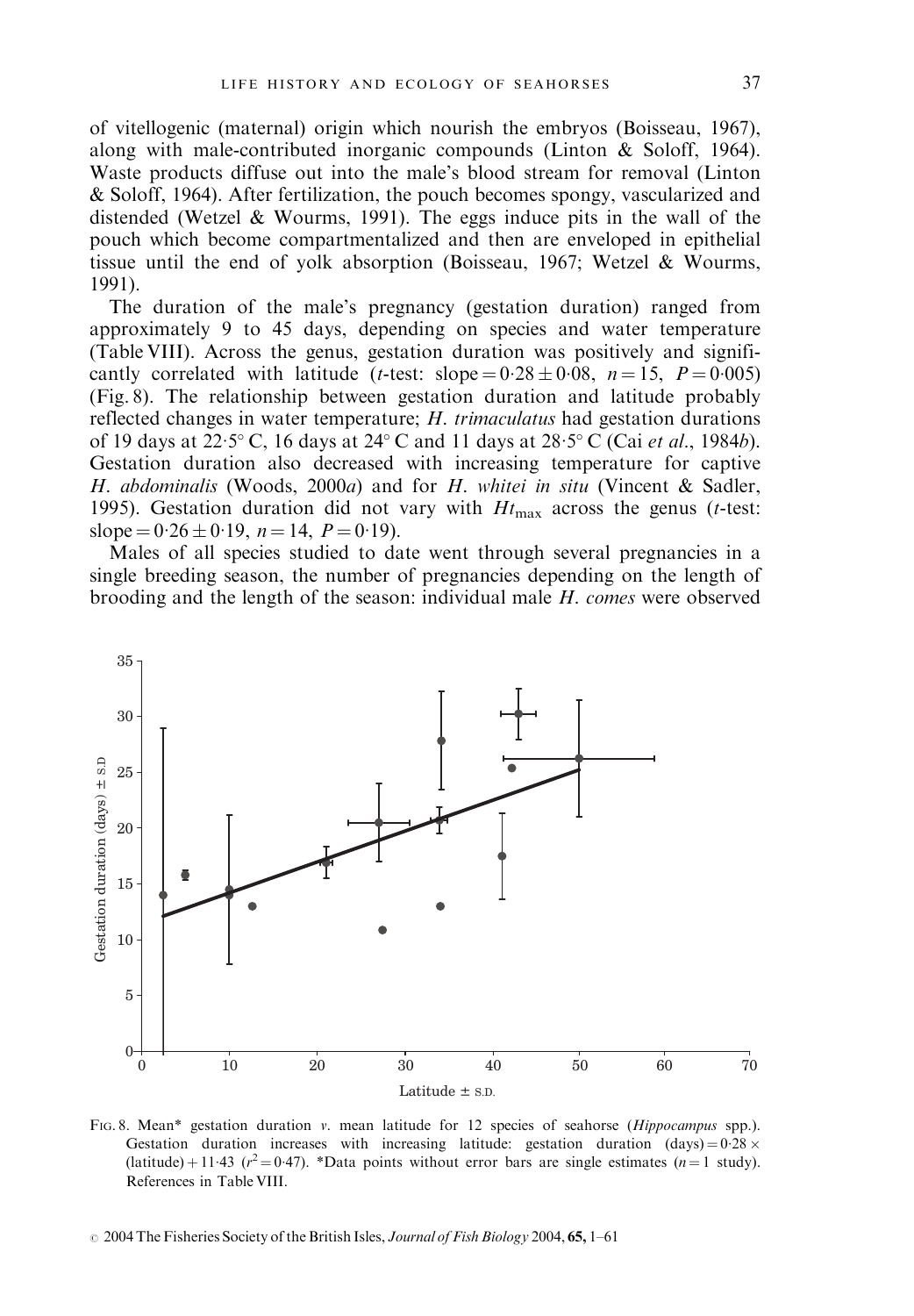to undergo repeated pregnancies during a year (Perante et al., 2002); H. subelongatus males had more than one pregnancy per breeding season (Kvarnemo et al., 2000); H. whitei pairs mated every 3 weeks over a study period lasting from November to April (Vincent & Sadler, 1995); and H. zosterae were reported to carry two broods per month (Vari, 1982). In addition, studies of the oocytes of female H. abdominalis indicated that they mated many times during the reproductive season (Poortenaar *et al.*, 2001).

It was possible to calculate the maximum possible number of young produced by a pair of seahorses. Assuming that males became pregnant the day after giving birth, as was observed for wild  $H$ . whitei (Vincent & Sadler, 1995), then the number of days available for breeding divided by average gestation duration (from Table VIII) produced an estimate of the maximum possible number of pregnancy events per year for a species. When this was multiplied by the maximum possible brood size (from Table XI), this gave maximum annual reproductive outputs that ranged from approximately 500 young per pair of H. capensis, to over 29 000 young for H. kuda.

#### YOUNG AND BROOD

At the end of pregnancy the male went into labour (usually at night), actively forcing the brood out of his pouch for hours (Vincent, 1990). Young resembled miniature adult seahorses, complete with hardened fin rays, trunk rings and pigmentation (Boisseau, 1967; Gomon & Neira, 1998; Mi et al., 1998). They were independent from birth and received no further parental care. Known newborn sizes ranged from approximately 2 mm (*H. bargibanti*, S. Lourie, unpubl. data) to 20 mm (H. abdominalis, Young, 1926), or a eight-to 10-fold increase from smallest to largest young (Table X). In contrast, adult  $H_{\text{tmax}}$  ranged from 21 mm ( $H$ . denise, Lourie & Randall, 2003) to 350 mm ( $H$ . abdominalis, Francis, 1988), a 17-fold increase from smallest to largest species (Table I).

Similar to egg size, length of seahorses at birth was correlated with latitude and not adult size, a common relationship across fishes (Bagarinao & Chua, 1986). When the loge of the averaged values for length at birth were regressed against  $log_e Ht_{\text{max}}$  across species, the relationship was significant (Fig. 9, t-test: slope =  $0.41 \pm 0.13$ ,  $n = 17$ ,  $P = 0.006$ ). However, the relationship between length at birth and  $H_{\text{max}}$  was largely driven by the values for H. abdominalis and H. bargibanti; removing these species from the analysis caused the effect of  $Ht_{\text{max}}$  to become insignificant (Fig. 9 – dashed trend line, t-test: slope =  $0.05 \pm 0.12$ , n = 15, P = 0.72). Length at birth then varied significantly and positively with latitude (*t*-test: slope =  $0.16 \pm 0.04$ ,  $n = 17$ ,  $P < 0.001$ ) (Fig. 10). As with eggs, this relationship between length at birth and latitude could have derived (directly or indirectly) from the influence of photoperiod or temperature; decreased photoperiod and temperature found at higher latitudes may have resulted in an increased egg size or gestation duration, and final size at birth (Bagarinao & Chua, 1986; Thresher, 1988).

The lack of relationships between size at birth (size at hatching for most teleosts) and adult size observed across seahorse species in this study was consistent with the pattern observed across marine teleosts (Fig. 11). For marine teleosts less than  $51 \text{ cm}$   $L_{\text{max}}$  and seahorses combined there was no linear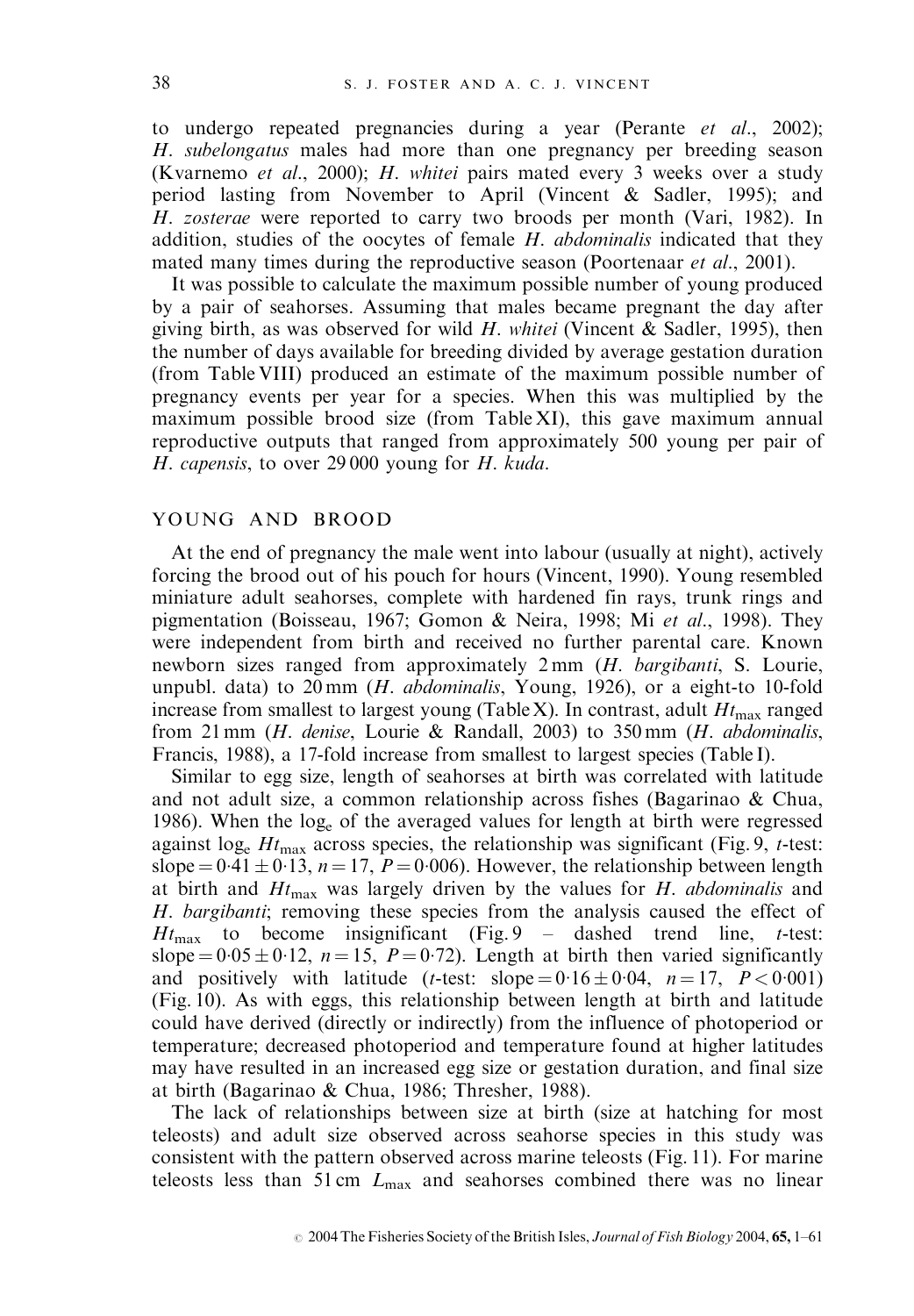

FIG. 9. Mean\* length at birth v. maximum recorded adult height ( $H_{\text{max}}$ ) for 17 species of seahorse (Hippocampus spp.). Length at birth increases with max  $Ht$ , but this relationship is driven by  $H$ . bargibanti and H. abdominalis (solid trendline): Log<sub>e</sub>(length at birth, mm) =  $0.41 \times$  Log<sub>e</sub>(Ht<sub>max</sub>, cm) + 1.02 ( $r^2$  = 0.40). When H. abdominalis and H. bargibanti are excluded from the analysis  $(n = 15)$ , length at birth shows no significant relationship with  $Ht_{\text{max}}$  (dashed trendline) ( $r^2$  < 0.001). \*Data points without error bars are single estimates ( $n = 1$  study). References in Tables I and X.



FIG. 10. Mean\* length at birth v. mean latitude for 17 species of seahorse (Hippocampus spp.). Length at birth increases with increasing latitude: length at birth  $(mm) = 0.16 \times (lattice) + 4.78$  ( $r^2 = 0.55$ ) \*Data points without error bars are single estimates ( $n = 1$  study). References in Table X.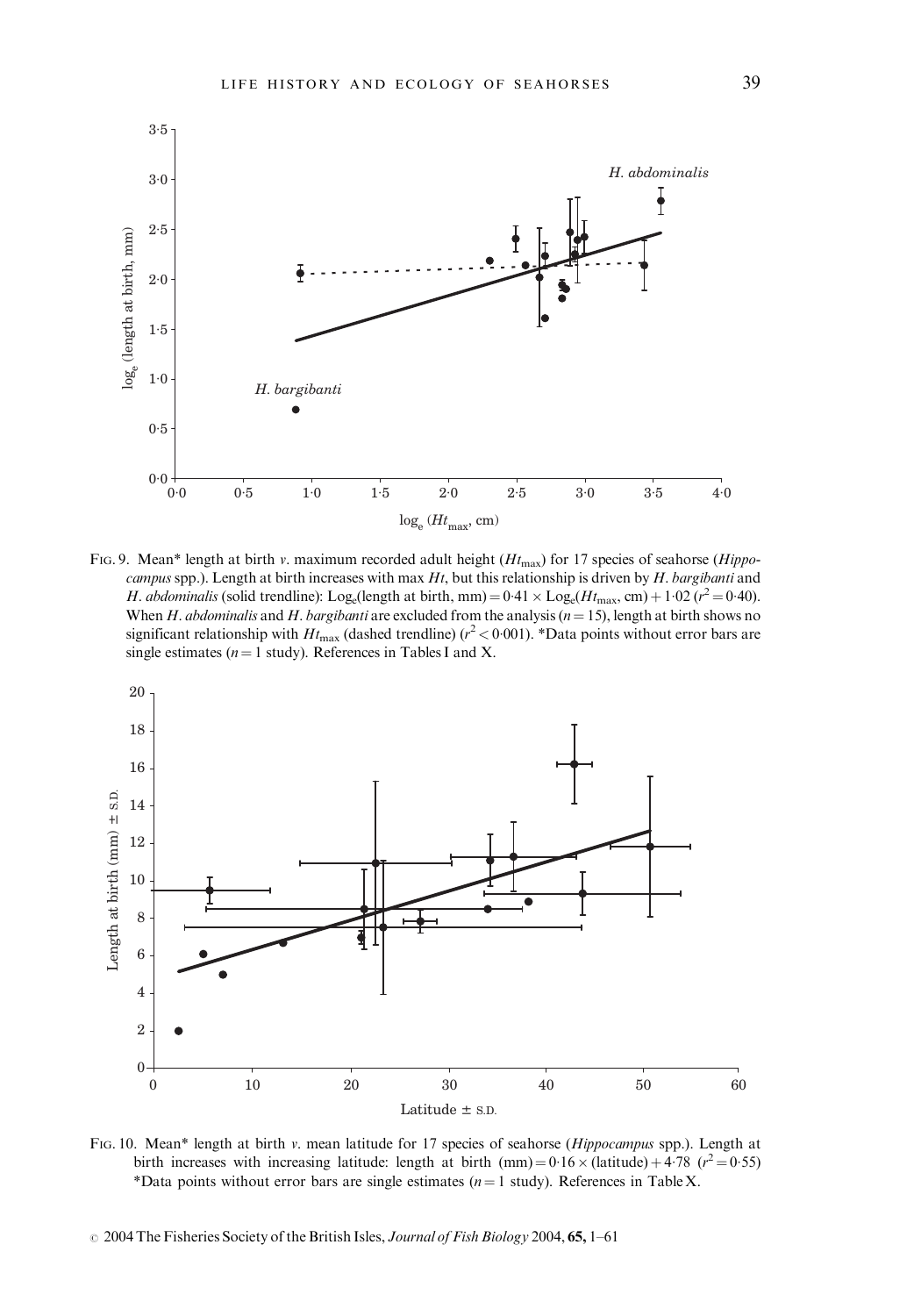

FIG. 11. Average length at birth (mode for teleosts, mean for seahorses) v. maximum recorded adult size  $(L_{\text{max}}$  for teleosts,  $Ht_{\text{max}}$  for seahorses) for 121 marine teleosts species less than 51 cm in maximum reported length and 17 seahorse species (Hippocampus spp.). References for seahorses in Table X. Data for other marine teleosts from FishBase (Froese & Pauly, 2003).  $\bullet$ , marine teleosts;  $\bullet$ , seahorses.

relationship between  $log_e$  average length at birth and  $log_e$  maximum length (*t*-test: slope =  $0.09 \pm 0.07$ ,  $n = 138$ ,  $P = 0.224$ ) with no evidence of difference in slopes between seahorses and other marine teleosts ( $L_{\text{max}} \times$  group interaction; *F*-test:  $F = 0.012_{1,134}$ ,  $P = 0.93$ ). At birth, seahorses were longer than other marine teleosts were at hatching, controlling for  $L_{\text{max}}$  (*F*-test:  $F = 89.61_{1,135}$ ,  $P < 0.001$ ); the difference presumably derived from the longer developmental period before seahorse young emerge from the pouch.

For marine fish species that exhibited parental care, a comparison was made of the size of seahorses at birth with the size at hatching of other fishes (Fig. 12). For marine teleosts with parental care and seahorses combined there was no linear relationship between  $log_e$  average length at birth and  $log_e$  maximum length (*t*-test: slope =  $0.10 \pm 0.12$ ,  $n = 39$ ,  $P = 0.39$ ) with no evidence of difference in slopes between seahorses and other marine teleosts ( $L_{\text{max}} \times \text{group interaction: } F\text{-test:}$  $F = 0.08<sub>1.35</sub>$ ,  $P = 0.78$ ). Seahorses were, however, larger at birth than the young of other marine teleosts with parental care, controlling for  $L_{\text{max}}$  (*F*-test:  $F = 21.83_{1,36}$ ,  $P < 0.001$ ). Again, it may be that seahorses were developmentally more advanced than the newly released young of other bearers and guarders, highlighting the investment by seahorse parents in each offspring. In general, live bearing teleosts were found to have larger offspring than egg layers (Goodwin et al., 2002). A size advantage experienced by seahorses upon independence could translate into an increased survival advantage, as mortality rates generally decrease with increasing body size (Houde, 1997).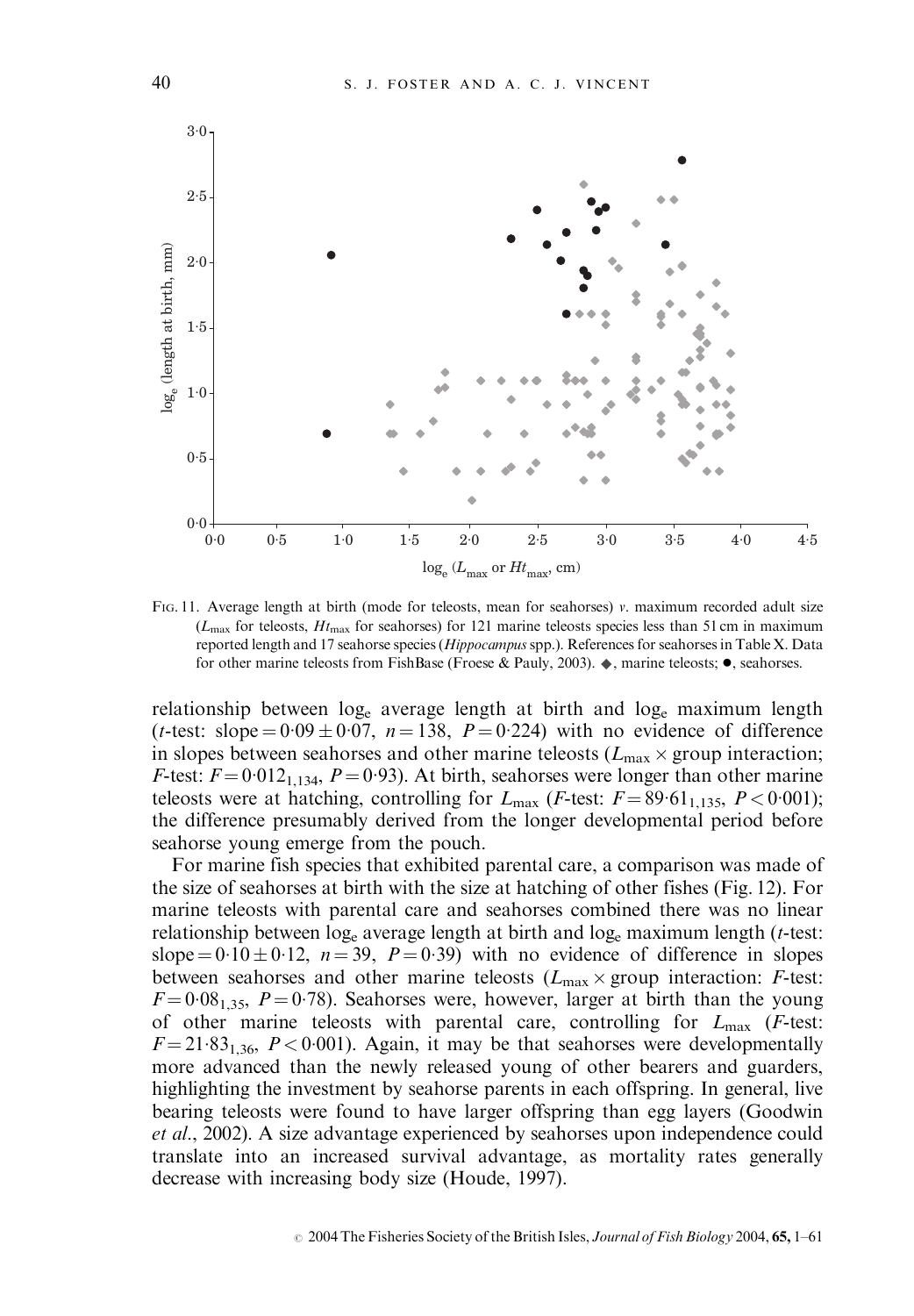

FIG. 12. Average length at birth (mode for teleosts, mean for seahorses) v. maximum recorded adult size  $(L_{\text{max}}$  for teleosts,  $H_{\text{max}}$  for seahorses) for 22 marine teleost species with parental care (either egg bearing or guarding) and 17 seahorse species (Hippocampus spp.). References for seahorses in Table X. Data for other marine teleosts from FishBase (Froese & Pauly, 2003).  $\diamondsuit$ , bearers;  $\blacklozenge$ , guarders;  $\bullet$ , seahorses.

Total reproductive success is ideally calculated as the total number of offspring that reach sexual maturity from the lifetime output of an individual. This is the product of the number of offspring produced per mating event, number of mating events per season, number of reproductive seasons and offspring survival (Clutton-Brock, 1988). The latter two components are very difficult to measure for wild fish because an individual can seldom be tracked throughout its life. As a result, presumed indicators of reproductive success that are easier to measure are employed, such as number and size of offspring (Wootton, 1990; Cole & Sadovy, 1995; Vincent & Giles, 2003).

Brood size is the number of young per pregnancy released by a male in one birth cycle. Males of most seahorse species produced about 100–300 young per pregnancy, although smaller species released only about five offspring per cycle (H. zosterae, Masonjones & Lewis, 1996). The maximum known brood size for seahorses was approximately 2000 young, by one H. ingens male (B. Burhans, unpubl. data).

Seahorses did not conform to predictions that fish brood size decreases with increasing latitude, as a trade-off for larger egg size (cf. Mann & Mills, 1979; Thresher, 1988). There was no relationship between maximum brood size and latitude (Table XI, *t*-test: slope =  $-10.53 \pm 10.16$ , *n* = 18, *P* = 0.32). Possibly the seahorse data from the literature were not precise enough to detect a trend; the maximum reported brood sizes reported in Table XI may themselves be means.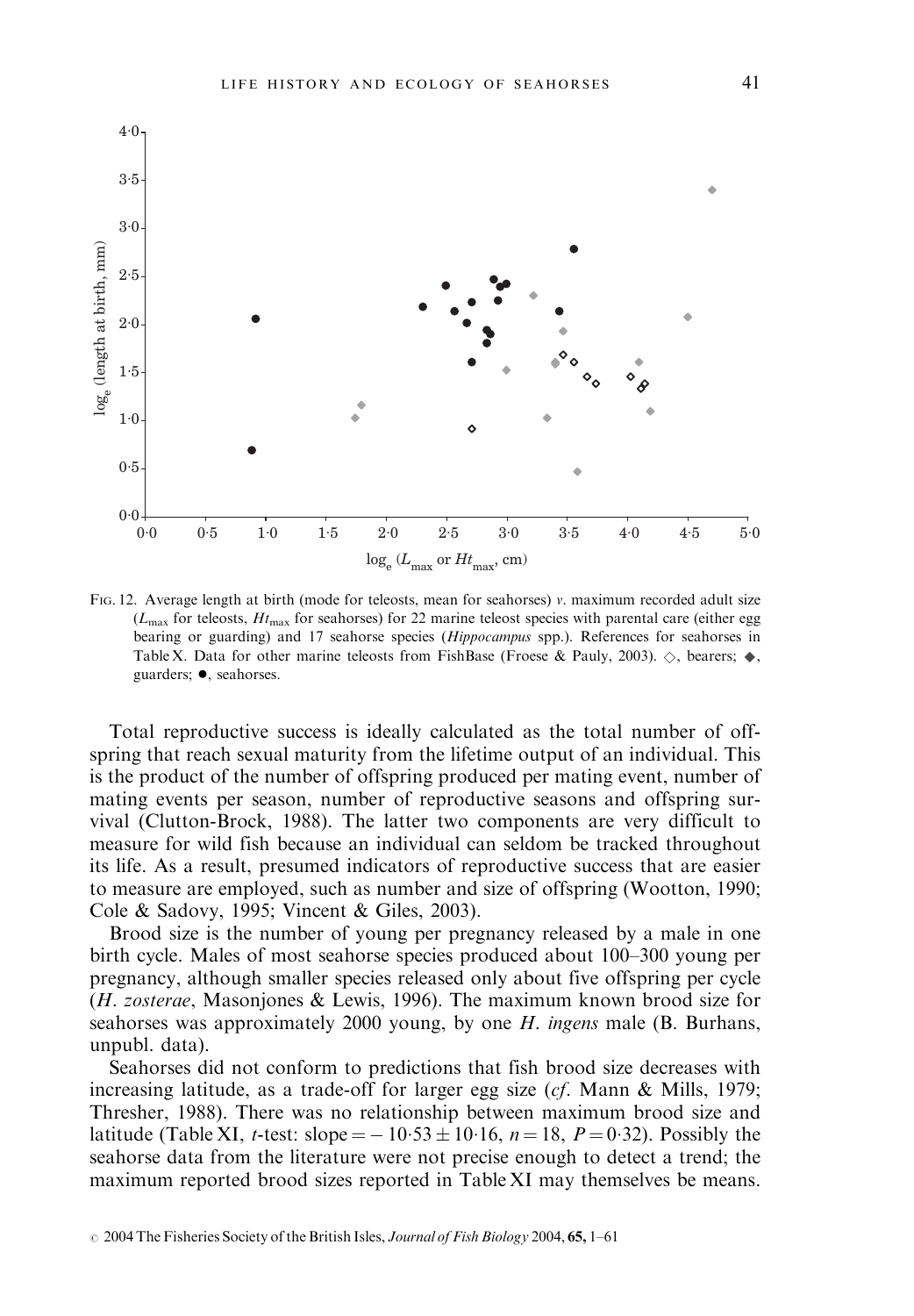The results might have been confounded by the absence of a significant relationship between  $Ht_{\text{max}}$  and latitude in this study, since maximum brood size is dependent on  $Ht_{\text{max}}$  across species (Fig. 13). However, repeating the analysis on size-specific fecundity (max brood size/ $Ht_{\text{max}}$ ) still indicated that there was no relationship with latitude (*t*-test: slope =  $-0.64 \pm 0.47$ , *n* = 18, *P* = 0.19). In addition, the estimates of latitude may have been sufficiently crude to obscure relationships.

Maximum reported brood size was positively related to  $Ht_{\text{max}}$  across species (Fig. 13). The relationship between brood size and  $Ht_{\text{max}}$  across species was significant, with  $log_e$  brood size increasing with  $log_e$   $Ht_{\text{max}}$  (*t*-test: slope =  $1.50 \pm 0.26$ , n = 18, P < 0.001). A correlation between brood size and body size has been found in most ectotherms and invertebrates (Breder & Rosen, 1966; Tilley, 1968; Ridley & Thompson, 1979). The relationship between brood size and maximum reported height appeared to reach an asymptote at 23 cm (when seahorse data were plotted alone, not visible in Fig. 13). This finding can probably be explained by a possible bias in the data used in the current analysis, as the two variables (brood size and  $Ht_{\text{max}}$ ) were never obtained from the same study and the maximum brood size was not necessarily from an animal of  $H_{\text{max}}$ . For example, the maximum reported brood size of 1116 young for H. abdominalis (R. Hawkins, pers. comm., Table XI) came from a male that was much smaller than the 35 cm maximum reported  $H_{\text{max}}$  (Francis, 1988, Table I).



FIG. 13. Maximum reproductive output (fecundity for teleosts, brood size for seahorses)  $v$ . maximum recorded adult size ( $L_{\text{max}}$  for teleosts,  $H_{\text{max}}$  for seahorses) for 83 marine teleosts species less than 51 cm  $L_{\text{max}}$  and 18 seahorse species (*Hippocampus* spp.). Regression for seahorses: Log<sub>e</sub>(maximum brood size) =  $1.50 \times$  Log<sub>e</sub>( $Ht_{\text{max}}$ , cm) + 2.13 ( $r^2$  = 0.67). References for seahorses in Tables I and XI. Data for other marine teleosts from FishBase (Froese & Pauly, 2003).  $\bullet$ , marine teleosts;  $\bullet$ , seahorses.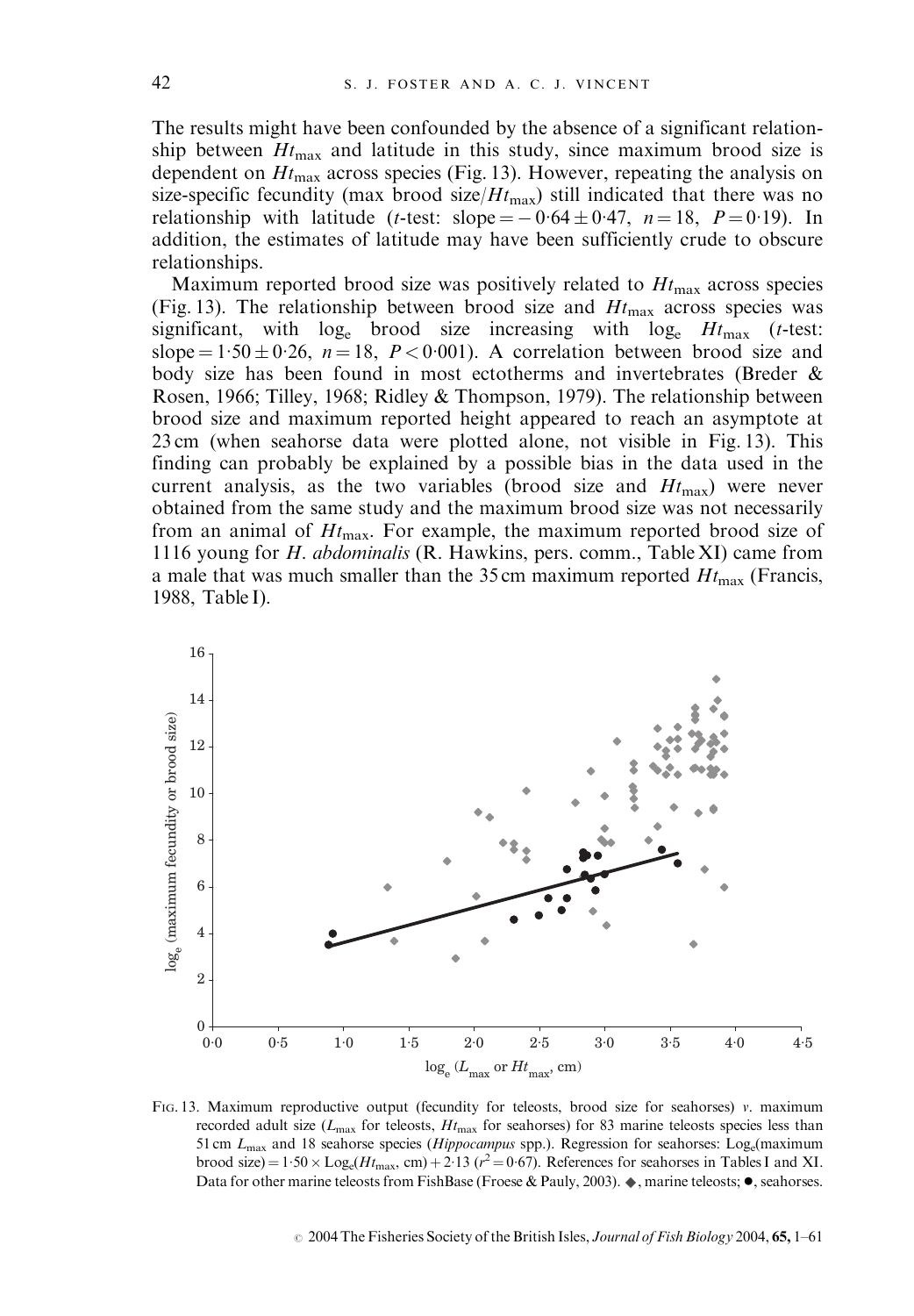Reproductive output as measured by brood size was low compared to the fecundity of other teleosts of similar size (Fig. 13). For data on marine teleosts  $<$ 51 cm  $L_{\text{max}}$  and seahorses combined, there was an overall significant positive linear relationship between log<sub>e</sub> maximum fecundity and log<sub>e</sub> maximum length (*t*-test: slope =  $3.08 \pm 0.30$ ,  $n = 101$ ,  $P < 0.001$ ) with no evidence of difference in slopes between seahorses and other marine teleosts ( $L_{\text{max}} \times \text{group interaction}$ : F-test:  $F = 3.62_{1.97}$ ,  $P = 0.06$ ). Seahorse broods were, however, smaller than the maximum reported fecundity of other marine teleosts controlling for  $L_{\text{max}}$ (F-test:  $F = 20.21_{1.98}$ ,  $P < 0.001$ ). Comparisons of seahorse brood size and other teleost fecundity were potentially flawed because the developed young released by seahorses had a greater chance of survival than the eggs released by other teleosts. Nevertheless, the current dearth of information on seahorse clutch sizes made it impossible to compare reproductive output among teleosts in any other way.

Even among marine teleosts with parental care, seahorse brood sizes appeared to be lower than the fecundity of other fishes (Fig. 14); while there was no evidence of difference in slopes between seahorses and other marine teleosts with parental care  $(L_{\text{max}} \times \text{group interaction: } F\text{-test: } F = 0.702_{1.38}$ ,  $P = 0.407$ , seahorse brood sizes were smaller than the maximum reported fecundity of other teleosts, controlling for  $L_{\text{max}}$  (*F*-test:  $F = 2.92_{1,39}$ ,  $P = 0.095$ ). While the difference in intercepts between the two groups was only



FIG. 14. Maximum reproductive output (fecundity for teleosts, brood size for seahorses) v. maximum recorded adult size ( $L_{\text{max}}$  for teleosts,  $Ht_{\text{max}}$  for seahorses) for 25 marine teleosts species with parental care (either egg bearing or guarding) and 18 seahorse species (Hippocampus spp.). References for seahorses in Table X. Data for other marine teleosts from FishBase (Froese & Pauly, 2003).  $\diamondsuit$ , bearers;  $\blacklozenge$ , guarders;  $\blacklozenge$ , seahorses.

 $\odot$  2004 The Fisheries Society of the British Isles, *Journal of Fish Biology* 2004, 65, 1–61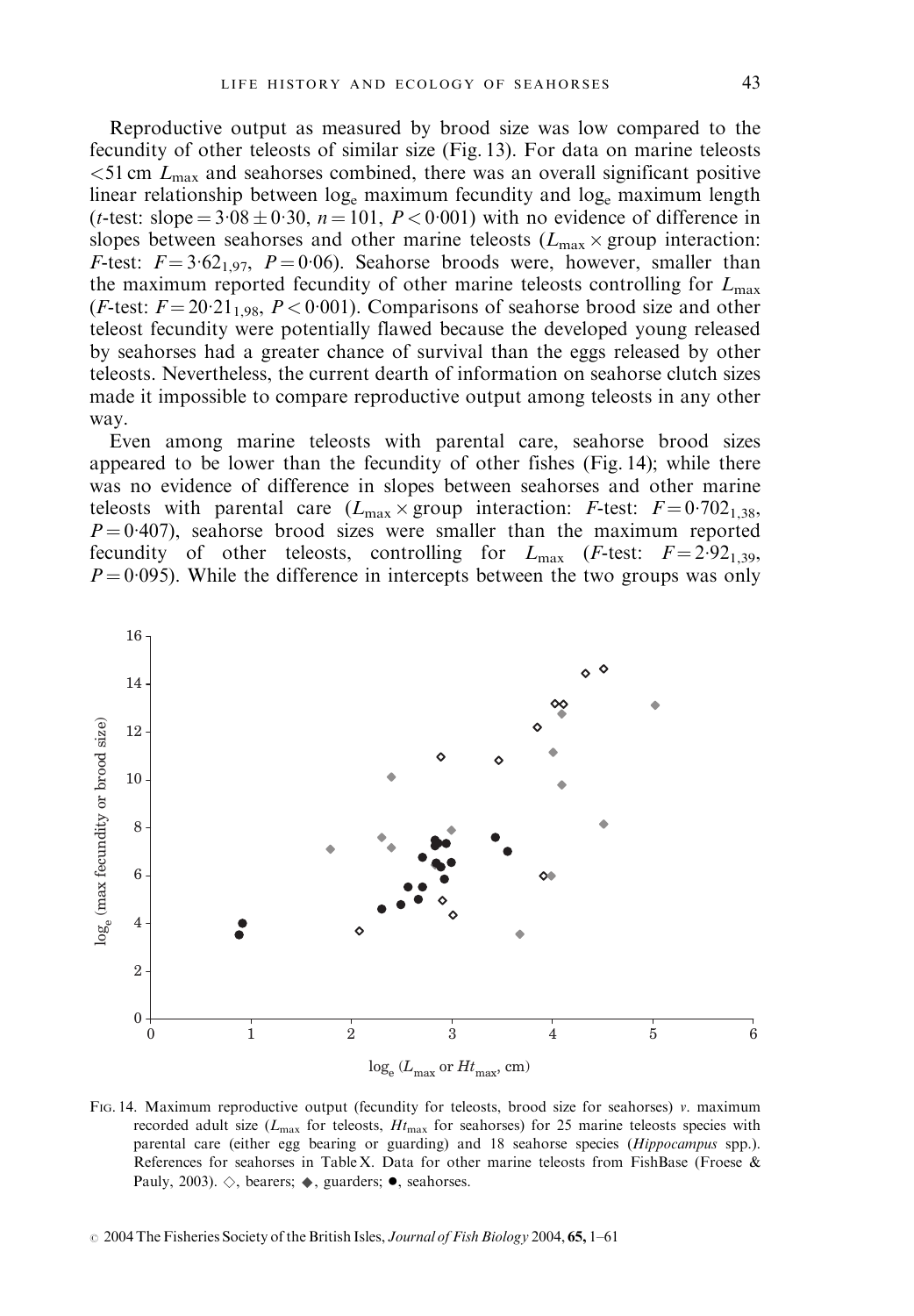marginally non-significant, group only explained an additional 4% of the variation in the data ( $r^2$  with group = 0.53, without group = 0.49), and therefore the effect of group was not likely to be biologically relevant. The level of significance was likely to be reduced even further as not all fishes with parental care released their young to independence at the same developmental stage as seahorses. While it is beyond the scope of this paper, it would be interesting to collect information on the exact stage at which other teleost larvae become independent and incorporate that information into comparisons of seahorses and other teleosts.

### RESEARCH NEEDED FOR CONSERVATION AND MANAGEMENT

Seahorses are exploited and traded for use in traditional medicine (particularly traditional Chinese medicine), for the aquarium trade, and for sale as curiosities (Vincent, 1996). Seahorses are also frequently brought up by nonselective fishing gear such as trawl nets (Haysom, 1985; Vincent, 1996; Flaherty, 1998 in Lane, 1999; Baum et al., 2003) and are vulnerable to degradation of their inshore habitats (IUCN, 2003). Management guidelines and initiatives are required to ensure the persistence of seahorse populations, with each venture relying on an understanding of seahorse biology and ecology, within and across species. Understanding the socio-economic aspects of a fishery is also important for the development of any successful management plan, but these issues are beyond the scope of this paper.

Seahorses have much in common with other small marine fish species, both in the threats they face and in our general lack of knowledge about their biology. The vast majority  $(>\frac{95\%}{0}$  of seahorses in international trade were obtained as by-catch in shrimp trawl fisheries (A. Vincent, unpubl. data). Indeed, small species that mature at sizes under 20 cm and that predominantly weigh under 100 g constituted a significant proportion of discards from most tropical shrimp fisheries (Alverson et al., 1994). It seems unlikely that potentially unsustainable exploitation of these small species in non-selective fisheries will be resolved by gear modifications or other technological changes. A dearth of information on life-history variables of small- to medium-sized fishes  $\left( \langle 51 \text{ cm} \rangle \right)$  maximum reported length) was apparent in our survey of FishBase (Froese & Pauly, 2003) for this paper, and should provoke concern. Small species contribute to marine biodiversity, ecosystem function and food security, with the latter role becoming more important as we fish down the food web (Pauly et al., 1998). Without knowledge of their life-history and population parameters, it will be difficult to assess the effects of incidental catch or to develop management strategies to ensure their population persistence in the wild.

Results of this review suggest that seahorses conform to empirical relationships between life-history parameters across other marine teleost species. Such a finding implies that patterns previously identified for other fish species (Beverton & Holt, 1959; Jennings et al., 1999; Froese & Binohlan, 2000; Pope et al., 2000; Frisk et al., 2001) could be used to estimate missing life-history variables for seahorses, with later refinement as data become available. As a corollary, the potential similarities between seahorses and other fishes also indicate that seahorses might serve as useful models for the study of individual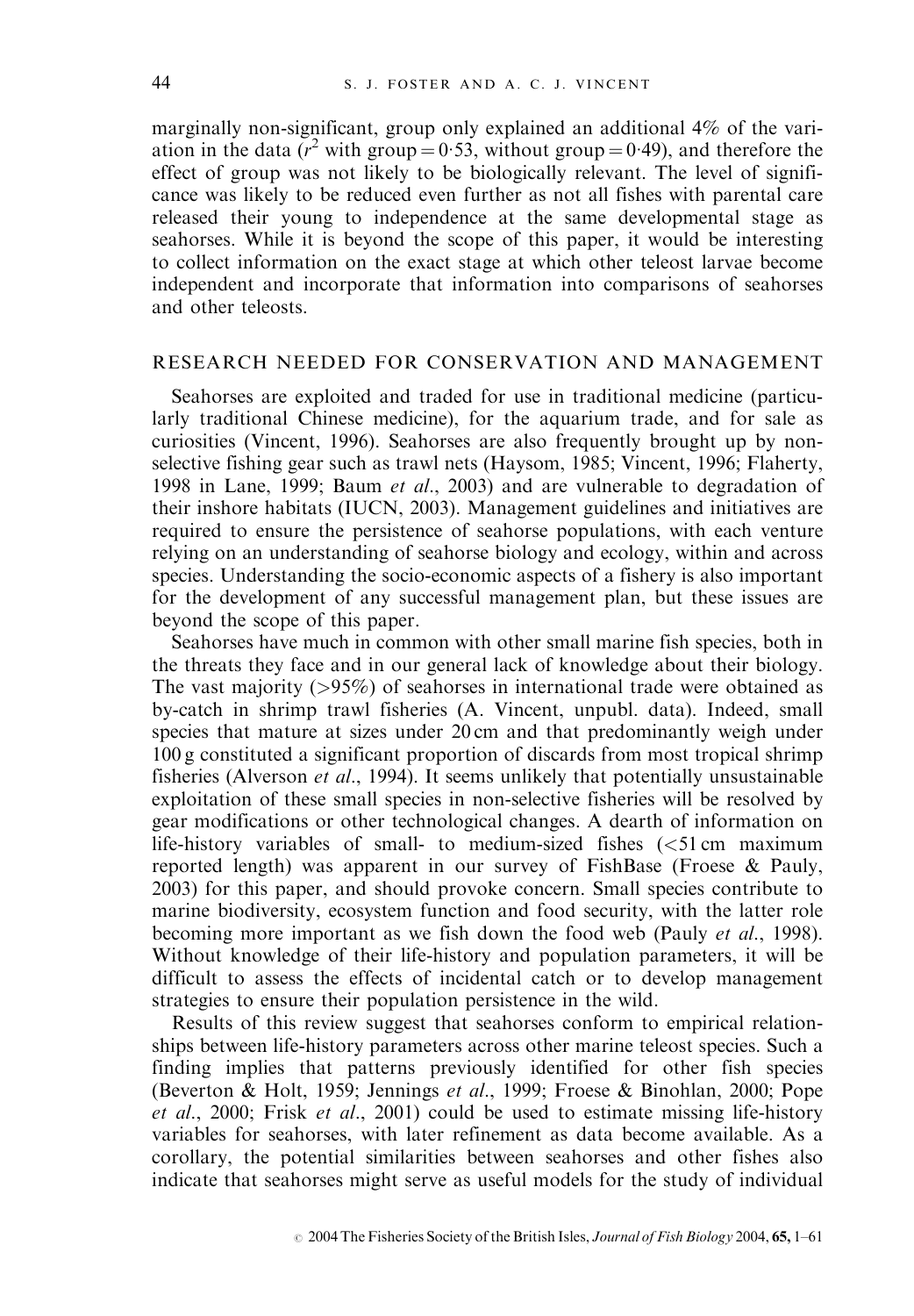and population effects of direct and incidental catch (as well as habitat disturbance) on marine fishes. Such extrapolations would be especially apt for those fishes that share similarities in life history with seahorses  $(e.g.$  gobies, Reavis & Barlow, 1998). Seahorses provide more tractable study taxa than many species because their limited movement and site fidelity might enable individual-based assessments and models of the effects of exploitation and disturbance (DeAngelis & Gross, 1992).

In order to ensure the persistence of seahorse populations worldwide, researchers ideally need to recreate the past, assess the present and plan for the future. Reconstructing past population estimates is particularly important in setting bounds for future goals in conservation (Jackson et al., 2001; Pitcher, 2001; Roman & Palumbi, 2003). Identification of the upper limits of population size is necessary to avoid the syndrome of shifting baselines, wherein contemporary depleted populations (often still in decline) become the accepted normal scenario (Pauly *et al.*, 1998). An understanding of changing seahorse populations in the longer term will require analysis of genetics and other technical information (Roman & Palumbi, 2003), traditional knowledge (Johannes, 2002), historical documents, and archaeology (Pitcher, 2001).

A population's conservation status is deduced by comparing past abundance with current population size and structure. For H. comes in the central Philippines, accounts of historic population densities cast current numbers into sharp relief: fishers reported finding up to 20 seahorses per  $m^{-2}$  in the 1960s and  $5-10 \text{ m}^{-2}$  in 1985 (A. Vincent & M. Pajaro, unpubl. data), while densities in the 1990s were only about  $0.02 \text{ m}^{-2}$  (Perante *et al.*, 2002). Such a contrast raises questions about whether the low densities of many seahorse populations around the world (see Table V) might be the result of severe exploitation and/or environmental change, as was reputedly the case for marine turtles in the Caribbean (Jackson, 1997).

Broad empirical surveys, using rapid assessment techniques (of populations and of fisheries) should allow analyses of the relationships among (i) current population size and structure, (ii) current exploitation rates, and (iii) population responses to exploitation. Such responses will largely depend on how pressures affect seahorse survival, growth, reproduction and movement, requiring us to garner just such an understanding. Information is required regarding seahorse habitat choice to ensure that their habitats are protected. Habitat degradation is a threat to seahorse populations, as they usually inhabit shallow coastal areas that are highly influenced by anthropogenic activities (Pogonoski et al., 2002). Even removal or alteration of artificial structures (e.g. moorings, aquaculture pens, or shark nets) might affect seahorse populations, where they harbour high densities of these fish (Coleman, 1980; Choo & Liew, 2003; Dias & Rosa, 2003; K. Martin-Smith, pers. comm.). The recognized importance of understanding temporal change emphasizes the necessity of assessing current population status and structure, as benchmarks for future reference.

Having identified the scale of any conservation problem, goals must be set for population recovery. Such goals derive from a pragmatic comparison of past populations with present situations, recognizing current constraints (such as phase shifts or habitat loss). For seahorses, goals will be needed on three levels. First, management strategies should be implemented for populations whose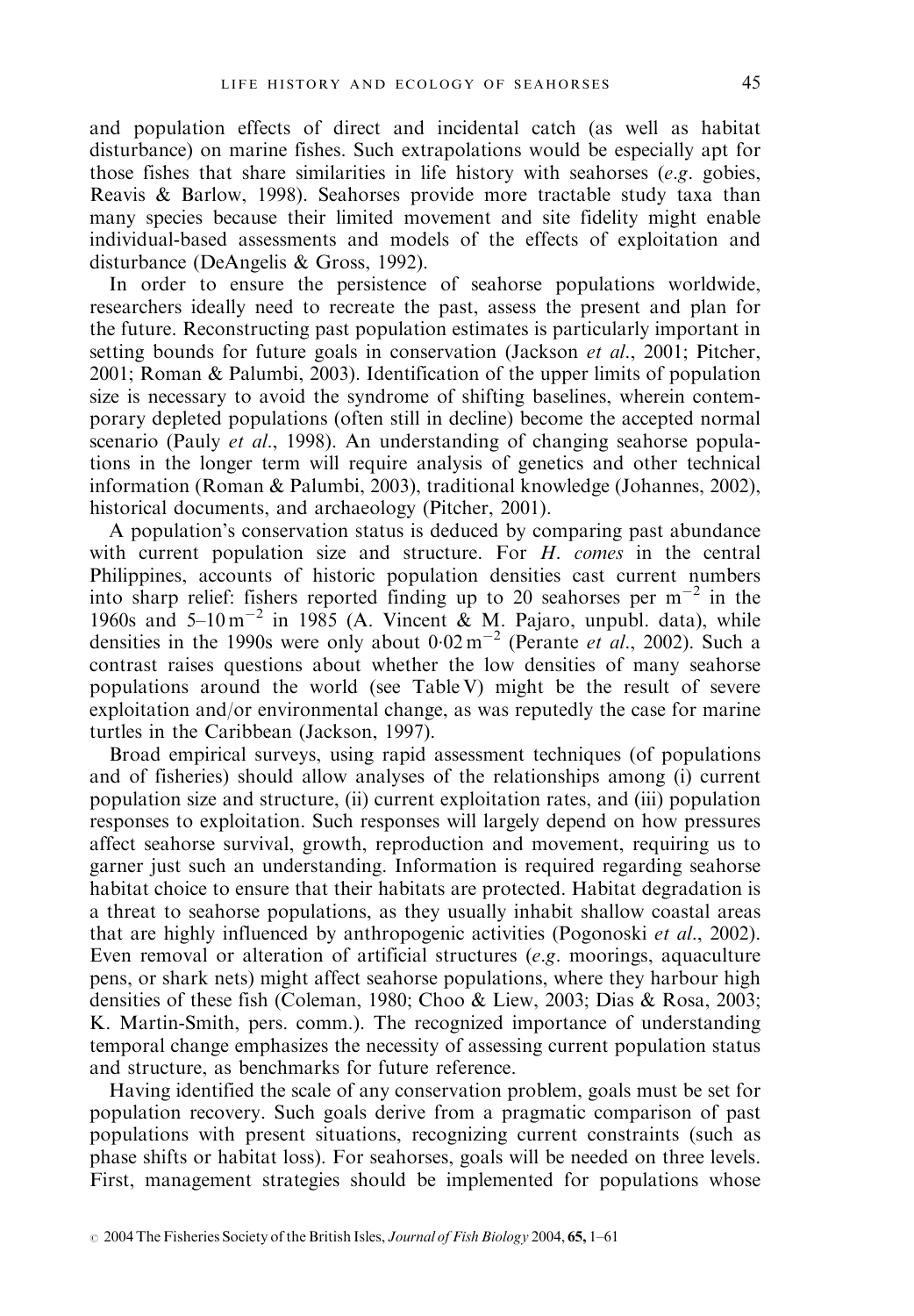primary pressure is target catch, such as  $H$ . comes in the Philippines (Vincent  $\&$ Pajaro, 1997). Second, there is a great need to address the challenge of managing seahorse populations caught in non-selective gear, such as  $H$ . erectus populations in the Gulf of Mexico (Baum et al., 2003). Third, it is important to identify populations for which the primary threat may be habitat degradation – such as the Endangered species,  $H$ . *capensis* (Lockyear, 1999) – for which another set of management objectives must be devised. Goals may take the form either of trends (a defined percentage increase) or of targets (a defined number of individuals), and should conserve the evolutionary potential of the species, not just a viable population size. Once goals have been decided, regular monitoring of index (or 'sentinel') populations, fisheries and trades may well offer the most pragmatic approach to assessing the impact of conservation action. Such monitoring should also provide opportunities to document life-history characteristics, and their forcing agents that are important for population management.

A good understanding of a wide array of life-history parameters is a major asset in planning for long-term persistence and recovery of depleted populations. Robust information on taxonomy, global occurrence and habitat suitability would be helpful. Data on individual movement, survival, growth and reproduction, by age and stage – and how these parameters respond in the face of exploitation pressure and habitat change – could then contribute to the construction of models of possible management schemes, and the evaluation of population level responses to such scenarios (Caswell 1989; Akcakaya 2000). For example, important parameters related to survival might include natural mortality, age at first maturity, age at entry into the fishery and generation time (Froese & Binohlan, 2000; Reynolds et al., 2001). Ecological interactions affecting seahorses ( $e.g.$  competitors, prey, predators) and the gene flow that may connect and sustain populations are also priority areas for research.

## DISTRIBUTION AND MOVEMENT

The distribution of most seahorse species remains poorly defined (Lourie et al., 1999; Kuiter, 2001; Choo & Liew, 2003). An important step in determining the global occurrence of seahorse species will be to reach a consensus on seahorse taxonomy. Accurate identification of different species based on a reliable set of characteristics (e.g. number of tail rings or spines, rather than colour or filaments, Lourie et al., 1999) will promote the effective implementation of domestic and international management, the accuracy of global trade data and future research on the genus. In this context, it would be valuable if, when referring to seahorses, researchers provided (a) the standard species name, (b) the reference identification guide used to designate the species name, and (c) information about the geographic locality of the individuals: for example, H. comes (Lourie et al., 1999; central Philippines).

Both fisheries-independent and fisheries-dependent abundance estimates are required for many populations worldwide. Published population estimates for seahorses are few and limited and usually buried in reports on fish community assemblages (Monteiro, 1989) such that population inferences must instead often be drawn from trade surveys (Vincent, 1996). While fishers' and traders'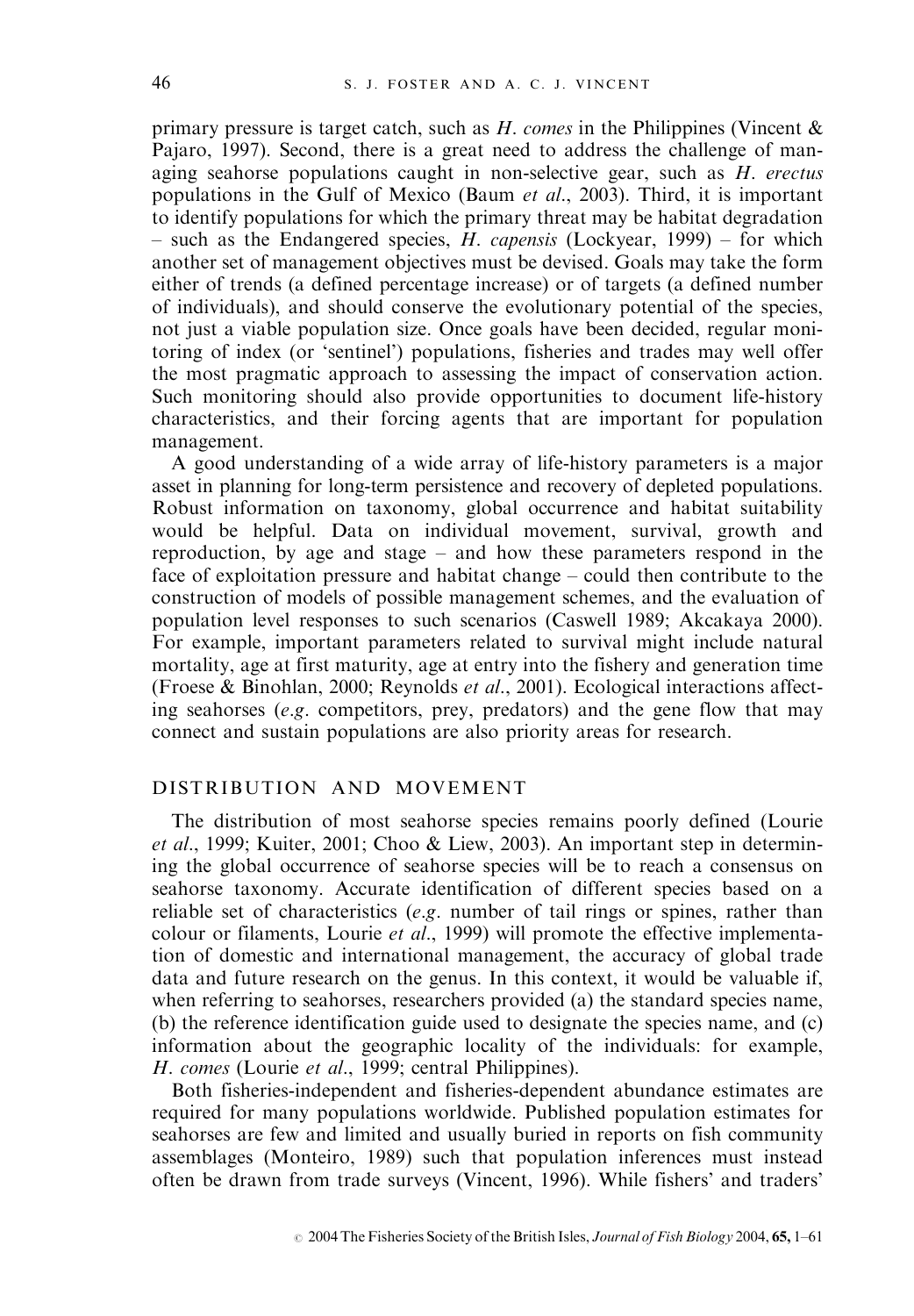reports and records of changes in trade volumes are invaluable, they often lack information on the effort involved in obtaining the animals, thus diminishing the worth of the data for population estimates.

Since populations of marine fauna are usually connected into metapopulations, and are reinforced through such connections (Gilpin & Hanski, 1991; Crowder et al., 2000; Hixon et al., 2002), more research is required on seahorse movement and dispersal, particularly for newly released young. Small sub-adult and adult home ranges may mean that seahorses are slow to recolonize heavily fished areas (Vincent, 1996), unless such minimal adult movement is offset by high dispersal of newly released young. The corollary, however, is that small home ranges may allow small protected areas to support viable seahorse populations (Kramer & Chapman, 1999).

Understanding partitioning of habitat by size and/or age classes, or lifehistory stage, can be important for developing management strategies, especially when addressing the effects of non-selective fishing gear (Vincent, 1996). For example, a greater understanding of how seahorses segregate by size or sex would enable spatial management of trawling and use of other non-selective gear to reduce indiscriminate fishing pressure on vulnerable cohorts or classes. If reproductively active animals were concentrated in particular areas (Baum et al., 2003), then trawling could be redirected away from these regions during important breeding periods. Also, if sub-adult seahorses were found in shallower water than adult seahorses (Dauwe, 1992; Perante *et al.*, 1998), then elimination of trawling activities from shallow zones might reduce the risk of recruitment overfishing.

#### SURVIVAL

Data on natural mortality/survival rates of seahorses, particularly if age or stage specific, are important parameters for modelling population viability and devising management plans (Macpherson *et al.*, 2000), but are virtually nonexistent for seahorses. In the absence of direct estimates of survival, analyses of population age or size structure would permit survival to be modelled, for the purposes of management. For example, a minimum size limit might be set where the trade-off between growth and mortality maximizes yield per recruit (Beverton & Holt, 1957).

Fishing mortality remains virtually unknown for most seahorse populations, despite the importance of such data in formulating catch guidelines for a sustainable fishery. Some research indicates that fishing mortality of fish that have spawned once must be lower than natural mortality for the fishery to be sustainable (Myers & Mertz, 1998). For *H. comes*, even with high estimates of natural mortality in some parts of their range, fishing mortality exceeded those rates (Martin-Smith et al., in press; J.J. Meeuwig, unpubl. data). Presumably as a consequence, fishers reported that H. comes catches on one Philippines barrier reef had declined 70% in the 10 years from 1985 to 1995 (Vincent, 1996), with associated changes in the length–frequency distribution of the catch (Perante et al., 1998); more data of greater precision are needed to determine whether fishers had begun targeting smaller seahorses or whether the size structure of the seahorse populations had changed under exploitation.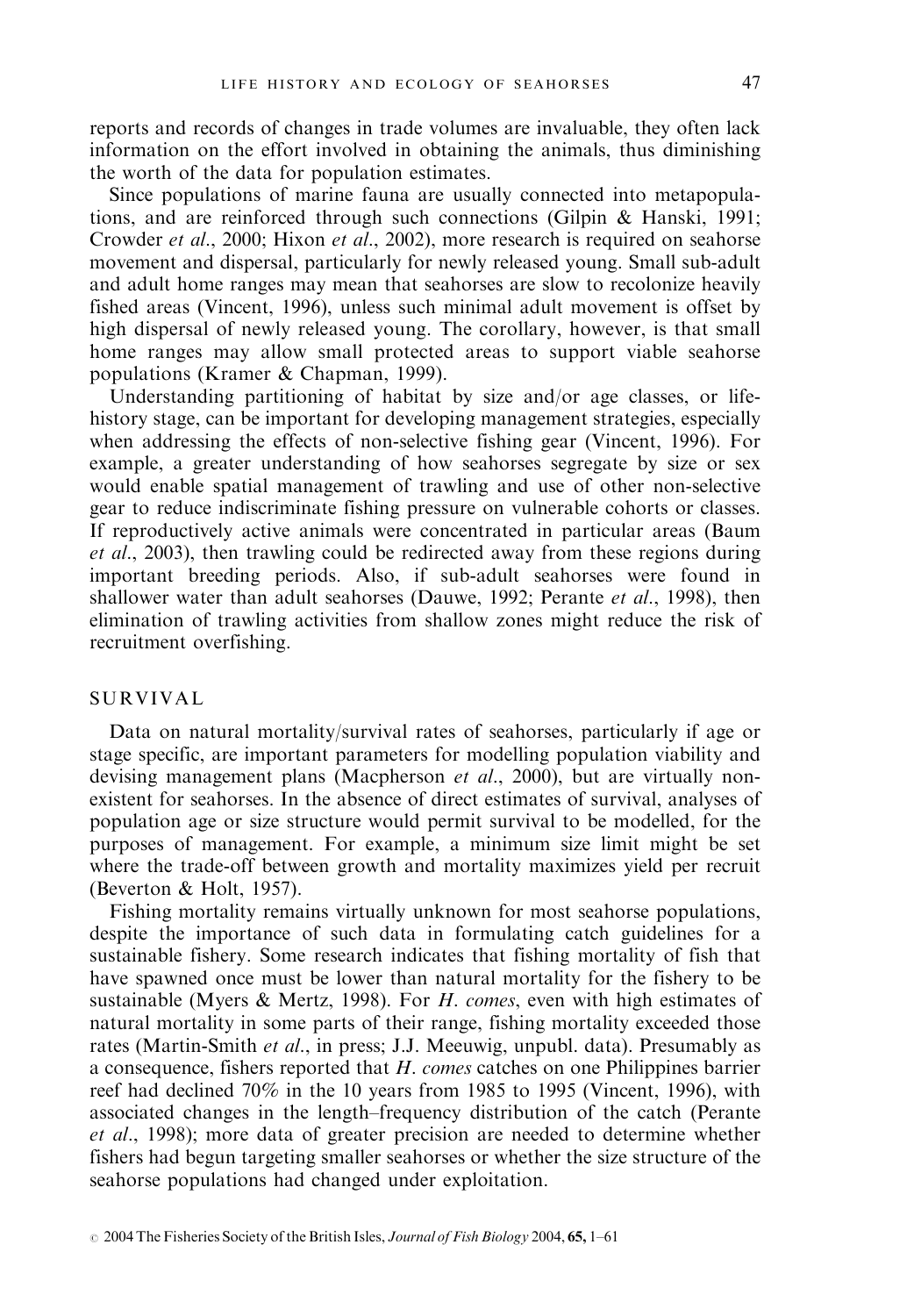#### GROWTH

Age- or stage-specific survival rates could be married to an improved knowledge of growth rates to fill a significant gap in our biological understanding of seahorses. The von Bertalanffy equation provides the most commonly used model for growth in fishes:  $L_t = L_{inf} (1 - \exp^{(-K (t - t_0))})$  where  $L_t =$  length at age t in years,  $L_{\text{inf}} = \text{maximum}$  theoretical length,  $K = \text{growth coefficient (yr}^{-1})$ and  $t_0$  = theoretical age at zero length (von Bertalanffy, 1938). Age-based population assessments would enable researchers to determine  $K$ , and then to compare growth rates among species while applying them to management models. Ageing will, however, require analyses of seahorse otoliths or application of other ageing methods not yet validated on seahorses.

Age at first maturity  $(a_m)$  is a common biological reference point in fisheries models (Hilborn & Walters, 1992), and therefore determining  $a_m$  in the wild for various seahorse populations should be a research priority. Estimates of  $a<sub>m</sub>$ would involve accurate determination of age in the wild. An understanding of  $a<sub>m</sub>$  has been useful for determining other important life-history parameters, such as life expectancy, in other fish species (Frisk et al., 2001).

## REPRODUCTION

A greater understanding of seahorse mating patterns and reproduction is important for conservation. Exploitation could disrupt seahorse social structure by disturbing pairs more quickly than they are established. Removing a member of a monogamous pair could decrease short-term reproductive output, by leaving the remaining animal without a partner, and possibly by reducing the size of its later broods if familiarity enhances brood success  $(H.$  fuscus, Vincent, 1994a). Sex-selective fishing would also have important effects, especially in monogamous populations where members of the more abundant sex might be less likely to find a mate thereafter. More needs to be discovered about how mating patterns respond to environmental and social parameters. For example, three pipefishes of the genus *Corythoichthys* were shown to be strictly monogamous on the Great Barrier Reef where an equal number of males and females was available to mate (Gronell, 1984). However, a fourth Corythoichthys species, in Japan, exhibited a highly polyandrous mating pattern, in a situation where more females than males were available to mate (Matsumoto  $\&$  Yanagisawa, 2001).

The lack of estimates of intrinsic rate of increase for seahorse populations poses a great challenge in conservation management. Fecundity rates are difficult to measure and do not necessarily determine resilience to exploitation (Sadovy, 2001; Denney et al., 2002). Rather, great effort should be dedicated to estimating recruitment rates of seahorses to the breeding population and to the fishery, in order to understand population dynamics and to predict response to exploitation, such as recruitment compensation (Goodyear, 1980). Too little is known about survival rates of seahorse juveniles compared to other fishes, although the considerable parental care probably enhances survival in early life (McCann & Shuter, 1997).

More research on age- or size-specific reproductive output could allow us to tailor fisheries plans more usefully. For example, if further research confirmed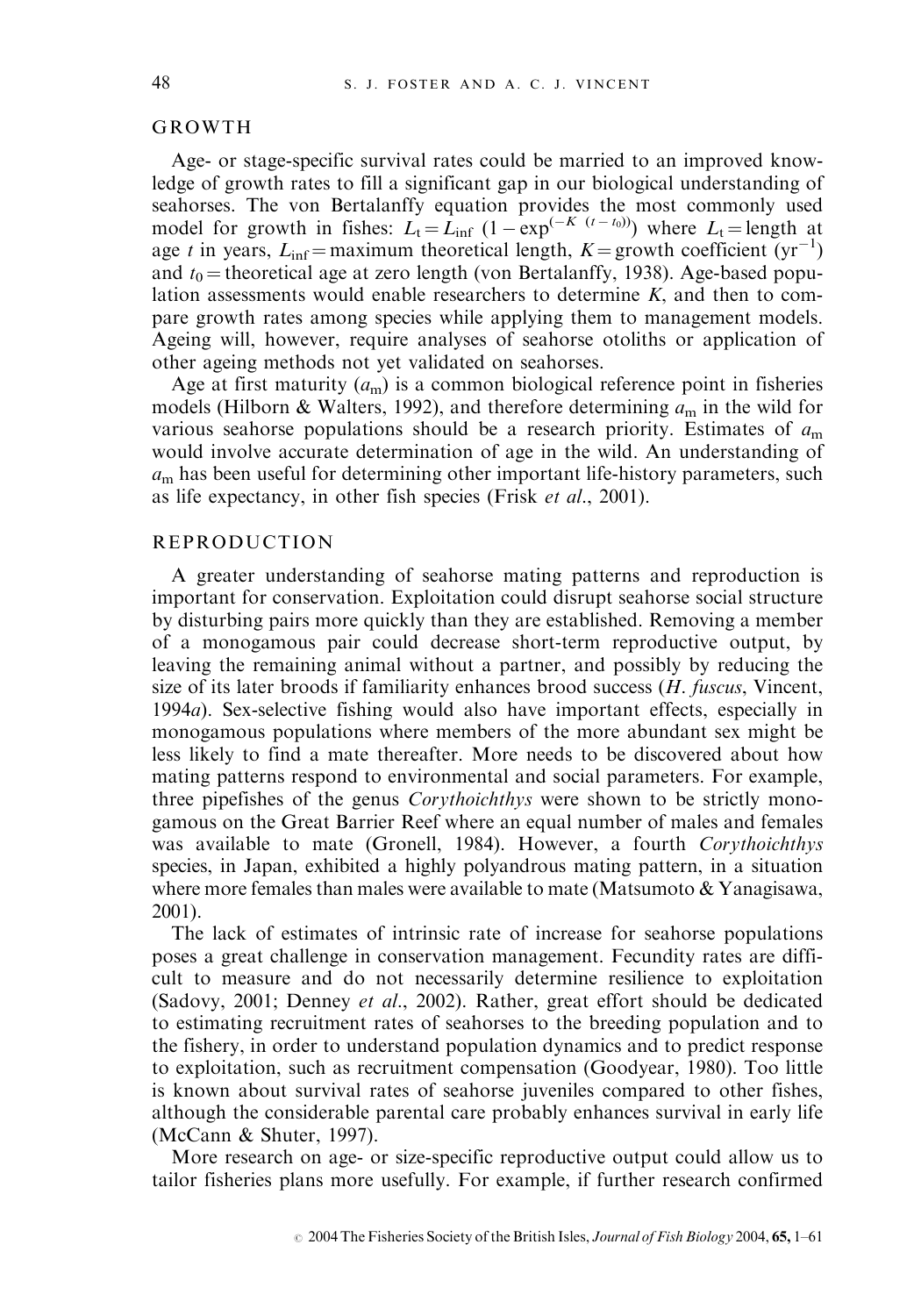that brood size increased with male size, then maximum size limits might be considered for fisheries, in order to allow the most fecund animals to continue reproduction. Realistically, however, such a management measure, no matter how apparently desirable, might prove politically difficult to implement given that larger seahorses fetch a higher price (Vincent, 1996).

#### ONE POSSIBLE MANAGEMENT TOOL AMONG MANY

Implementation of the CITES Appendix II listing for seahorses, in effect as of May 2004, requires immediate application of existing biological knowledge and provokes particular calls for more information on maximum adult size  $(Ht<sub>max</sub>)$ and size at first maturity  $(Ht_{\text{mat}})$ . All 166 signatory countries to CITES (as of May 2004) are legally obliged to manage seahorse exports for sustainability. Many potential tools, such as a maximum permissible size or slot sizes, could prove useful for managing seahorses in international trade, but the successful restrictions will be those that interested groups can and will accept. Six different sets of stakeholders (from Philippines fishers to Hong Kong traditional Chinese medicine traders to North American aquarium professionals) agreed that setting a minimum permissible height  $(\min Ht)$  for seahorses in trade would be both biologically appropriate and socially acceptable as an initial means to meet CITES requirements (Martin-Smith et al., in press). Such a proposal was endorsed by the (technical) CITES Animal's Committee in April 2004 as a useful means of moving towards adaptive management of seahorse trade. A minHt above  $Ht_{\text{mat}}$  but below  $Ht_{\text{max}}$  should allow animals to reproduce before being caught, thus reducing the problem of recruitment overfishing, while still allowing trade (Nowlis, 2000). The effectiveness of such a measure will, however, depend on the form of stock-recruitment curve as well as the intensity of fishing (Beverton & Holt, 1957). Further research is urgently needed to refine the  $minHt$  for seahorse species. At present, cross-species comparisons suggest that seahorses are sufficiently similar to other species to allow us to recommend minimum size limits based on existing data and established relationships among life history parameters.

### **CONCLUSIONS**

Patterns in seahorse biology revealed by limited current research should be interpreted with caution. In particular, much of the research has been conducted ex situ (in public aquaria, laboratory and aquaculture situations) and results may differ *in situ*, for wild populations. Greater confidence in the findings could come from augmenting the sample size of studies on all life-history parameters in situ and  $ex\ situ$ , and under variable environmental conditions. Further, there is a need for sufficient data to repeat the interspecific analyses in this paper within single species, especially for those with large geographic ranges  $(e.g.,)$ H. erectus).

While present knowledge of seahorse life history is incomplete, existing information indicates that seahorse populations are commonly vulnerable to overexploitation, whether direct or indirect: low population densities mean that seahorses may have trouble finding a new partner (Allee effects: e.g. Knowlton,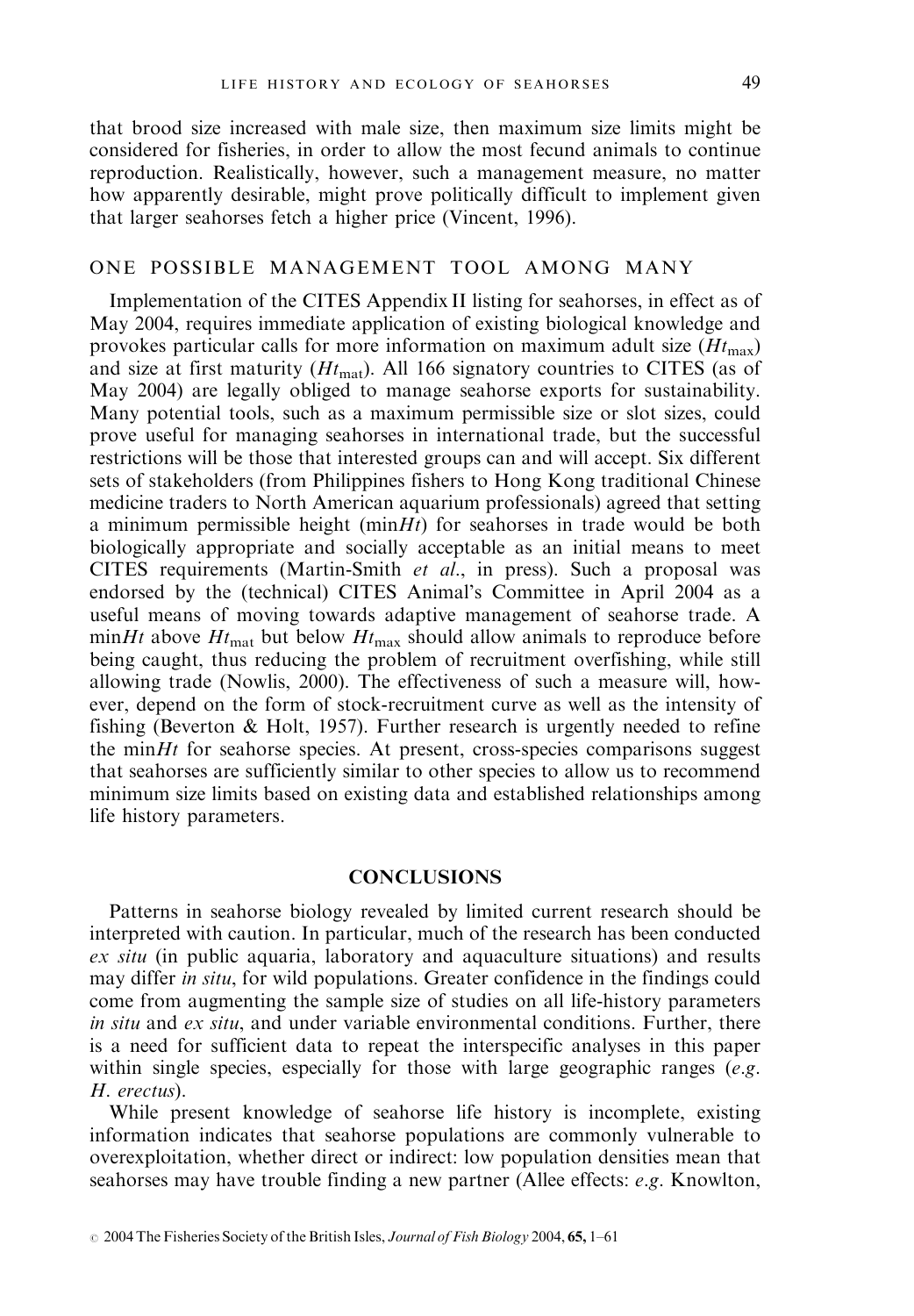1992); low mobility and small home range sizes mean that seahorses may be slow to recolonize overexploited areas (although this may be offset by planktonic dispersal of juveniles); possible low rates of natural mortality mean that heavy fishing will place unsustainable pressure on the population; monogamy in most species means that a widowed partner may stop reproducing, at least temporarily; male brooding means that survival of the young *in marsupio* depends on the survival of the male; and a small brood size limits the potential reproductive rate of the pair (although this may be offset by frequent spawning and enhanced juvenile survival through parental care). Even if seahorses are returned to the water after being caught in non-selective gear, they may still experience deleterious effects that include physical injury, habitat damage, removal from home ranges and disturbance of pair bonds (Davis, 2002; Baum et al., 2003). In the context of conservation management, variation in lifehistory parameters across the genus requires thorough analysis, in order to assess the relative vulnerability of different species to exploitation and habitat damage. With such information, management initiatives can be improved for the long-term security of wild seahorse populations.

This is a contribution from Project Seahorse. This manuscript was greatly improved by comments from the external referees. We sincerely thank the members of the Project Seahorse networks of syngnathid researchers and aquarium professionals who contributed data and information to this review, as well as the individuals whose data generated FishBase. P. LaFrance provided valuable assistance with the collection of life-history information for seahorses. N. Ban, M. Cashman, J. Curtis, B. Giles, M. Grey, B. Hunt, C.C. Kuang, S. Lourie, J. Marcus, K. Martin-Smith, D. McCorry, M.-A. Moreau, S. Morgan and M.L. (Deng) Palomares provided generous support in many and varied ways. We greatly appreciate generous support from Guylian Chocolates (Belgium) and from our partners at the John G. Shedd Aquarium (U.S.A.).

#### **References**

- Akcakaya, H. R. (2000). Population viability analyses with demographically and spatially structured models. Ecological Bulletins 48, 23–38.
- Alcaide, E., Gil-Sanz, C., Sanjuan, E., Amaro, C. & Silveira, L. (2001). Vibrio harveyi causes disease in seahorse, Hippocampus sp. Journal of Fish Diseases 24, 311-313.
- Al-Hassan, L. A. J. & Al-Badri, M. E. H. (1986). First record of some fishes from Khor Al-Zubair, Khor Abdullah & Shatt Al-Arab, Basrah, Iraq. Cybium 10, 295–297.
- Alverson, D. L., Freeberg, M. H., Pope, J. G. & Murawski, S. A. (1994). A global assessment of fisheries bycatch and discards. FAO Fisheries Technical Paper No. 339. FAO: Rome.
- Alverson, F. G. (1963). The food of yellowfin and skipjack tunas in the eastern tropical Pacific Ocean. Inter-American Tropical Tuna Commision Bulletin 7, 293–396.
- Bagarinao, T. & Chua, T.-E. (1986). Egg size and larval size among teleosts: implications to survival potential. In The First Asian Fisheries Forum (Maclean, J. L., Dizon, L. B. & Hosillos, L. V., eds), pp. 651–656. Manila, Philippines: Asian Fisheries Society.
- Balon, E. (1975). Reproductive guilds of fishes: a proposal and definition. Journal of the Fisheries Research Board of Canada 32, 821–864.
- Barlow, G. W. (1984). Patterns of monogamy among teleost fishes. Archiv fur Fischereiwissenschaft 35, 75–123.
- Barlow, G. W. (1988). The ecology of social behaviour. In The ecology of social behaviour (Slobodchikoff, C. N., ed.), pp. 55–79. San Diego, U.S.A.: Academic press.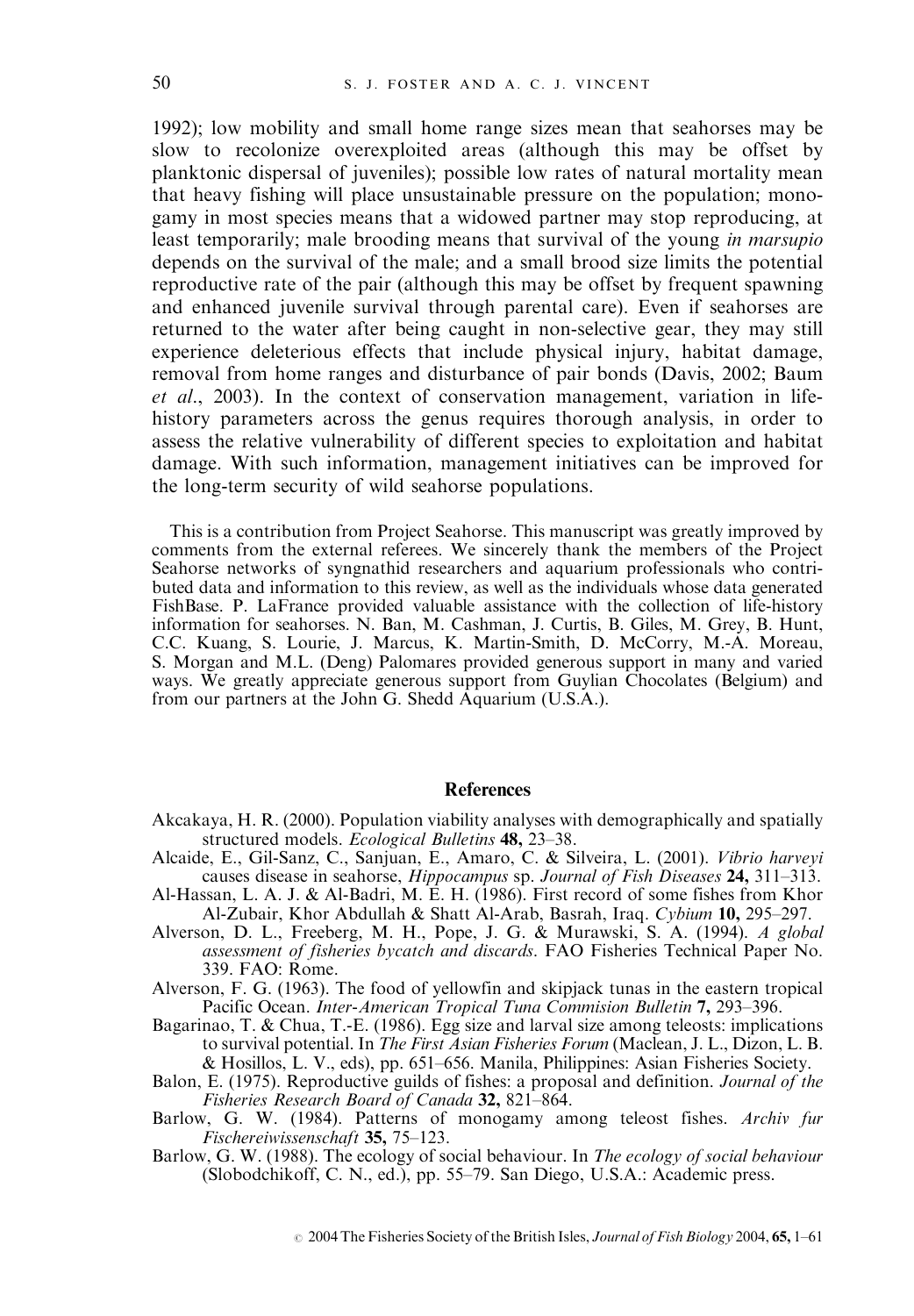- Barnard, K. H. (1925). A monograph of the marine fishes of South Africa. Annals of the South African Museum 21, 281-295.
- Baum, J. K., Meeuwig, J. J. & Vincent, A. C. J. (2003). Bycatch of seahorse (Hippocampus erectus) in a Gulf of Mexico shrimp trawl fishery. Fishery Bulletin 101, 721–731.
- Bayer, R. D. (1980). Size, seasonality and sex ratios of the Bay Pipefish (Syngnathus leptorhynchus) in Oregon. Northwest Science 54, 161-167.
- Bell, E. M., Lockyear, J. F., McPherson, J. M., Marsden, A. D. & Vincent, A. C. J. (2003). The first field studies of an endangered South African seahorse, Hippocampus capensis. Environmental Biology of Fishes  $67$ , 35-46.
- Bell, J. D. & Westoby, M. (1986). Variation in seagrass height and density over a wide spatial scale: effects on common fish and decapods. Journal of Experimental Marine Biology and Ecology  $104$ ,  $275-295$ .
- Bergert, A. & Wainwright, P. C. (1997). Morphology and kinematics of prey capture in the syngnathid fishes Hippocampus erectus and Syngnathus floridae. Marine  $Biology 127, 563 - 570.$
- Berglund, A. (1994). The operational sex ratio influences choosiness in a pipefish. Behavioral Ecology  $5, 254-258$ .
- Berglund, A. (2000). Sex role reversal in a pipefish: female ornaments as amplifying handicaps. Annales Zoologici Fennici  $37, 1-13$ .
- Berglund, A., Rosenqvist, G. & Svensson, I. (1989). Reproductive success of females limited by males in two pipefish species. American Naturalist 133, 506–516.
- von Bertalanffy, L. (1938). A quantitative theory of organic growth (Inquiries on growth laws. II). Human Biology 10, 181-213.
- Beverton, R. J. H. (1963). Maturation, growth and mortality of Clupeid and Engraulid stocks in relation to fishing. Rapports et Proces-Verbaux des Reunions du Conseil International pour l'Exploration de la Mer  $154, 44-67$ .
- Beverton, R. J. H.  $\&$  Holt, S. J. (1957). On the dynamics of exploited fish populations. London, U.K.: Chapman and Hall.
- Beverton, R. J. H. & Holt, S. J. (1959). A review of the life-spans and mortality rates of fish in nature, and their relationship to growth and other physiological characteristics. CIBA Foundation Colloquia on Ageing 54, 142–180.
- Blasiola, G. C. J. (1979). Glugea heraldi n. sp. (Microsporida, Glugeidae) from the seahorse Hippocampus erectus Perry. Journal of Fish Diseases 2, 493-500.
- Blaxter, J. H. S. & Hempel, H. (1963). The influence of egg size on herring larvae (Clupea harengus L.). Journal du Conseil International pour l'Exploration de la  $\overline{Mer}$  **28**, 211–240.
- Blazer, S. & Wolke, R. E. (1979). An Exophiala-like fungus as the cause of a systemic mycosis of marine fish. Journal of Fish Diseases 2,  $\overline{1}45-152$ .
- Boisseau, J. (1967). Les régulations hormonales de l'incubation chez un Vertèbre male: recherches sur la reproduction de l'Hippocampe. PhD thesis, l'Université de Bordeaux, France.
- Botsford, L. W., Micheli, F. & Hastings, A. (2003). Principles for the design of marine reserves. Ecological Applications 13, S25-S31.
- Breder, C. M., Jr. (1940). The expulsion of young by the male of *Hippocampus zosterae*. Copeia 1940, 137–138.
- Breder, C. M., Jr. & Rosen, D. E. (1966). Modes of Reproduction in Fishes. New York, U.S.A.: Natural History Press.
- Bromage, N., Randall, C., Davies, B. & Porter, M. (1994). Photoperiod, melatonin and fish reproduction. In High Performance Fish: Proceedings  $\hat{Of}$  An International Fish Physiology Symposium At The University Of British Columbia (MacKinlay, D. D., ed.), pp. 137–142. Vancouver, Canada: Fish Physiology Association.
- Burgess, W. E. & Axelrod, H. R. (1984). Fishes of California and Western Mexico. Neptune City, U.S.A.: T.F.H. Publishing.
- Burke, V. J., Morreale, S. J. & Rhodin, A. G. (1993). Lepidochelys kempii (Kemp's Ridley Sea Turtle) and Caretta caretta (Loggerhead Sea Turtle) diet. Herpetological Review 24, 31–32.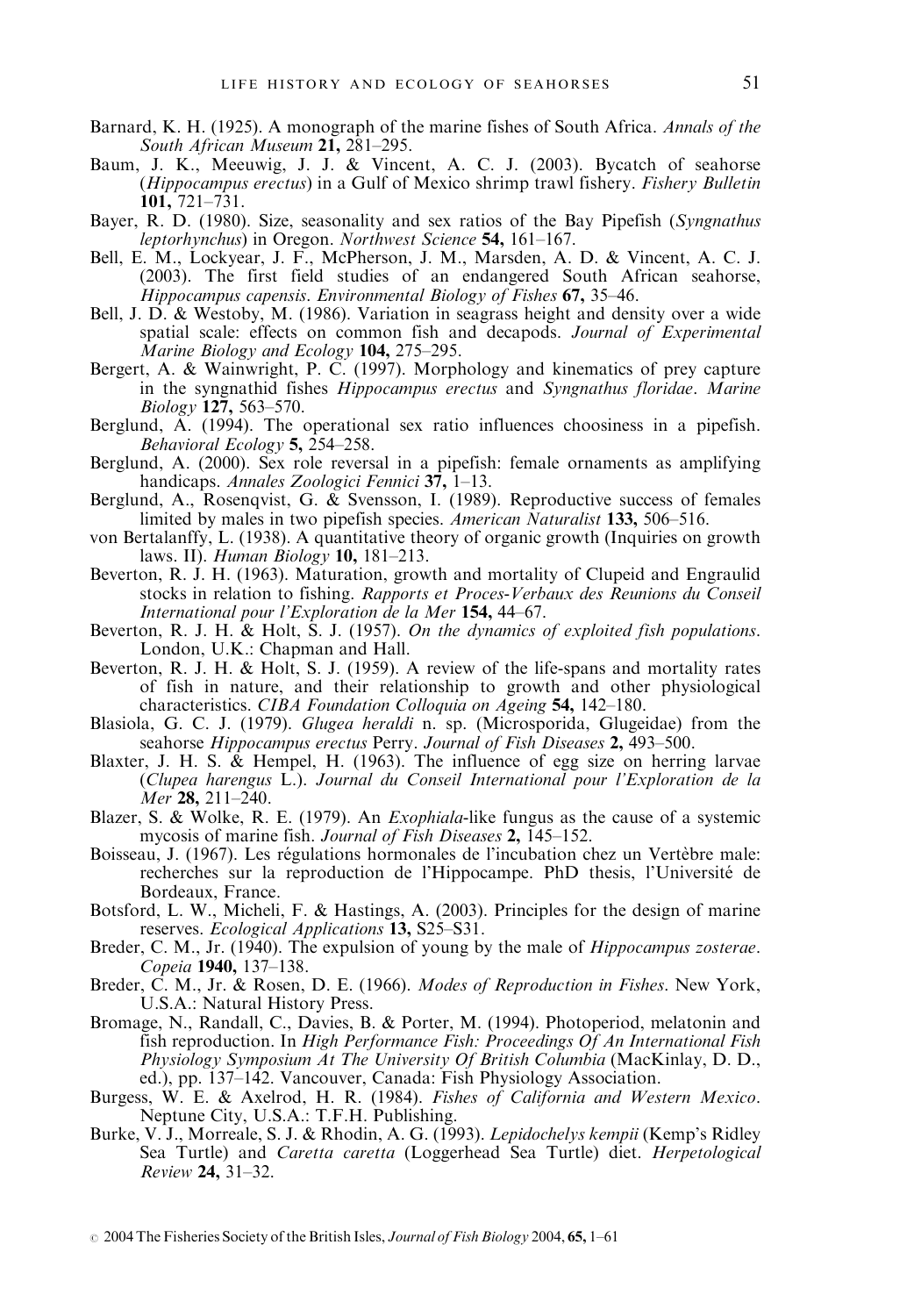- Bye, V. J. (1984). The role of environmental factors in the timing of reproductive cycles. In Fish Reproduction: Strategies and Tactics (Potts, G. W. & Wootton, R. J., eds), pp. 187–205. London, U.K.: Academic Press Inc.
- Cabo, F. L. (1979). *Ictiología del Mar Menor (Murcia): los fisóstomos*. Murcia, Argentina: Secretariado de Publicaciones, Universidad de Murcia.
- Cai, N., Xu, Q., Yu, F., Wu, X. & Sun, G. (1984a). Studies on the reproduction of the seahorse Hippocampus trimaculatus. Studia Marina Sinica 23, 83–93.
- Cai, N., Xu, Q., Yu, F., Wu, X. & Sun, G. (1984b). Development of embryo of Hippocampus trimaculatus. Studia Marina Sinica 23, 95–104.
- Calow, P. (1981). Resource utilization and reproduction. In Physiological Ecology (Townshend, C. R. & Calow, P., eds), pp. 245–270. Oxford, U.K.: Blackwell.
- Capinera, J. L. (1979). Qualitative variation in plants and insects: effect of propagule size on ecological plasticity. American Naturalist 114, 350–361.
- Casey, S. P. (1999). Conservation genetics of seahorse (Hippocampus species). PhD thesis, University of London, Queen Mary and Westfield College, London, U.K.
- Casey, S. P., Hall, H. J., Stanley, H. F. & Vincent, A. C. J. (2003). The origin and evolution of seahorses (genus Hippocampus): a phylogenetic study using the cytochrome b gene of mitochondrial DNA. Molecular Phylogenetics and Evolution 30, 261–272.
- Caswell, H. (1989). Matrix population models: construction, analysis, and interpretation. Sunderland, U.S.A.: Sinauer Associates.
- Charnov, E. L. (1993). Life History Invariants. Oxford, U.K.: Oxford University Press.
- Cheung, P. J., Nigrelli, R. F. & Ruggieri, G. D. (1980). Studies on the morphology of Uronema marinum Dujardin (Ciliatea: Uronematidae) with a description of the histopathology of the infection in marine fishes. Journal of Fish Diseases 3, 295–303.
- Choo, C. K. & Liew, H. C. (2003). Spatial distribution, substrate assemblages and size composition of sea horses (Family Syngnathidae) in the coastal waters of Penninsular Malaysia. Journal of Marine Biology Association U.K. 83, 271–276.
- Clutton-Brock, T. H. (1988). Reproductive success: Studies of individual variation in contrasting breeding systems. Chicago, U.S.A.: The University of Chicago Press.
- Clutton-Brock, T. H. & Vincent, A. C. J. (1991). Sexual selection and the potential reproductive rates of males and females. Nature (London) 351, 58–60.
- Cole, K. S. & Sadovy, Y. (1995). Evaluating the use of spawning success to estimate reproductive success in a Caribbean reef fish. Journal of Fish Biology 47, 181–191.
- Coleman, N. (1980). Australian Sea Fishes South of 30 degrees South. Lane Cove, Australia: Doubleday Australia Pty Ltd.
- Connolly, R. M., Melville, A. J. & Keesing, J. K. (2002). Abundance, movement and individual identification of leafy seadragons, *Phycodurus eques* (Pices: Syngnathidae). Marine and Freshwater Research 53, 777-780.
- Correa, M., Chung, K. S. & Manrique, R. (1989). Cultivo experimental del caballito de mar, Hippocampus erectus. Boletin del Instituto Oceanografico de Venezuela Universidad de Oriente 28, 191–196.
- Crouse, D. T., Crowder, L. B. & Caswell, H. (1987). A stage-based population model for loggerhead sea turtles and implications for conservation. *Ecology* 68, 1412–1423.
- Crowder, L. B., Lyman, S. J., Figueira, W. F. & Priddy, J. (2000). Source-sink population dynamics and the problem of siting marine reserves. Bulletin of Marine Science 66, 799–820.
- Dauwe, B. (1992). Ecologie van het zeepaardje Hippocampus reidi (Syngnathidae) op het koraalrif van Bonaire (N.A.): Habitatgebruik, reproductie en interspecifieke interacties. MSc thesis, Rijksuniversiteit Groningen, Haren, The Netherlands.
- Davis, M. W. (2002). Key principles for understanding fish bycatch discard mortality. Canadian Journal of Fisheries and Aquatic Sciences 59, 1834–1843.
- DeAngelis, D. L. & Gross, L. J. (1992). Individual-based models and approaches in ecology. New York, U.S.A.: Chapman and Hall.
- Denney, N. H., Jennings, S. & Reynolds, J. D. (2002). Life-history correlates of maximum population growth rates in marine fishes. Proceedings of the Royal Society of London B 269, 2229–2237.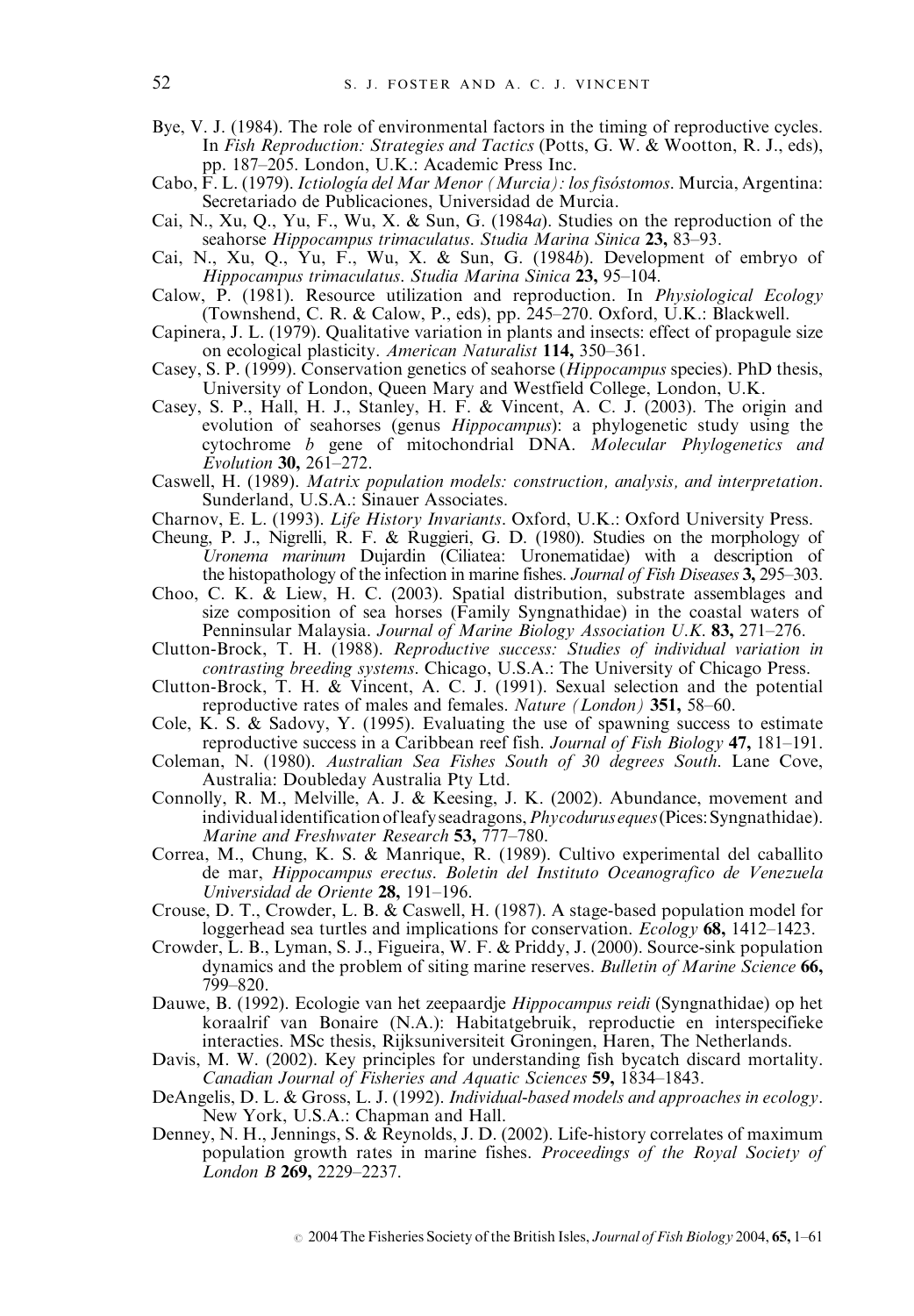- D'Ancona, U. (1932). Famiglia Syngnathidae in uova, larve e stadi giovanili de Teleostei. Fauna Flora Golfo Napoli 38, 281–298.
- D'Entremont, J. (2002). Sex-related differences in feeding behaviour and diet in Hippocampus guttulatus. BSc thesis, McGill University, Montreal, Canada.
- Dias, T. L. P. & Rosa, I. L. (2003). Habitat preferences of a seahorse species, Hippocampus reidi (Teleostei: Syngnathidae) in Brazil. aqua 6, 165–176.
- Do, H. H., Truong, S. K. & Ho, T. H. (1998). Feeding behaviour and food of seahorses in Vietnam. In Proceedings of the 3rd International Conference on the Marine Biology of the South China Sea (Morton, B., ed.), p. 307–319. Hong Kong: Hong Kong University Press.
- Emlen, S. T. & Oring, L. W. (1977). Ecology, sexual selection and the evolution of mating systems. Science 197, 215–223.
- Eschmeyer, W. N. & Herald, E. S. (1983). Field Guide to Pacific Coast Fishes of North America: From the Gulf of Alaska to Baja California. Boston, U.S.A.: Houghton Mifflin Company.
- Fiedler, K. (1954). Vergleichende Verhaltenstudien an Seenadeln, Schlangennadeln un Seepferchen (Syngnathidae). Zeitschrift für Tierpsychologie 11, 358–416.
- Filleul, M. A. (1996). Optimising Growth of Juvenile Big Bellied Seahorse Hippocampus abdominalis Lesson. Honours thesis, University of Tasmania at Launceston, Tasmania, Australia.
- Fish, M. P. & Mowbray, W. H. (1970). Sounds of Western North Atlantic Fishes. Baltimore, U.S.A.: Johns Hopkins Press.
- Flynn, A. J. & Ritz, D. A. (1999). Effect of the habitat complexity and predatory style on the capture success of fish feeding on aggregated prey. Journal of the Marine Biological Association of the U.K.  $\overline{79}$ , 487–494.
- Fourie, D. (1997). Sex-roles and the influence of size on mating competition in the knysna seahorse *Hippocampus capensis*. Honours thesis, University of Stellenbosch, Matieland, South Africa.
- Francis, M. (1988). Coastal Fishes of New Zealand. Auckland, New Zealand: Heinemann Reid.
- Frisk, M. G., Miller, T. J. & Fogarty, M. J. (2001). Estimation and analysis of biological parameters in elasmobranch fishes: a comparative life history study. Canadian Journal of Fisheries and Aquatic Sciences 58, 969-981.
- Fritzsche, R. A. (1980). Revision of the eastern Pacific Syngnathidae (Pisces: Syngnathiformes) including both recent and fossil forms. Proceedings of the California Academy of Science 42, 181–227.
- Fritzsche, R. A. (1984). Gasterosteiformes: development and relationships. In American Society of Ichthyology and Herpetology Ahlstrom Symposium: Ontogeny and Systematics of Fishes, pp. 398–405. Lawrence, U.S.A.: Allan Press.
- Froese, R. & Binohlan, C. (2000). Empirical relationships to estimate asymptotic length, length at first maturity and length at maximum yield per recruit in fishes, with a simple method to evaluate length frequency data. Journal of Fish Biology 56, 758–773.
- Froese, R. & Pauly, D. (2003). FishBase. www.fishbase.org. July 2003.
- Gardiner, N. (1998). Hippocampus erectus. Undergraduate report. University of Michigan: Michigan, U.S.A.
- Gill, T. (1905). The life history of the sea-horses (Hippocampus). Proceedings of the United States National Museum 28, 805-814.
- Gilpin, M. & Hanski, I. (1991). Metapopulation Dynamics: Empirical and Theoretical Investigations. San Diego, U.S.A.: Academic Press.
- Golani, D. & Fine, M. (2002). On the occurence of *Hippocampus fuscus* in the eastern Mediterranean. Journal of Fish Biology 60, 764–766.
- Gomon, M. F. (1997). A remarkable new pygmy seahorse (Syngnathidae: Hippocampus) from Southeastern Australia, with a redescription of H. bargibanti Whitley from New Caledonia. Memoirs of the Museum of Victoria  $56$ ,  $245-253$ .
- Gomon, M. F. & Neira, F. J. (1998). Family Syngnathidae. In The Larvae of Temperate Australian Fishes (Neira, F. J., Miskiewicz, A. G. & Trnski, T., eds), pp. 122–131. University of Western Australia Press: Crawley, Australia.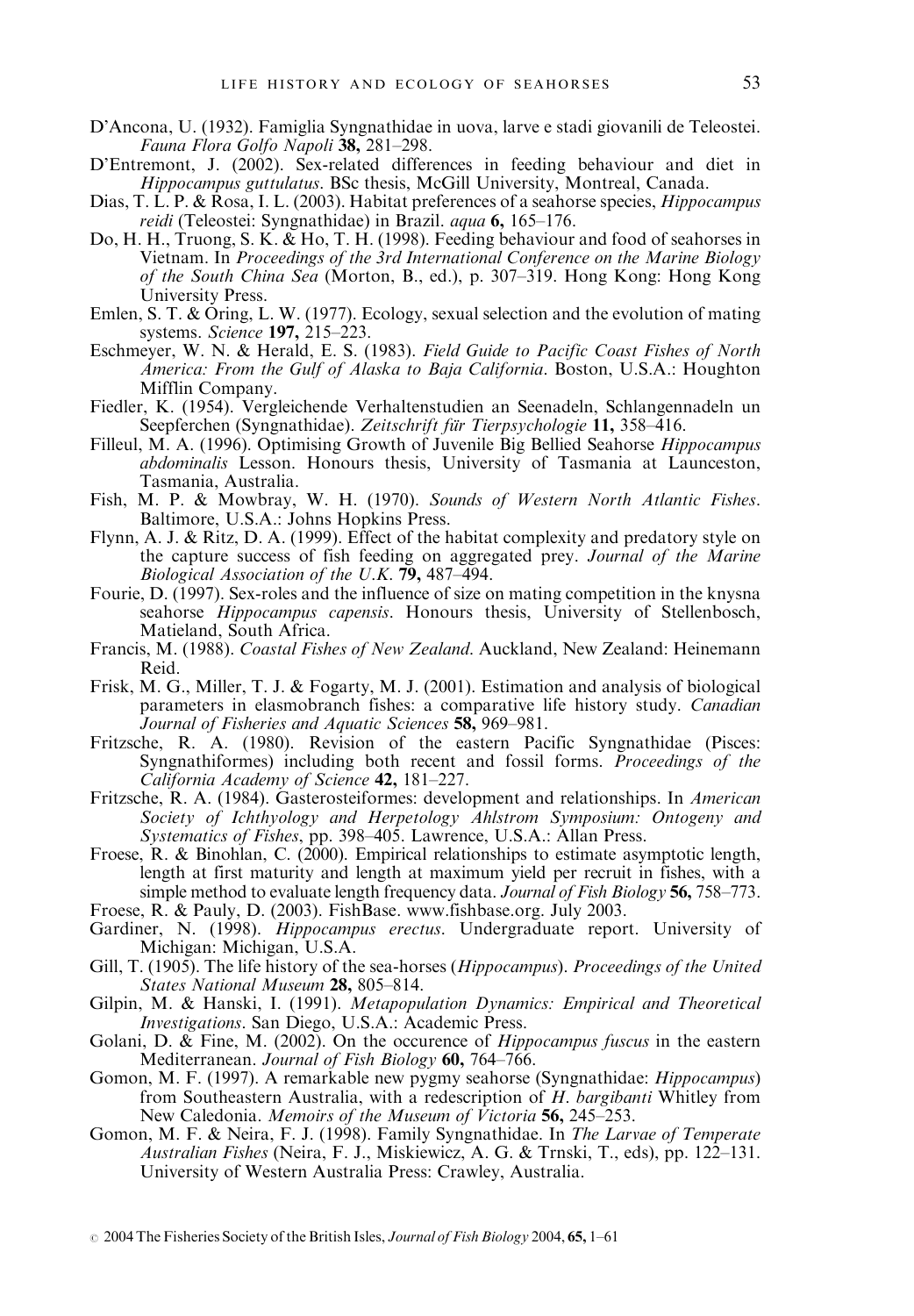- Gomon, M. F., Glover, J. C. M. & Kuiter, R. H. (1994). The fishes of Australia's south coast. Adelaide, Australia: State Printer.
- Goodwin, N. B., Dulvy, N. K. & Reynolds, J. D. (2002). Life-history correlates of the evolution of live bearing in fishes. Philisophical Transactions of the Royal Society of London B 357, 259–267.
- Goodyear, C. P. (1980). Compensation in fish populations. In Biological Monitoring of Fish (Hocutt, C. & Stauffer, C. J., eds), pp. 253–280. Lexington, U.S.A.: Lexington Books.
- Graham, D. H. (1939). Breeding habits of the fishes of Otago Harbour and adjacent seas. Transactions and Proceedings of the Royal Society of N.Z.  $69$ ,  $361-372$ .
- Grange, N. & Cretchley, R. (1995). A preliminary investigation of the reproductive behaviour of the Knysna seahorse *Hippocampus capensis* Boulanger, 1900. South African Journal of Aquatic Sciences  $21, 103-104$ .
- Grant, J. W. A. (1997). Territoriality. In Behavioural Ecology of Teleost Fishes (Godin, J.-G. J., ed.), pp. 81–103. Oxford, U.K.: Oxford University Press.
- Greenwell, M. G. (2002). Normal Anatomy and Behavior. In Seahorse Husbandry in Public Aquaria – 2002 Manual (Bull, C. D. & Mitchell, J. S., eds), pp.  $16-21$ . Chicago, U.S.A.: Project Seahorse and John G. Shedd Aquarium.
- Gronell, A. M. (1984). Courtship, spawning and social organisation of the pipefish,  $Corvthoichthvs$  intestinalis (Pisces: Syngnathidae) with notes on two congeneric species. Zeitschrift für Tierpsychologie  $65$ , 1–24.
- Groves, J. S. & Lavenberg, R. J. (1997). The Fishes of the Galagpagos Islands. Stanford, U.S.A.: Stanford University Press.
- Hardy, J. D. (1978). Development of Fishes of the Mid-Atlantic Bight: An Atlas of Egg, Larval and Juvenile Stages – Volume II. Anguillidae through Syngnathidae. Washington, U.S.A.: U.S. Fish and Wildlife Service, Office of Biological Services.
- Haysom, N. M. (1985). Review of the penaeid prawn fisheries of Australia. In Second Australian National Prawn Seminar (Rothlisberg, P. C., Hill, B. J. & Staples, D. J., eds), pp. 195–203. Queensland, Australia: NPS2.
- Herald, E. S. (1949). Pipefishes and seahorses as food for tuna. California Fish and Game 35, 329.
- Herald, E. S. & Rakowicz, M. (1951). Stable requirements for raising sea horses. Aquarium Journal 22, 234–242.
- Hickford, M. J. H. (2000). Patterns of distribution and abundance of larval fish in a southern temperate region. PhD thesis, University of Canterbury, Christchurch, New Zealand.
- Hilborn, R. & Walters, C. J. (1992). Quantitative Fisheries Stock Assessment. New York: Chapman and Hall.
- Hildebrand, S. F. & Schroeder, W. C. (1927). Fishes of Chesapeake Bay. Bulletin of the United States Bureau of Fisheries 41, 366.
- Hilomen-Garcia, G. V., Reyes, R. D. & Garcia, C. M. H. (2003). Tolerance of seahorse Hippocampus kuda (Bleeker) juveniles to various salinities. Journal of Applied Icthyology 19, 94–98.
- Hixon, M. A., Pacala, S. W. & Sandin, S. A. (2002). Population regulation: Historical context and contemporary challenges of open vs. closed systems. Ecology 83, 1490–1508.
- Houde, E. D. (1997). Patterns and trends in larval-stage growth and mortality of teleost fish. Journal of Fish Biology 51, 52-83.
- Hubbs, C. L. & Hinton, S. D. (1963). The giant seahorse returns. *Pacific Discovery* 16, 12–15.
- Hutchins, B. & Swainston, R. (1986). Sea Fishes of Southern Australia Complete Field Guide for Divers and Anglers. Perth, Australia: Swainston.
- Jackson, J. B. C. (1997). Reefs since Columbus. In The 8th International Coral Reef Symposium (Lessios, H. A. & Macintyre, I. G., eds), pp. 97–106. Panama: Smithsonian Tropical Research Institute.
- Jackson, J. B. C., Kirby, M. X., Berger, W. H., Bjorndal, K. A., Botsford, L. W., Bourque, B. J., Bradbury, R. H., Cooke, R., Erlandson, J., Estes, J. A., Hughes,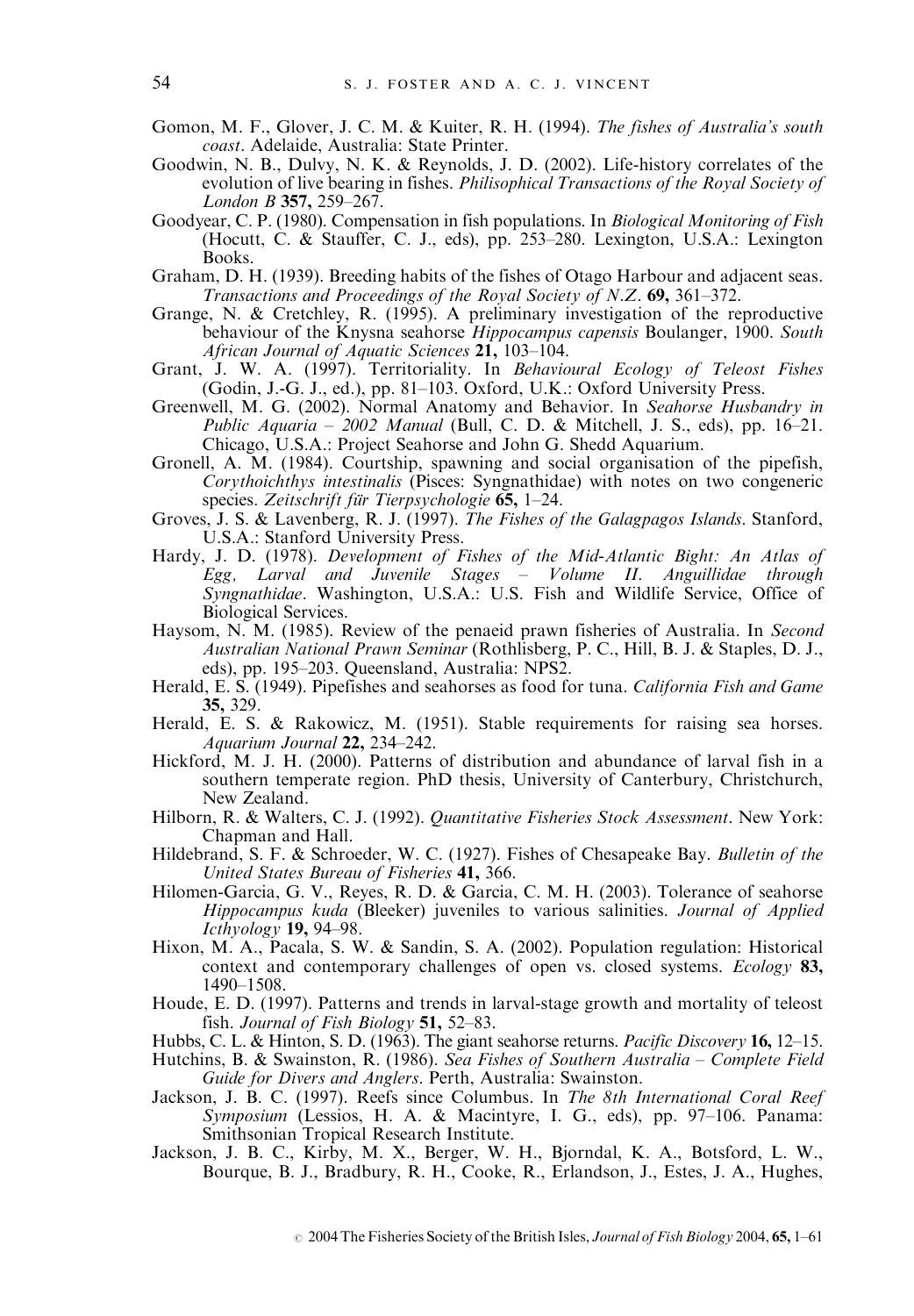T. P., Kidwell, S., Lange, C. B., Lenihan, H. S., Pandolfi, J. M., Peterson, C. H., Steneck, R. S., Tegner, M. J. & Warner, R. R. (2001). Historical overfishing and the recent collapse of coastal ecosystems. Science 293, 629–638.

- James, P. L. & Heck, K. L. J. (1994). The effects of habitat complexity and light intensity on ambush predation within a simulated seagrass habitat. Journal of Experimental Marine Biology and Ecology  $176$ ,  $187-200$ .
- Jennings, S., Reynolds, J. D. & Polunin, N. V. C. (1999). Prediction the vulnerability of tropical reef fishes to exploitation with phylogenies and life histories. Conservation Biology 13, 1466–1475.
- Jiaxin, C. (1990). Brief introduction to mariculture of five selected species in China (Section 1: Sea-horse culture). Working paper. FAO/UNDP Regional Seafarming Development and Demonstration Project: Bangkok, Thailand.
- Jiwei, S.  $(1982)$ . Two new digenetic trematodes from the sea horse *Hippocampus* trimaculatus. Oceanologia et Limnologia Sinica 13, 285–288.
- Job, S. D., Do, H. H., Meeuwig, J. J. & Hall, H. J. (2002). Culturing the oceanic seahorse, Hippocampus kuda. Aquaculture 214, 333–341.
- Johannes, R. E. (2002). The renaissance of community-based marine resource management in Oceania. Annual Review of Ecology and Systematics 33, 317–340.
- Jones, A. G. & Avise, J. C. (2001). Mating systems and sexual selection in male-pregnant pipefishes and seahorses: insights from microsatellite-based studies of maternity. The Journal of Heredity  $92, 150-158$ .
- Jones, A. G., Kvarnemo, C., Moore, G. I., Simmons, L. W. & Avise, J. C. (1998). Microsatellite evidence for monogamy and sex-biased recombination in the Western Australian seahorse Hippocampus angustus. Molecular Ecology 7, 1497–1505.
- Jones, A. G., Moore, G. I., Kvarnemo, C., Walker, D. & Avise, J. C. (2003). Sympatric speciation as a consequence of male pregnancy in seahorses. Proceedings of the National Academy of Sciences 100, 6598-6603.
- Jordan, A. R., Mills, D. M., Ewing, G. & Lyle, J. M. (1998). Assessment of inshore habitats around Tasmania for life-history stages of commercial finfish species. FRDC Final Report. Tasmanian Aquaculture and Fisheries Institute: Hobart, Australia.
- Jordan, D. S. & Gilbert, C. H. (1882). Synopsis of the fishes of North America. Bulletin of the National Museum 16, 382–387.
- Kanou, K. & Kohno, H. (2001). Early life history of a seahorse, Hippocampus mohnikei, in Tokyo Bay, Japan. Icthyological Research 48, 361–368.
- Kaup, J. J. (1856). Catalogue of lophobranchiate fish in the collection of the British Museum. London, U.K.: Trustees of the British Museum.
- Kingsford, M. J. & Choat, J. H. (1985). The fauna associated with drift algae captured with a plankton-mesh purse seine net. *Limnology and Oceanography* 30, 618–630.
- Knowlton, N. (1992). Thresholds and multiple stable states in coral reef community dynamics. American Zoologist 32, 674-682.
- Kramer, D. L. & Chapman, M. R. (1999). Implications of fish home range size and relocation for marine reserve function. *Environmental Biology of Fishes* 55, 65–79.

Kuiter, R. H. (1997). Threatened or not? Sportdiving Oct/Nov, 86–89.

- Kuiter, R. H. (2000). Seahorses, Pipefishes and their Relatives: A Comprehensive Guide to Syngnathiformes. Chorleywood, U.K.: TMC Publishing.
- Kuiter, R. H. (2001). Revision of the Australian seahorses of the genus Hippocampus (Sygnathioformes: Syngnathidae) with a description of nine new species. Records of the Australian Museum 53, 293–340.
- Kuiter, R. H. & Debelius, H. (1994). Southeast Asia Tropical Fish Guide. Frankfurt, Germany: IKAN-Unterwasserarchiv.
- Kuronuma, K. & Abe, Y. (1972). Fishes of Kuwait. Kuwait City, Kuwait: Kuwait Institute for Scientific Research.
- Kvarnemo, C., Moore, G. I., Jones, A. G., Nelson, W. S. & Avise, J. C. (2000). Monogamous pair bonds and mate switching in the Western Australian seahorse Hippocampus subelongatus. Journal of Evolutionary Biology 13, 882–888.
- Lack, D. (1954). The natural regulation of animal numbers. Oxford, U.K.: Oxford University Press.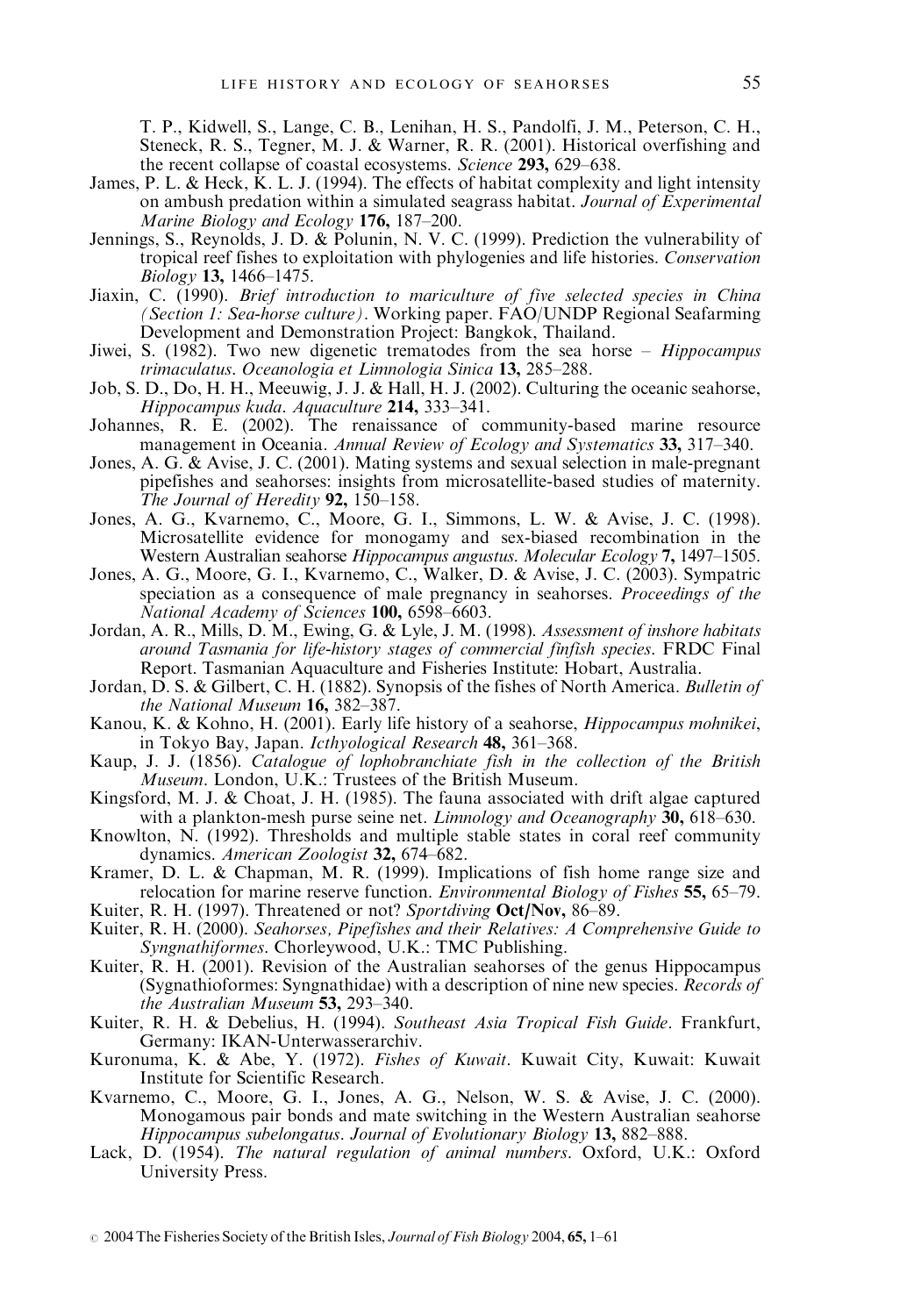- Lane, A. (1999). Anthropogenic impacts on syngnathid fishes in Australia, with particular reference to the seadragons Phycodurus eques and Phyllopteryx taeniolatus. Literature review. Bismore, Australia: Southern Cross University.
- Last, P. R., Scott, E. O. G. & Talbot, F. H. (1983). *Fishes of Tasmania*. Tasmania, Australia: Tasmanian Fisheries Development Authority.
- Lawrence, C. (1996). Reproduction and spawning of the western Australian seahorse, Hippocampus angustus, under controlled conditions. In The 1996 Annual Meeting of the World Aquaculture Society Book of Abstracts, p. 216. Bangkok, Thailand.
- Lawrence, C. (1998). Breeding seahorses facts and fallacies. Western Fisheries Autumn,  $39-40.$
- Lazzari, M. A. & Able, K. W. (1990). Northern pipefish, Syngnathus fuscus, occurrences over the Mid-Atlantic Bight continental shelf: evidence of seasonal migration. Environmental Biology of Fishes  $27$ , 177-185.
- Le Cheminant, J. M. (2000). An investigation to establish the suitability of opalithplattchen (bee tag), floy and visible implant flourescent elastomer (VIFE) tagging systems for marking the Knysna seahorse, Hippocampus capensis. MSc thesis, Bournemouth University, U.K.
- Lee, S.-C. (1983). The family Syngnathidae (Pisces: Syngnathiformes) of Taiwan. Bulletin of the Institute of Zoology, Academia Sinica 22, 67–82.
- Lieske, E. & Myers, R. (1994). Collins pocket guide to the coral reef fishes of the Indo-Pacific and Caribbean. London, U.K.: Harper Collins Publishers.
- Linton, J. R. & Soloff, B. L. (1964). The physiology of the brood pouch of the male sea horse Hippocampus erectus. Bulletin of Marine Science of the Gulf and Caribbean 14, 45–61.
- Lockyear, J. (1999). Proposal to change the IUCN red listing of Hippocampus capensis Boulenger 1900 (Knysna seahorse). Rhodes University: Grahamstown, South Africa.
- Lockyear, J., Kaiser, H. & Hecht, T. (1997). Studies on the captive breeding of the Knysna seahorse, Hippocampus capensis. Aquarium Sciences and Conservation 1, 129–136.
- Lourie, S. A. (2001). Seahorses (Genus Hippocampus) of Indonesia. Field survey report. McGill University, Montreal, Canada.
- Lourie, S. A. (2004). Phylogeography of Southeast Asian seahorses in a conservation context. PhD thesis, McGill University, Montreal, Canada.
- Lourie, S. A. & Randall, J. E. (2003). A new pygmy seahorse, Hippocampus denise (Teleostei: Syngnathidae), from the Indo-Pacific. Zoological Studies 42, 284–291.
- Lourie, S. A., Pritchard, J. C., Casey, S. P., Ky, T. S., Hall, H. J. & Vincent, A. C. J. (1999). The taxonomy of Vietnam's exploited seahorses (family Syngnathidae). Biological Journal of the Linnean Society 66, 231–256.
- Lovett, J. M.  $(1969)$ . An introduction to the biology of the seahorse H. abdominalis. Honours, University of Tasmania, Australia.
- Lythgoe, J. & Lythgoe, G. (1971). Fishes of the Sea. London, U.K.: Blandford Press.
- Macpherson, E., Garcia-Rubies, A. & Gordoa, A. (2000). Direct estimation of natural mortality rates for littoral marine fishes using population data from a marine reserve. Marine Biology 137, 1067–1076.
- Mann, R. H. K. & Mills, C. A. (1979). Demographic aspects of fish fecundity. Symposium of the Zoological Society of London  $44$ ,  $161-177$ .
- Marshall, N. B. (1953). Egg size in Arctic, Antarctic and deep-sea fishes. Evolution 7, 328–341.
- Martin-Smith, K. M., Samoylis, M. A., Meeuwig, J. J. & Vincent, A. C. J. (in press). Collaborative development of management options for an artisanal fishery: seahorses in the central Philippines. Ocean and Coastal Management.
- Masonjones, H. D. (1997). Relative parental investment of male and female dwarf seahorses, Hippocampus zosterae. American Zoologist 37, 114A.
- Masonjones, H. D. & Lewis, S. M. (1996). Courtship behavior in the dwarf seahorse, Hippocampus zosterae. Copeia 1996, 634–640.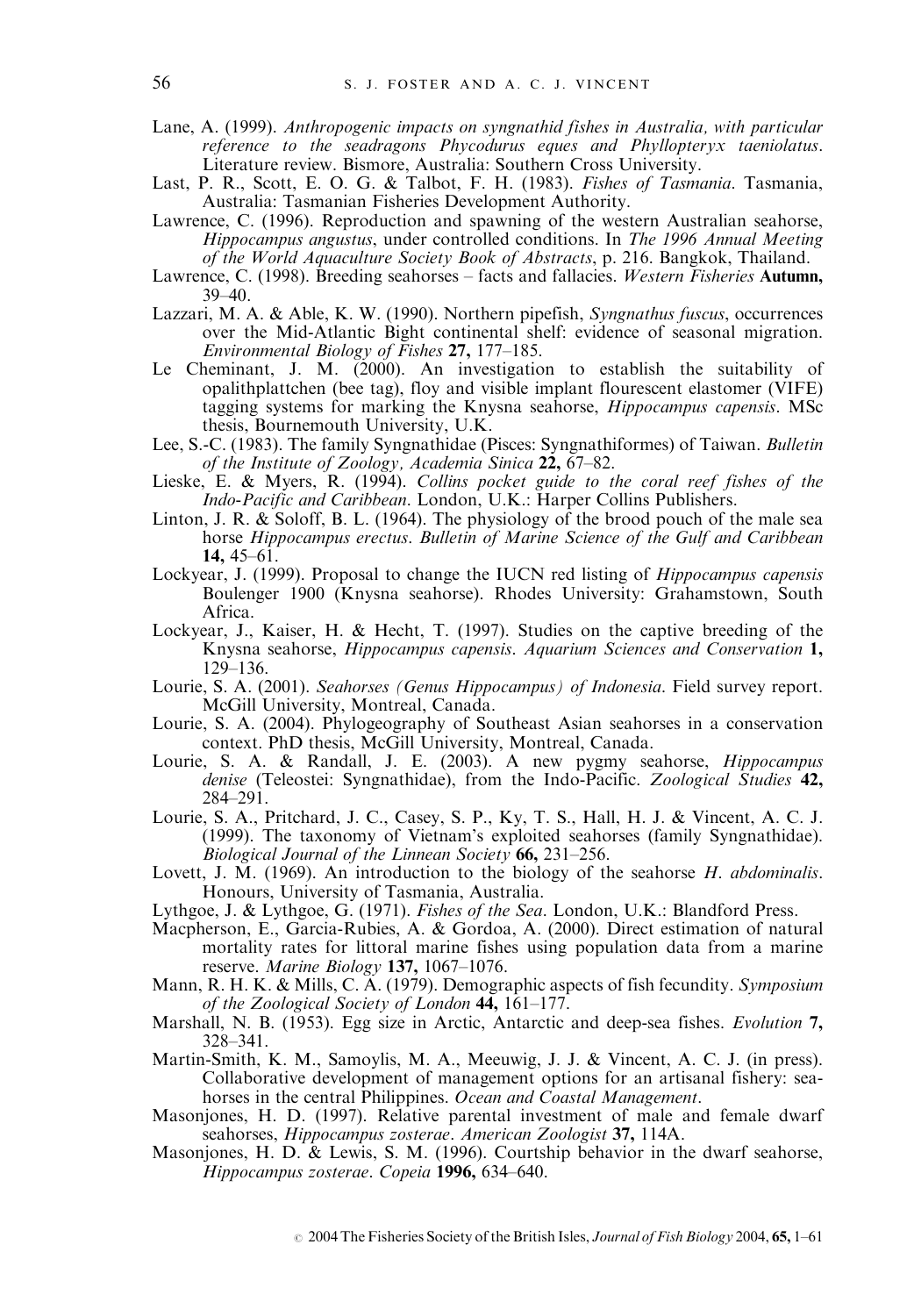- Masonjones, H. D. & Lewis, S. M. (2000). Differences in potential reproductive rates of male and female seahorses related to courtship roles. Animal Behaviour 59, 11–20.
- Masuda, H., Amaoka, K., Araga, C., Uyeno, T. & Yoshino, T. (1984). The Fishes of the Japanese Archipelago. Tokyo, Japan: Tokai University Press.
- Matlock, G. C. (1992). Life history aspects of seahorses, Hippocampus, in Texas. Texas Journal of Science 44, 213-222.
- Matsumoto, K. & Yanagisawa, Y. (2001). Monogamy and sex role reversal in the pipefish Corythoichthys haematopterus. Animal Behaviour 61, 163–170.
- McCann, K. & Shuter, B. (1997). Bioenergetics of life history strategies and the comparative allometry of reproduction. Canadian Journal of Fisheries and Aquatic Sciences **54,** 1289-1298.
- Meeuwig, J. J. & LaFrance, P. (2001). Summary of Hippocampus comes biology. In Proceedings of the Workshop for Identifying Management Guidelines for Small-Scale Fisheries using Hippocampus comes as a Case Study. White Point, Canada: Project Seahorse.
- Mi, P. T. (1993). Raising the seahorse Hippocampus kuda. Russian Journal of Marine Biology 18, 203–205.
- Mi, P. T., Kornienko, E. S. & Drozdov, A. L. (1998). Embryonic and larval development of the seahorse Hippocampus kuda. Russian Journal of Marine Biology 24, 325–329.
- Miller, D. J. & Lea, R. N. (1972). Guide to the Coastal Marine Fishes of California. Sacramento, U.S.A.: California Department of Fish and Game.
- Monteiro, C. (1989). La faune ichthyologique de la Ria Formosa. Repartition et Organisation Spatio-Temporelle des Communautés: Aplication à l'Aménagement des Ressources. PhD thesis, Université Montpellier, France.
- Moreau, M.-A. & Vincent, A. C. J. (in press). Social structure and space use in a wild population of the Australian short-headed seahorse, *Hippocampus breviceps* Peters 1869. Marine and Freshwater Research.
- Munro, I. S. R. (1967). The Fishes of New Guinea. Port Moresby, New Guinea: Department of Agriculture, Stock and Fisheries.
- Myers, R. A. & Mertz,  $\tilde{G}$ . (1998). Reducing uncertainty in the biological basis of fisheries management by meta-analysis of data from many populations: a synthesis. Fisheries Research (Amsterdam) 37, 51–60.
- Nelson, J. S. (1994). Fishes of the World. New York, U.S.A.: John Wiley and Sons.
- Nguyen, V. L. & Do, H. H. (1996). Biological parameters of two exploited seahorse species in a Vietnamese fishery. In *Proceedings of the 1st International Conference in* Marine Conservation. Hong Kong.
- Nijhoff, M. (1993). Voortplantingsecologie van het zeepaardje Hippocampus reidi op het koraalrif van Bonaire. MSc thesis, Rijksuniversiteit Groningen, Holland.
- Nowlis, J. S. (2000). Short- and long-term effects of three fishery-management tools on depleted fisheries. Bulletin of Marine Sciences 66, 651-662.
- Ocken, A. E. J. (1994). Prey capture techniques of the seahorse Hippocampus abdominalis feeding on swarming prey. Honours thesis, University of Tasmania, Australia.
- Orr, J. W. (1995). Phylogenetic relationships of Gasterosteiform fishes (Teleostei: Acanthomorpha). PhD thesis, University of Washington, U.S.A.
- Palsson, W. A. & Pietsch, T. W. (1989). Revision of the Acanthopterygian Fish Family Pegasidae (Order Gasterosteiformes). *Indo-Pacific Fishes* December, 1–38.
- Paulin, C. & Roberts, C. (1992). The Rockpool Fishes of New Zealand. Wellington, New Zealand: Museum of New Zealand.
- Pauly, D. (1998). Tropical fishes: patterns and propensities. Journal of Fish Biology 53, 1–17.
- Pauly, D., Dalsgaard, J., Christensen, V., Froese, R. & Jr, F. T. (1998). Fishing down marine food webs. Science 279, 860-863.
- Paxton, J. R., Hoese, D. F., Allen, G. R. & Hanley, J. E. (1989). Zoological Catalogue of Australia: Vol 7. Pisces – Petromyzontidae to Carangidae. Australia: CSIRO Publishing.
- Payne, M. F. & Rippingale, R. J. (2000). Rearing West Australian seahorse, Hippocampus subelongatus, juveniles on copepod nauplii and enriched Artemia. Aquaculture 188, 353–361.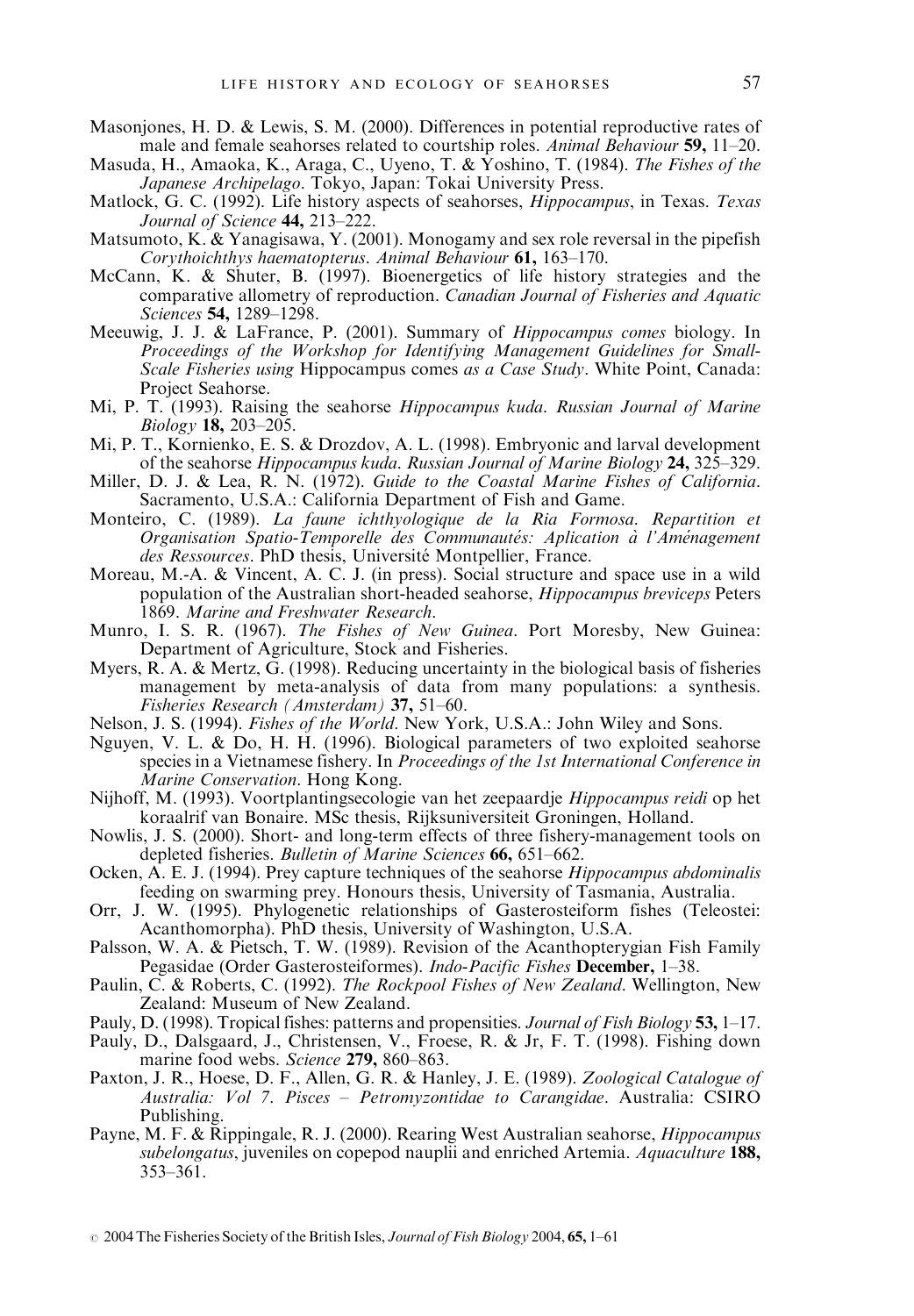- Perante, N. C., Vincent, A. C. J. & Pajaro, M. G. (1998). Demographics of the seahorse Hippocampus comes in the central Philippines. In Proceedings of the 3rd International Conference on the Marine Biology of the South China Sea, pp. 439–448. Hong Kong, China: Hong Kong University Press.
- Perante, N. C., Pajaro, M. G., Meeuwig, J. J. & Vincent, A. C. J. (2002). Biology of a seahorse species *Hippocampus comes* in the central Philippines. Journal of Fish Biology 60, 821–837.
- Perez-Oconer, E. (2002). Reproductive biology and gestation of the male seahorse, Hippocampus barbouri (Jordan and Richardson 1908). PhD thesis, University of the Philippines, Quezon City, Philippines.
- Pitcher, T. J. (2001). Fisheries managed to rebuild ecosystems? Reconstructing the past to salvage the future. *Ecological Applications* 11, 601–617.
- Pogonoski, J., Pollard, D. A.  $\&$  Paxton, J. R. (2002). Conservation overview and action plan for Australian threatened and potentially threatened marine and estuarine fishes. Canberra, Australia: Environment Australia.
- Poortenaar, C., Giambartolomei, F., Woods, C. & James, P. (2001). Seahorses more horse than fish? Aquaculture Update Online 29.
- Pope, J. G., MacDonald, D. S., Daan, N., Reynolds, J. D. & Jennings, S. (2000). Gauging the impact of fishing mortality on non-target species. ICES Journal of Marine Sciences 57, 689–696.
- Qingxian, M. & Kaikang, Y. (1985). A new species of Ciliata, Licnophora hippocampi sp. nov., from the seahorse *Hippocampus trimaculatus* Leach, with considerations of its control in the host. Acta Zoologica Sinica 31, 65–69.
- Randall, J. E. (1996). Caribbean Reef Fishes. Neptune City, U.S.A.: TFH Publications.
- Rauther, M. (1925). Die Syngnathiden des Golfes von Neapel. Fauna e flora del Golfo di Napoli Monografia 36.
- Reavis, R. H. & Barlow, G. W. (1998). Why is the coral-reef fish *Valenciennea strigata* (Gobiidae) monogamous? Behavioural Ecology and Sociobiology 43, 229–237.
- Reina-Hervas, J. A. (1989). Contribucion al estudio de la F. Syngnathidae (Pisces) en Las Costas del Sureste de España. Arquivos do Museu Bocage 1, 325–334.
- Reynolds, J. D., Jennings, S. & Dulvy, N. K. (2001). Life histories of fishes and population responses to exploitation. In Conservation of Exploited Species (Reynolds, J. D., Mace, G. M., Redford, K. H. & Robinson, J. G., eds), pp. 147–168. London, U.K.: Cambridge University Press and The Zoological Society of London.
- Ridley, M. & Thompson, D. J. (1979). Size and mating in Asellus aquaticus (Crustacea: Isopoda). Zeitschrift für Tierpsychologie 51, 380–397.
- Roberts, C. M. & Ormond, R. F. G. (1992). Butterflyfish social behaviour, with special reference to the incidence of territoriality: a review. *Environmental Biology of Fishes* 34, 79–93.
- Roman, J. & Palumbi, S. R. (2003). Whales Before Whaling in the North Atlantic. Science 301, 508–510.
- Rosa, I. L., Dias, T. L. & Baum, J. K. (2002). Threatened fishes of the world: Hippocampus reidi Ginsburg, 1933 (Syngnathidae). Environmental Biology of Fishes 64, 738.
- Russell, I. A. (1994). Mass mortality of marine and estuarine fish in the Swartvlei and Wilderness Lake Systems, Southern Cape. South African Journal of Aquatic Sciences 20, 93–96.
- Sadovy, Y. (2001). The threat of fishing to highly fecund fishes. Journal of Fish Biology 59 (Supplement A), 90–108.
- Sadovy, Y. J. (1996). Reproduction in reef fishery species. In *Reef fisheries* (Polunin, N. V. C. & Roberts, C. M., eds), pp. 15–59. London, U.K.: Chapman and Hall.
- Scarratt, A. (1996). Techniques for raising lined seahorses (Hippocampus erectus). Aquarium Frontiers 3, 24–29.
- Selman, K., Wallace, R. A. & Player, D. (1991). Ovary of the Seahorse, *Hippocampus* erectus. Journal of Morphology 209, 285–304.
- Sharpe, J. (1998). Dolphin: The Perfect Game Fish. U.S.A.: Fisherman's International Publishing House.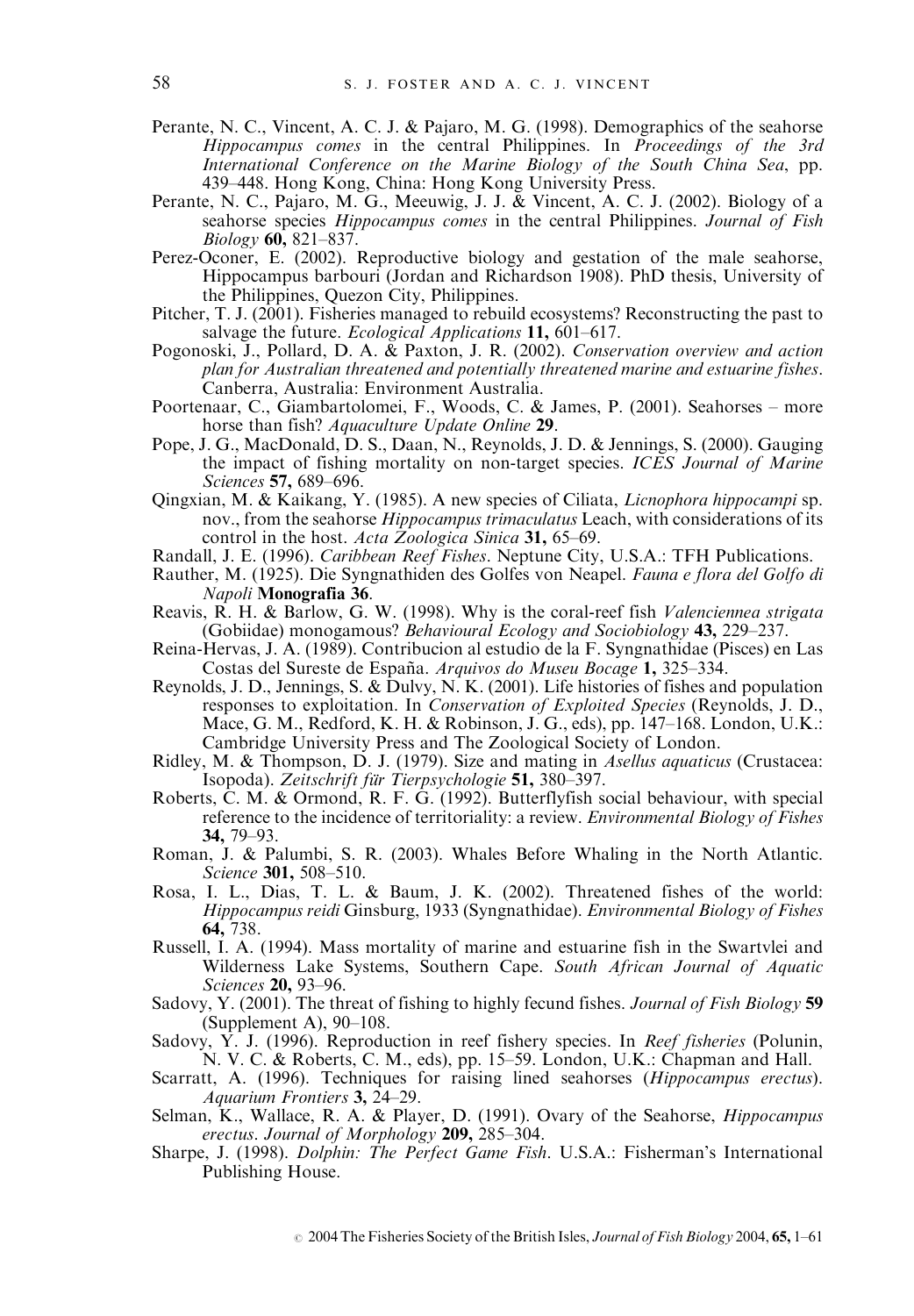- Shine, R. (1991). Intersexual dietary divergence and the evolution of sexual dimorphism in snakes. American Naturalist 138, 103–122.
- de Silva, P. H. D. H. & Fernando, C. H. (1965). Three marine leeches (Piscicolidae, Hirudinea) from the Malay Peninsula. Spolia Zeylanica 30, 227–231.
- Sogard, S. M. (1997). Size-selective mortality in the juvenile stage of teleost fishes: a review. Bulletin of Marine Sciences 60, 1129-1157.
- Stoskopf, M. K. (1993). Fish Medicine. Philadelphia, U.S.A.: W.B. Saunders Company.
- Strawn, K. (1953). A study of the dwarf seahorse, Hippocampus regulus Ginsburg at Cedar Key, Florida. MSc thesis, University of Florida, U.S.A.
- Strawn, K. (1954). Keeping and breeding the dwarf seahorse. Aquarium Journal October, 215–228.
- Strawn, K. (1958). Life history of the pigmy seahorse, Hippocampus zosterae Jordan and Gilbert, at Cedar Key, Florida. Copeia 1958, 16–22.
- Svensson, I. (1988). Reproductive costs in two sex-role reversed pipefish species (Syngnathidae). Journal of Animal Ecology 57, 929–942.
- Tabb, D. C. & Manning, R. B. (1961). A checklist of the flora and fauna of northern Florida Bay and adjacent brackish waters of the Florida mainland collected during the period July, 1957 through September, 1960. Bulletin of Marine Science of the Gulf and Caribbean  $11, 552-649$ .
- Tackett, D. & Tackett, L. (1997). Pygmy Seahorse: The lilliputian reef rider. Asian Diver Oct/Nov, 61–63.
- Teixeira, R. L. & Musick, J. A. (2001). Reproduction and food habits of the lined seahorse, Hippocampus erectus (Teleostei: Syngnathidae) of Chesapeake Bay, Virginia. Review Brazilian Biology 61, 79–90.
- Teske, P. R., Cherry, M. I. & Matthee, C. A. (2003). Population genetics of the endangered Knysna seahorse, Hippocampus capensis. Molecular Ecology 12, 1703–1715.
- Thresher, R. E. (1988). Latitudinal variation in egg sizes of tropical and sub-tropical North Atlantic shore fishes. Environmental Biology of Fishes 21, 17-25.
- Tilley, S. G. (1968). Size-fecundity relationships and their evolutionary implications in five desmoganthine salamanders. Evolution 22, 806–816.
- Tipton, K. & Bell, S. S. (1988). Foraging patterns of two syngnathid fishes: importance of harpacticoid copepods. Marine Ecology Progress Series 47, 31–43.
- Toefy, Z. (2000). A preliminary examination of the morphological and genetic structure within populations of the Knysna seahorse *Hippocampus capensis* (Pices: Syngnathidae) from two South African estuaries. MSc thesis, University of the Western Cape, Cape Town, South Africa.
- Tortonese, E. (1970). Osteichthyes (pesci ossei), Parte prima. Calderini: Bologna, Italy.
- Trivers, R. (1985). Social Evolution. Menlo Park, U.S.A.: Pearson Benjamin Cummings. Truong, S. K. (1994). Dac Diem Sinh Hoc Va Ky Thuat Nuoi Ca Ngua. Hanoi, Vietnam: Nha Xuat Ban Nong Nghiep.
- Truong, S. K. & Doan, T. K. L. (1994). Reproduction of the seahorse (Hippocampus *kuda*) inhabiting the Cuabe Estuary. *Tuyen Tap Nghien Cuu Bien* 5, 111–120.
- Truong, S. K. & Nga, T. N. M. (1995). Reproduction of two species seahorses Hippocampus histrix and H. trimaculatus in Binhthuan waters. Bao Cao Khoa  $H_{0c}$  27, 68.
- Vari, R. P. (1982). Fishes of the Western North Atlantic, Part 8. Order Gasterosteiformes, Suborder Syngnathoidea. Syngnathidae (Doryrhamphinae, Syngnathinae, Hippocampinae). New Haven, U.S.A.: Sears Foundation for Marine Research, Yale University.
- Vincent, A. C. J. (1990). Reproductive Ecology of Seahorses. PhD Thesis, Cambridge University, U.K.
- Vincent, A. C. J. (1994a). Seahorses exhibit conventional sex roles in mating competition, despite male pregnancy. Behaviour 128, 135-151.
- Vincent,  $\hat{A}$ . C. J. (1994 $\check{b}$ ). Operational sex ratios in seahorses. *Behaviour* 128, 153–167.
- Vincent, A. C. J. (1995). A role for daily greetings in maintaining seahorse pair bonds. Animal Behaviour 49, 258–260.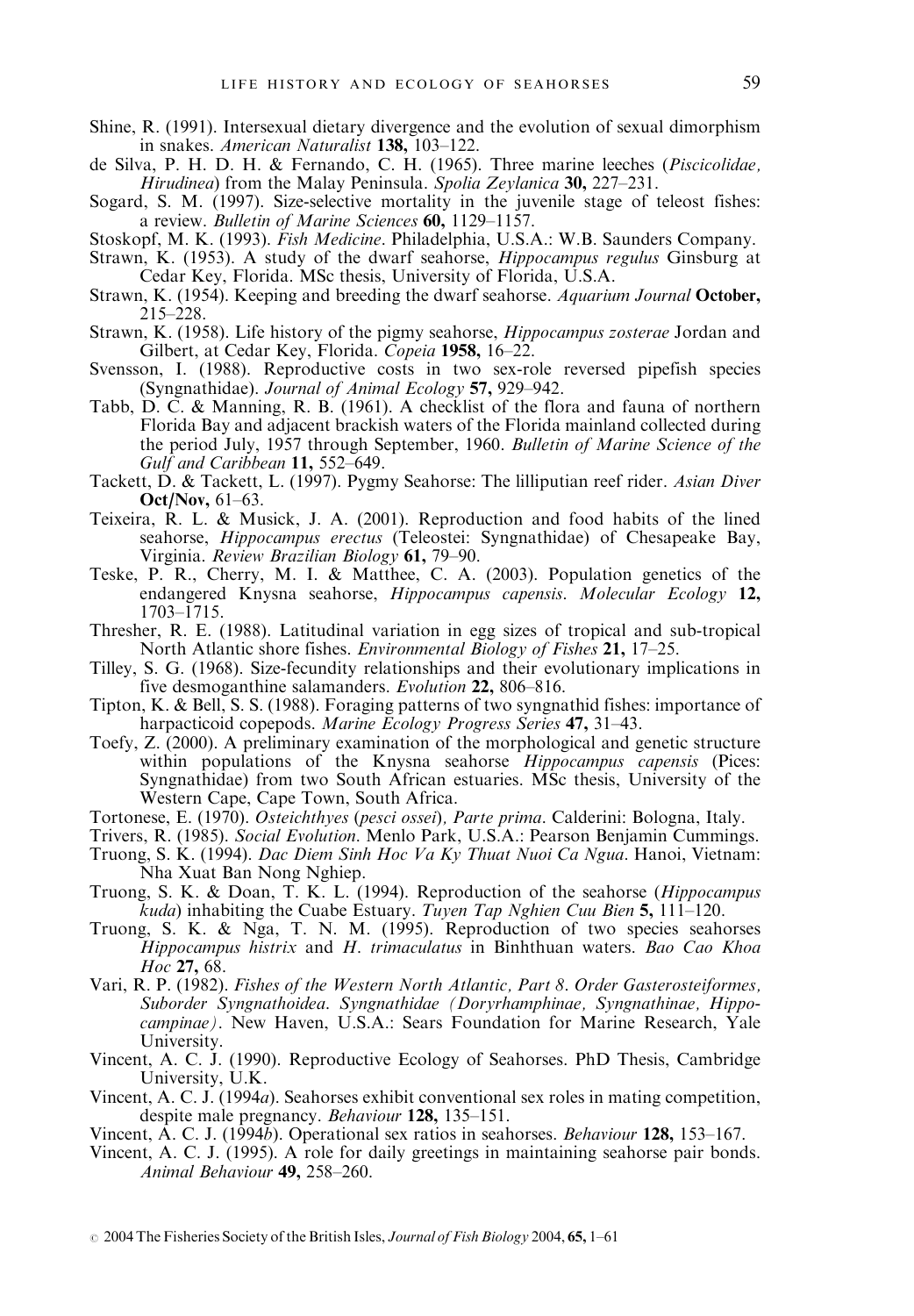- Vincent, A. C. J. (1996). The International Trade in Seahorses. Cambridge, U.K.: TRAFFIC International.
- Vincent, A. C. J. & Clifton-Hadley, R. S. (1989). Parasitic infection of the seahorse (Hippocampus erectus) - a case report. Journal of Wildlife Diseases  $25,404-406$ .
- Vincent, A. C. J. & Sadler, L. M. (1995). Faithful pair bonds in wild seahorses, Hippocampus whitei. Animal Behaviour  $50$ ,  $1557-1569$ .
- Vincent, A. C. J. & Pajaro, M. G. (1997). Community-based management for a sustainable seahorse fishery. In Proceedings of the 2nd World Fisheries Congress (Hancock, D. A., Smith, D. C., Grant, A. & Beumer, J. P., eds), pp. 761–766. Brisbane, Australia: CSIRO Publishing.
- Vincent, A. C. J. & Giles, B. (2003). Correlates of reproductive success in a wild population of Hippocampus whitei. Journal of Fish Biology 63, 344–355.
- Vincent, A. C. J., Berglund, A. & Ahnesjo, I. (1995). Reproductive ecology of five pipefish species in one eelgrass meadow. *Environmental Biology of Fishes* 44, 347–361.
- Vincent, A. C. J., Evans, K. L. & Marsden, A. D. (in press). Home range behaviour of the monogamous Australian seahorse, Hippocampus whitei. Environmental Biology of Fishes.
- Vincent, A. C. J., Ahnesjo, I., Berglund, A. & Rosenqvist, G. (1992). Pipefishes and Seahorses: Are they all sex role reversed? Trends in Ecology and Evolution 7, 237–241.
- Vincent, A. C. J., Marsden, A. D., Evans, K. L. & Sadler, L. M. (2004). Temporal and spatial opportunities for polygamy in a monogamous seahorse, Hippocampus whitei. Behaviour 141, 141–146.
- Wallace, R. A. & Selman, K. (1981). Cellular and dynamic aspects of oocyte growth in teleosts. American Zoologist 21, 325–343.
- Walls, P. G. (1975). Fishes of the Northern Gulf of Mexico. Neptune City, U.S.A.: T.F.H. Publishing.
- Warland, T. (2003). Seahorses: How to Care for Your Seahorses in the Marine Aquarium. Port Lincoln, South Australia: South Australian Seahorse Marine Services.
- Watanabe, S. & Watanabe, Y. (2002). Relationship between male size and newborn size in the seaweed pipefish, Syngnathus schlegeli. Environmental Biology of Fishes 65, 319–325.
- Watanabe, S., Watanabe, Y. & Okiyama, M. (1997). Monogamous mating and conventional sex roles in Hippichthys penicillus (Syngnathidae) under laboratory conditions. Ichthyological Research 44, 306–310.
- Weber, M. & de Beaufort, L. F. (1922). The fishes of the Indo-Australian Archipelago. IV. Heteromi, Solenichthyes, Synentognathi, Percesoces, Labyrinthici, Microcyprini. Leiden, The Netherlands: EJ Brill Ltd.
- Wetzel, J. & Wourms, J. P. (1991). Paternal-embryonic relationships in pipefishes and seahorses (Syngnathidae). American Zoologist 31, 83A.
- Wheeler, A. (1969). The Fishes of the British Isles and North-West Europe. London, U.K.: Macmillan.
- Wheeler, A. (1985). World Encyclopedia of Fishes. London, U.K.: MacDonald and Co. Ltd.
- Whitehead, P. J. P. (1986). Syngnathidae. In Fishes of the north-eastern Atlantic and the Mediterranean (Whitehead, P. J. P., Bauchot, M.-L., Hureau, J.-C., Nielsen, J. & Tortonese, E., eds), pp. 628–639. Paris, France: UNESCO.
- Whitfield, A. K. (1995). Threatened fishes of the world: *Hippocampus capensis* Boulenger, 1990 (Syngnathidae). *Environmental Biology of Fishes* 44, 362.
- Whitley, G. & Allan, J. (1958). The Sea Horse and its Relatives. Melbourne, Australia: Griffin Press.
- Whitley, G. P. (1964). Fishes from the Coral Sea and the Swain Reefs. Records of the Australian Museum 26, 164–165.
- Whitley, G. P. (1970). Abstract of proceedings. The Linnean Society of New South Wales, New South Wales, Australiab Medical Publishing Co. Ltd.
- Williams, G. C. (1966). Adaptation and Natural Selection. New Jersey, U.S.A.: Princeton University Press.